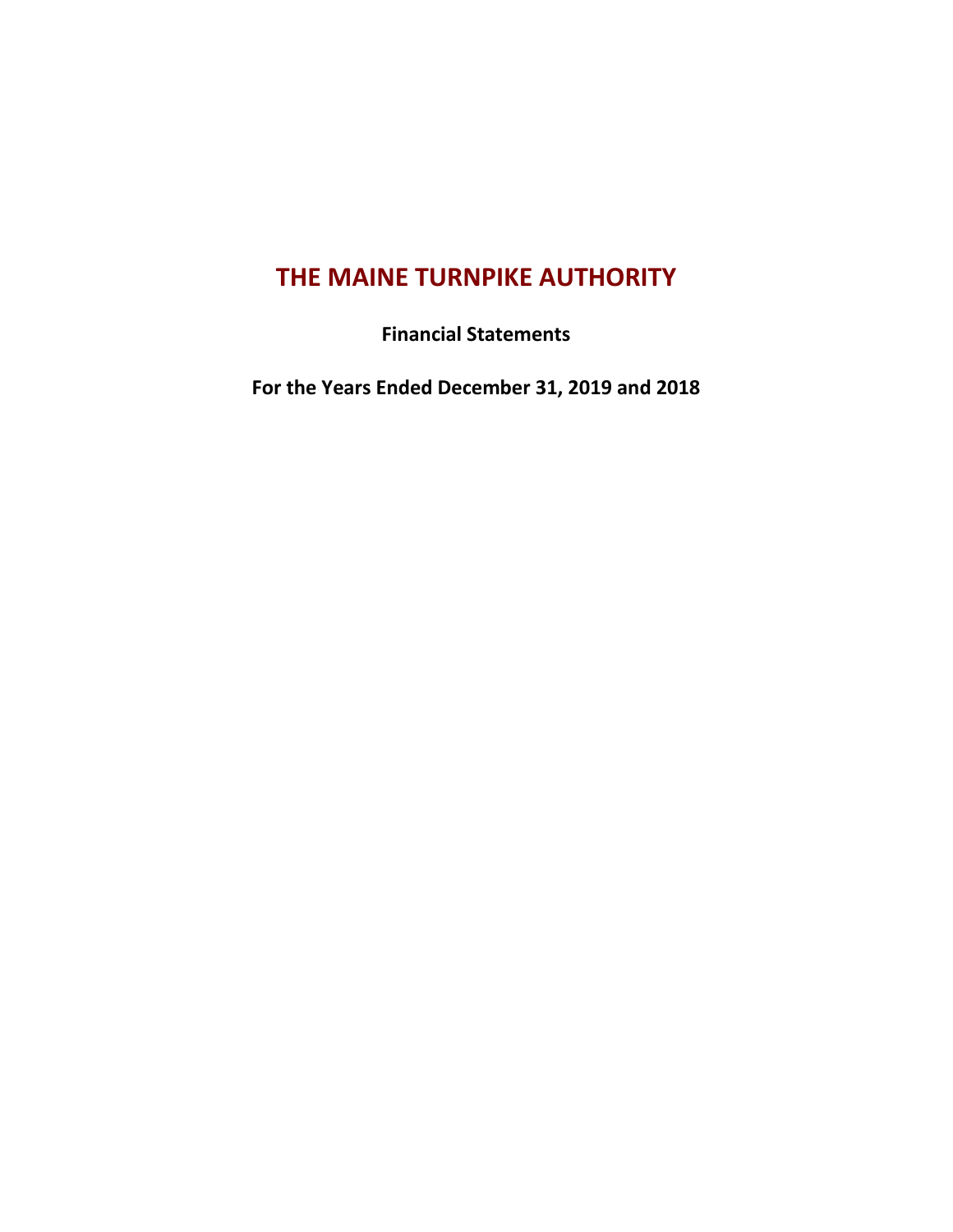# **THE MAINE TURNPIKE AUTHORITY**

## **Financial Statements**

# **For the Years Ended December 31, 2019 and 2018**

### **TABLE OF CONTENTS**

|                                                              | Page(s)   |
|--------------------------------------------------------------|-----------|
| Independent Auditor's Report                                 | $1 - 2$   |
| Management's Discussion and Analysis                         | $3 - 9$   |
| <b>Statements of Net Position</b>                            | $10 - 11$ |
| Statements of Revenues, Expenses and Changes in Net Position | 12        |
| <b>Statements of Cash Flows</b>                              | $13 - 14$ |
| <b>Notes to Financial Statements</b>                         | $15 - 44$ |
| Required Supplementary Information                           | 45-48     |
| Other Supplementary Information                              | 49-50     |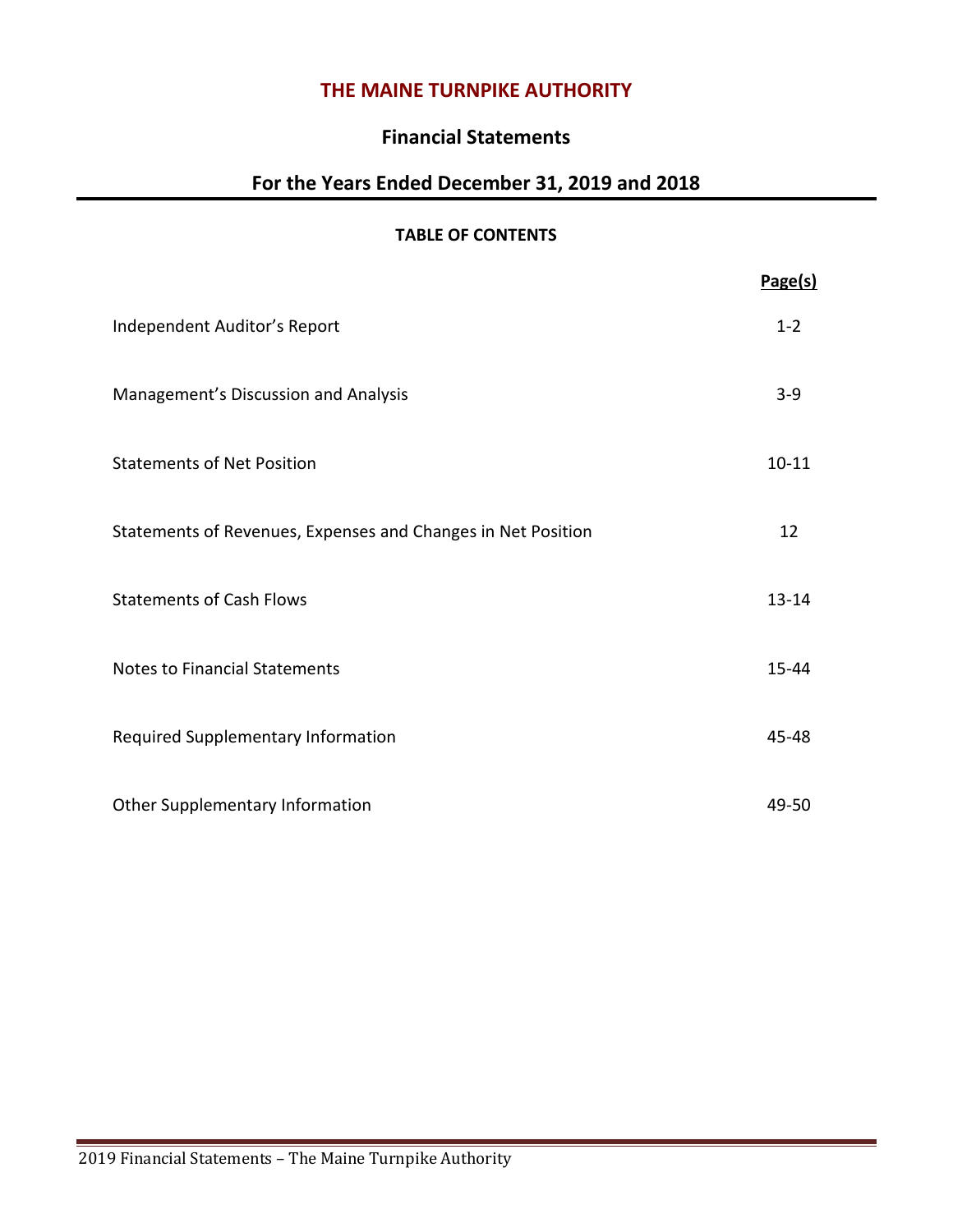

#### **Independent Auditor's Report**

To the Board of Directors Maine Turnpike Authority Portland, Maine

#### **Report on the Financial Statements**

We have audited the accompanying financial statements of the Maine Turnpike Authority, a component unit of the State of Maine, as of and for the years ended December 31, 2019 and 2018, and the related notes to the financial statements, which collectively comprise the Authority's basic financial statements as listed in the table of contents.

#### *Management's Responsibility for the Financial Statements*

Management is responsible for the preparation and fair presentation of these financial statements in accordance with accounting principles generally accepted in the United States of America; this includes the design, implementation, and maintenance of internal control relevant to the preparation and fair presentation of financial statements that are free from material misstatement, whether due to fraud or error.

#### *Auditor's Responsibility*

Our responsibility is to express an opinion on these financial statements based on our audits. We conducted our audits in accordance with auditing standards generally accepted in the United States of America and the standards applicable to financial audits contained in *Government Auditing Standards,* issued by the Comptroller General of the United States. Those standards require that we plan and perform the audits to obtain reasonable assurance about whether the financial statements are free from material misstatement.

An audit involves performing procedures to obtain audit evidence about the amounts and disclosures in the financial statements. The procedures selected depend on the auditor's judgment, including the assessment of the risks of material misstatement of the financial statements, whether due to fraud or error. In making those risk assessments, the auditor considers internal control relevant to the entity's preparation and fair presentation of the financial statements in order to design audit procedures that are appropriate in the circumstances, but not for the purpose of expressing an opinion on the effectiveness of the entity's internal control. Accordingly, we express no such opinion. An audit also includes evaluating the appropriateness of accounting policies used and the reasonableness of significant accounting estimates made by management, as well as evaluating the overall presentation of the financial statements.

We believe that the audit evidence we have obtained is sufficient and appropriate to provide a basis for our audit opinion.

#### *Opinion*

In our opinion, the financial statements referred to above present fairly, in all material respects, the financial position of the Maine Turnpike Authority, as of December 31, 2019 and 2018, and the changes in financial position and cash flows for the years then ended in accordance with accounting principles generally accepted in the United States of America.

#### *Other Matters*

#### *Required Supplementary Information*

Accounting principles generally accepted in the United States of America require that the management's discussion and analysis on pages 3-9, the trend data on infrastructure condition on page 45, the schedule of changes in net OPEB liability and related ratios – group health insurance, on page 46, the schedule of proportionate share net OPEB liability – group life insurance, on page 47, the schedule of OPEB contributions – group life insurance, on page 47, the schedule of proportionate share of net pension liability on page 48, and the schedule of contributions on page 48, be presented to supplement the basic financial statements.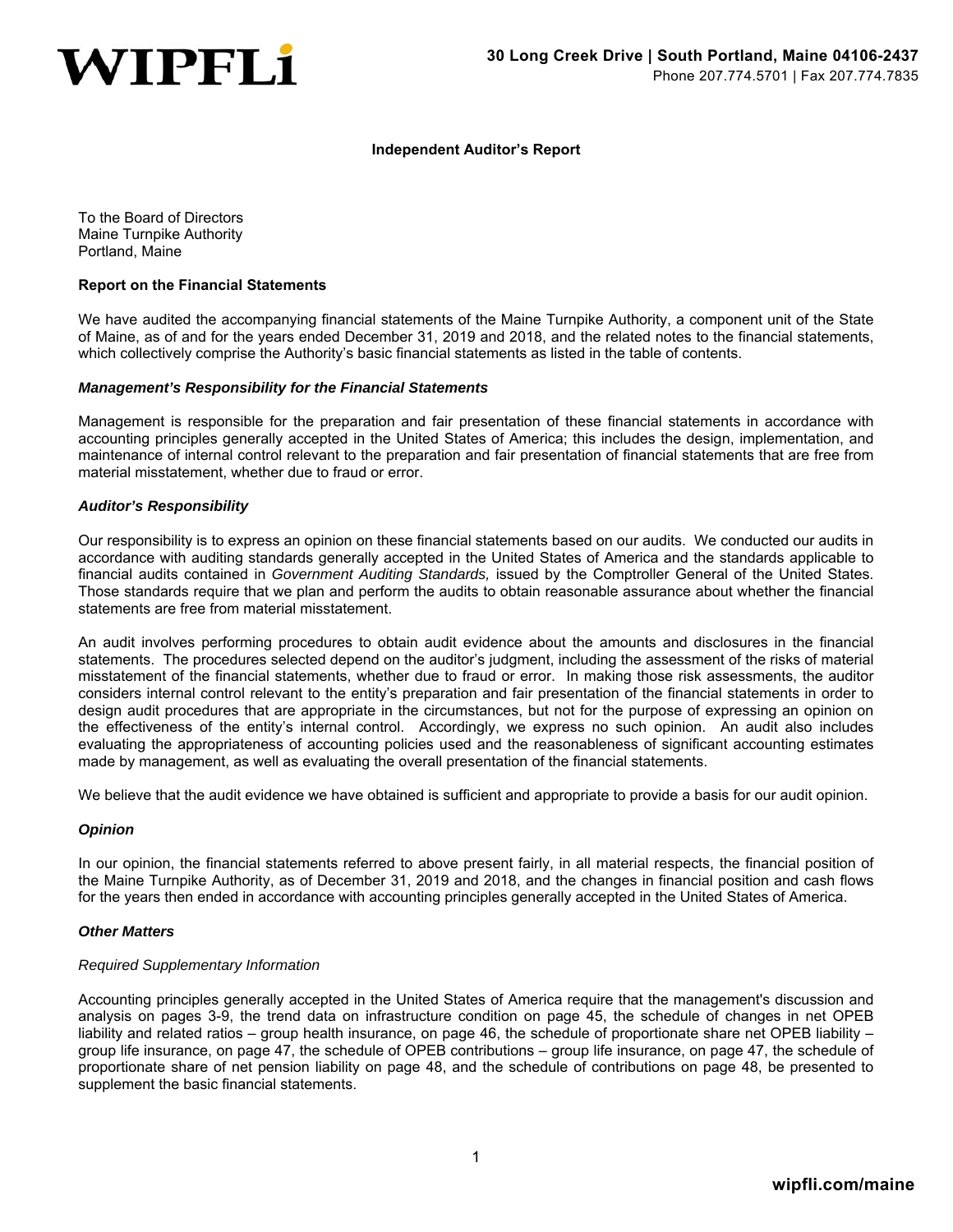Such information, although not a part of the basic financial statements, is required by the Governmental Accounting Standards Board, who considers it to be an essential part of financial reporting for placing the basic financial statements in an appropriate operational, economic, or historical context. We have applied certain limited procedures to the required supplementary information in accordance with auditing standards generally accepted in the United States of America, which consisted of inquiries of management about the methods of preparing the information and comparing the information for consistency with management's responses to our inquiries, the basic financial statements, and other knowledge we obtained during our audit of the basic financial statements. We do not express an opinion or provide any assurance on the information because the limited procedures do not provide us with sufficient evidence to express an opinion or provide any assurance.

#### *Other Information*

Our audit was conducted for the purpose of forming an opinion on the financial statements that comprise the Authority's basic financial statements. The Calculation of the Composite Debt Service Ratio on page 49, as required by the bond resolutions and related documents, and the Statement of Activities for the State of Maine General Purpose Financial Statements on page 50, is presented for purposes of additional analysis and is not a required part of the basic financial statements.

The Calculation of the Composite Debt Service Ratio on page 49 and the Statement of Activities for the State of Maine General Purpose Financial Statements on page 50 is the responsibility of management and was derived from and relates directly to the underlying accounting and other records used to prepare the basic financial statements. Such information has been subjected to the auditing procedures applied in the audit of the basic financial statements and certain additional procedures, including comparing and reconciling such information directly to the underlying accounting and other records used to prepare the basic financial statements or to the basic financial statements themselves, and other additional procedures in accordance with auditing standards generally accepted in the United States of America. In our opinion, the Calculation of the Composite Debt Service Ratio on page 49, and the Statement of Activities for the State of Maine General Purpose Financial Statements on page 50, are fairly stated, in all material respects, in relation to the basic financial statements as a whole.

#### **Other Reporting Required by** *Government Auditing Standards*

In accordance with *Government Auditing Standards*, we have also issued our report, dated March 12, 2020, on our consideration of the Maine Turnpike Authority's internal control over financial reporting and on our tests of its compliance with certain provisions of laws, regulations, contracts, and grant agreements and other matters. The purpose of that report is solely to describe the scope of our testing of internal control over financial reporting and compliance and the results of that testing, and not to provide an opinion on the effectiveness of Maine Turnpike Authority's internal control over financial reporting or on compliance. That report is an integral part of an audit performed in accordance with *Government Auditing Standards* in considering Maine Turnpike Authority's internal control over financial reporting and compliance.

Wippei LLP

South Portland, Maine March 12, 2020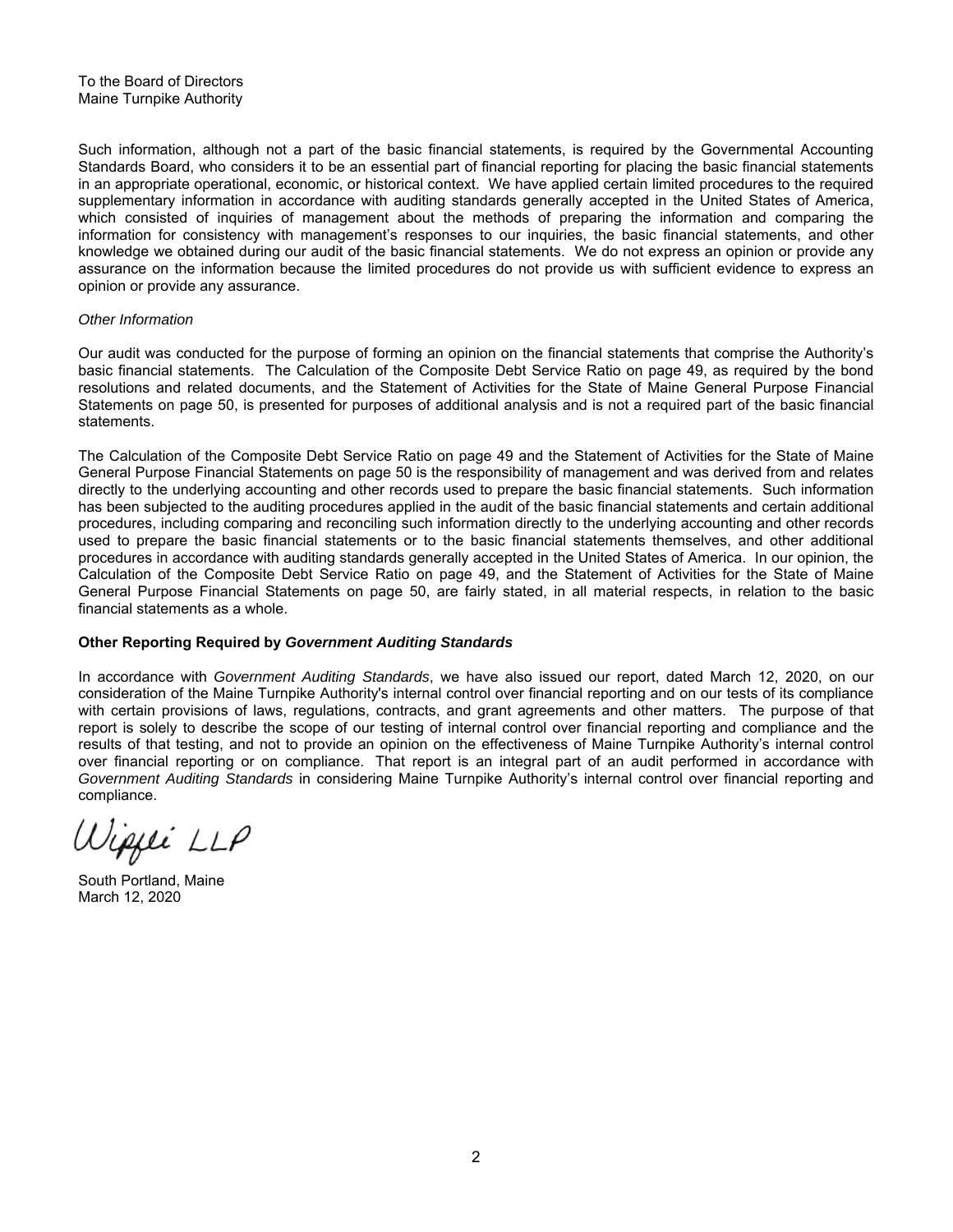# **THE MAINE TURNPIKE AUTHORITY**

### **Management's Discussion and Analysis**

### **December 31, 2019**

The management of the Maine Turnpike Authority (the Authority) offers this narrative overview and analysis of the Authority's financial activities for the years ended December 31, 2019 and 2018. This discussion and analysis is designed to assist the reader in focusing on the significant financial issues and activities and to identify any significant changes in financial position. The information presented here should be read in conjunction with the Authority's basic financial statements.

### Financial Highlights

Net operating income for the Maine Turnpike Authority was \$61,625,443 and \$62,032,803 for calendar years 2019 and 2018, respectively. The decrease in net operating income is due to an increase in Net Fare Revenue and Interest Income and a decrease in Preservation Expenses offset by an increase in Operations and Maintenance Expenses. Total Revenues increased 2.2% in 2019, which is mostly due to an increase in traffic of 2.1% over the prior year as well as an increase in Interest Income. The increase in Operating Expenses over the prior year is due to an increase in Operations & Maintenance Expenses attributable primarily to increases in the OPEB and pension liability valuations.

Current year activity produced a change in net position of \$45,560,486 compared to \$42,975,787 for fiscal years 2019 and 2018, respectively. The term "net position" refers to the difference between assets, deferred outflows of resources, liabilities and deferred inflows of resources. At the close of calendar year 2019, the Authority had a net position of \$383,830,165, an increase of 13% over calendar year 2018. At the close of calendar year 2018, the Authority's net position was \$338,550,390. The Authority's overall financial position has improved as shown by the increase in net position.

### **Overview of the Basic Financial Statements**

This discussion and analysis is intended to serve as an introduction to the Authority's basic financial statements. The Authority's financial statements are presented in a manner similar to a private-sector business and have been prepared according to accounting principles generally accepted (GAAP) in the United States. Revenues are recorded as they are earned and expenses are recorded as they are incurred, regardless of when cash is received or disbursed.

### **Basic Financial Statements**

The statement of net position presents information on all of the Authority's assets, deferred outflows of resources, liabilities and deferred inflows of resources, with the difference reported as net position. Over time, increases and decreases in net position serve as a relative indicator of the change in financial position of the Authority.

The statement of revenues, expenses, and changes in net position shows the result of the Authority's total operations during the fiscal year and reflects both operating and non-operating activities. Changes in net position reflect the fiscal period operating impact upon the overall financial position of the Authority.

The statement of cash flows provides a detailed analysis of all sources and uses of cash. The direct method of cash flows is presented, ending with a reconciliation of operating income to net cash provided by operating activities.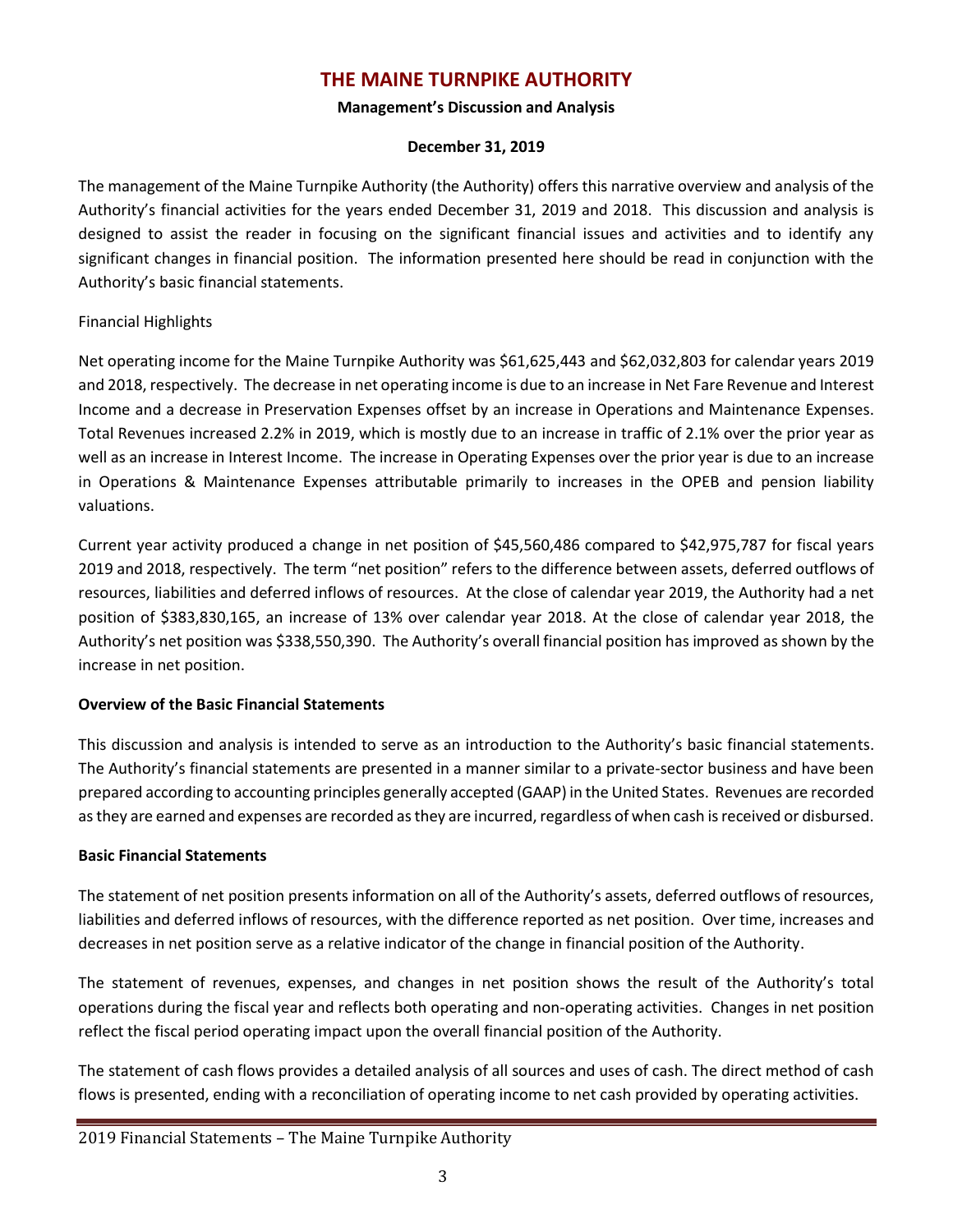The statement of cash flows is divided into the following activities: operating, capital and related financing, and investing.

### **Notes to the Financial Statements**

The notes provide additional information that is essential to fully understand the data provided in the basic financial statements.

### **Other Information**

In addition to the basic financial statements and notes, this report also presents required supplementary information concerning infrastructure condition, the retiree healthcare plan, and information on the Authority's participation in the Maine Public Employer's Retirement System. Additionally, certain supplementary information concerning the Authority's debt service ratio, as defined by the bond resolution, is included.

### **Financial Analysis**

### **Maine Turnpike Authority's Statement of Net Position**

|                                                              | December 31, |                 |    |              |
|--------------------------------------------------------------|--------------|-----------------|----|--------------|
|                                                              | 2019         |                 |    | 2018         |
| <b>Assets and Deferred Outflows</b>                          |              |                 |    |              |
| <b>Current Assets</b>                                        | \$           | 203,705,559     | \$ | 258,093,332  |
| Capital Assets, Net of Accumulated Depreciation              |              | 750,103,176     |    | 662,029,303  |
| <b>Non-Current Restricted Assets</b>                         |              | 58,513,885      |    | 58,208,081   |
| <b>Other Assets</b>                                          |              | 232,241         |    | 255,838      |
| Deferred Outflows of Resources                               |              | 20,021,077      |    | 13,535,876   |
| <b>Total Assets and Deferred Outflows</b>                    |              | \$1,032,575,938 | \$ | 992,122,430  |
| <b>Liabilities and Deferred Inflows</b>                      |              |                 |    |              |
| <b>Current Liabilities</b>                                   |              | 62,436,833      |    | 56,651,668   |
| Bonds Payable, Net of Unamortized Premiums                   |              |                 |    |              |
| and Discounts, net of current position                       |              | 508,267,061     |    | 529,227,610  |
| Other Post Employment Benefits Liabilities                   |              | 58,813,492      |    | 47,757,062   |
| <b>Other Non-current Liabilities</b>                         |              | 1,892,878       |    | 2,687,945    |
| <b>Net Pension Liability</b>                                 |              | 11,437,656      |    | 10,611,572   |
| Deferred Inflows of Resources                                |              | 5,897,854       |    | 6,636,182    |
| <b>Total Liablilities and Deferred Inflows</b>               | $\mathsf{S}$ | 648,745,774     | \$ | 653,572,040  |
| <b>Net Position:</b>                                         |              |                 |    |              |
| Net Investment in Capital Assets                             |              | 296,413,176     |    | 278,823,345  |
| Restricted                                                   |              | 141,439,297     |    | 108,388,235  |
| Unrestricted (Deficit)                                       |              | (54,022,309)    |    | (48,661,189) |
| <b>Total Net Position</b>                                    | \$           | 383,830,165     | \$ | 338,550,390  |
| <b>Total Liabilities, Deferred Outflows and Net Position</b> | \$           | 1,032,575,938   | \$ | 992,122,430  |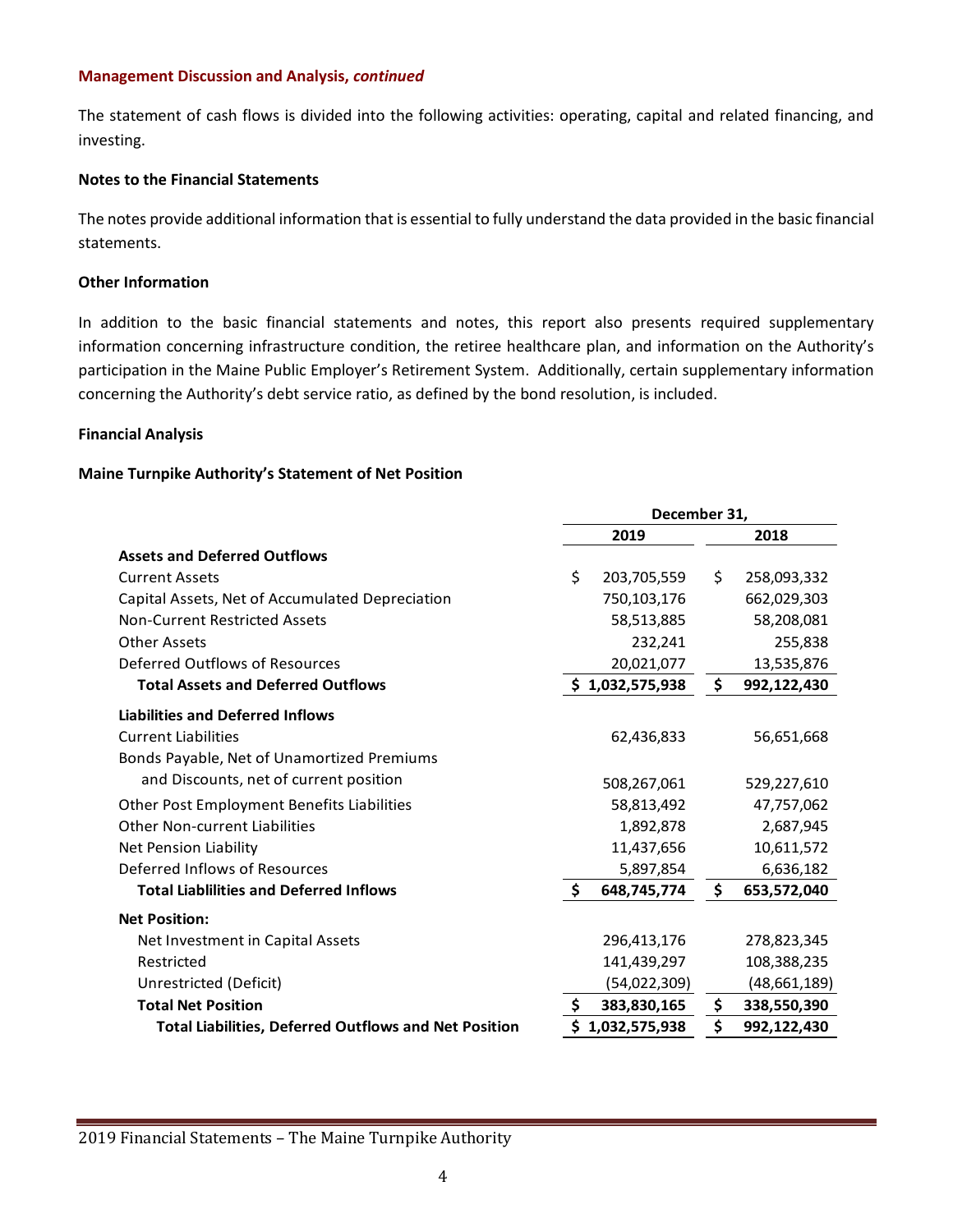As noted earlier, net position serves as an indicator of the Authority's overall financial position. In the case of the Authority, assets and deferred outflows exceeded liabilities and deferred inflows by \$383,830,165 at the close of 2019. This represents an increase of \$45,279,774 (13%) over the net position balance of \$338,550,390 as of December 31, 2018.

The largest portion of the Authority's net position reflects its net investment in capital assets (e.g., right-of-way, roads, bridges, toll equipment, etc.) less any related outstanding debt used to acquire those assets. The Authority uses these capital assets to provide service and consequently, these assets are not available for liquidating liabilities or for other spending. The net investment in Capital Assets was \$296,413,176 and \$278,823,345 as of December 31, 2019 and 2018, respectively.

In 2019, a joint agreement was made between the Maine Turnpike Authority, the MaineDOT and NHDOT regarding repairs needed to the Piscataqua River Bridge that connects the states of Maine and New Hampshire. This also is the primary gateway to the Maine Turnpike from the south. The rehabilitation includes widening and improving the outside shoulder to accommodate future traffic when functioning as a travel lane, paving the median and installing a concrete median barrier, paving and restriping the full width. The Maine Turnpike Authority's share of the project cost is approximately \$12 million and the project began in the fall of 2019 and is expected to take approximately three years to complete. Since the Piscataqua River Bridge is jointly owned by the MaineDOT and the NHDOT, the Maine Turnpike Authority has no ownership interest in the bridge, therefore the Authority's share of the project cost is treated as a transfer of equity to the MaineDOT. The total transfer of equity to the MaineDOT in 2019 was \$280,712.

Restricted net position is reserved for projects defined in the bond resolutions and applicable bond issue official statements. The Authority's restricted net position was \$141,439,297 and \$108,388,235 as of December 31, 2019 and 2018, respectively. The unrestricted net position for the year ended December 31, 2019 and December 31, 2018 are negative due to recording the net pension and OPEB liabilities.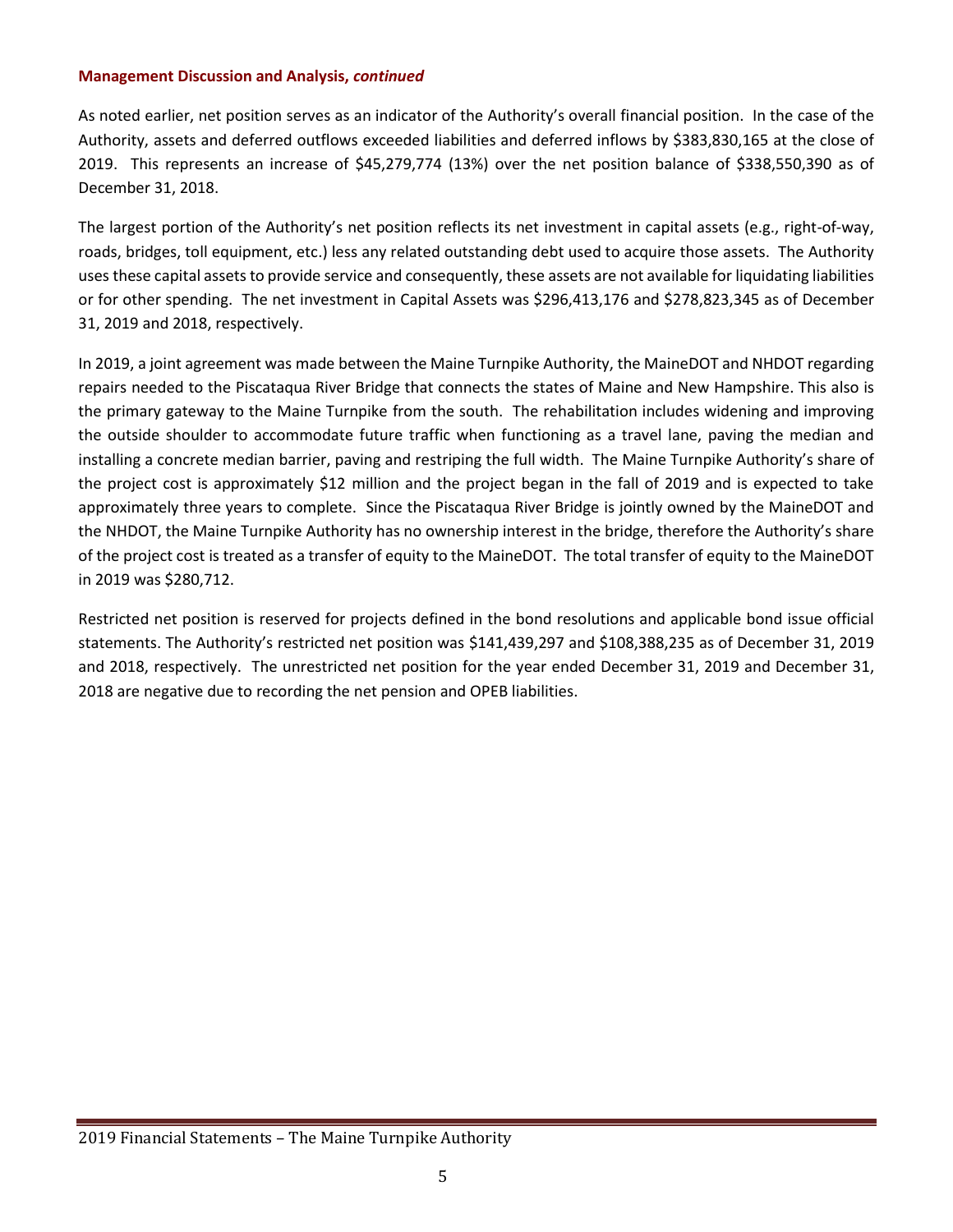### **The Maine Turnpike Authority's Changes in Net Position**

|                                    | For the Years Ended December 31, |                   |    |             |  |
|------------------------------------|----------------------------------|-------------------|----|-------------|--|
|                                    |                                  | 2019              |    |             |  |
| <b>Revenues:</b>                   |                                  |                   |    |             |  |
| <b>Net Fare Revenues</b>           | \$                               | 139,963,970       | \$ | 138,432,432 |  |
| <b>Concession Rental</b>           |                                  | 4,753,317         |    | 4,887,895   |  |
| Investment Income                  |                                  | 6,221,619         |    | 5,268,861   |  |
| Miscellaneous                      |                                  | 2,034,904         |    | 1,925,414   |  |
| <b>Total Revenues</b>              | \$                               | 152,973,810       | \$ | 150,514,602 |  |
| <b>Expenses (Income):</b>          |                                  |                   |    |             |  |
| Operations                         |                                  | 26,969,730        |    | 25,608,813  |  |
| Maintenance                        |                                  | 36,873,598        |    | 30,320,354  |  |
| Administrative                     |                                  | 2,385,818         |    | 2,413,827   |  |
| Depreciation                       |                                  | 10,871,868        |    | 9,477,831   |  |
| Preservation                       |                                  | 12,021,363        |    | 17,547,460  |  |
| <b>Interest Expense</b>            |                                  | 22,296,553        |    | 22,569,567  |  |
| Other                              |                                  | (4,005,606)       |    | (399, 037)  |  |
| <b>Total Expenses</b>              | $\frac{1}{2}$                    | 107,413,324       | \$ | 107,538,815 |  |
| <b>Change in Net Position</b>      |                                  | 45,560,486        |    | 42,975,787  |  |
| Net Position, beginning of year    | \$                               | 338,550,390       | \$ | 295,574,604 |  |
| <b>Equity Transfers - MaineDOT</b> |                                  | (280, 712)        | \$ |             |  |
| Net Position, end of year          | \$                               | \$<br>383,830,165 |    |             |  |

The Authority's net fare revenues, which represent approximately 95% of all operating revenues, increased \$1,531,538 (1.1%) in 2019. The increase is due to an increase in traffic of 2.1% over the prior year. Investment Income increased 18.1% over prior year due to favorable short-term interest rates. Operations, Maintenance and Administrative expenses increased \$7,886,153 (13.5%) in 2019. This increase is mainly attributed to an increase in the OPEB and pension liability valuations due to a decrease in the valuation discount rate. This rate is based on the Bond Buyer 20-Bond GO Index and decreased 136 basis point in 2019 (2.74% vs 4.10%). Please see Note 8 and Note 10 for additional information on Pensions and OPEB. The capital program in 2019 was the largest in the Authority's history and 2020 is expected to equal or be even greater than 2019's program. This is due to several large projects that are occurring which includes a number of bridge repair projects and pavement rehabilitation projects as well as the widening of the mainline in the Portland area, the Exit 45 Interchange project and the York Toll Open Road Tolling (ORT) project. Preservation expenses decreased \$5,526,097 (31.5%) in 2019 due to a reduction to bridges needing repair and painting.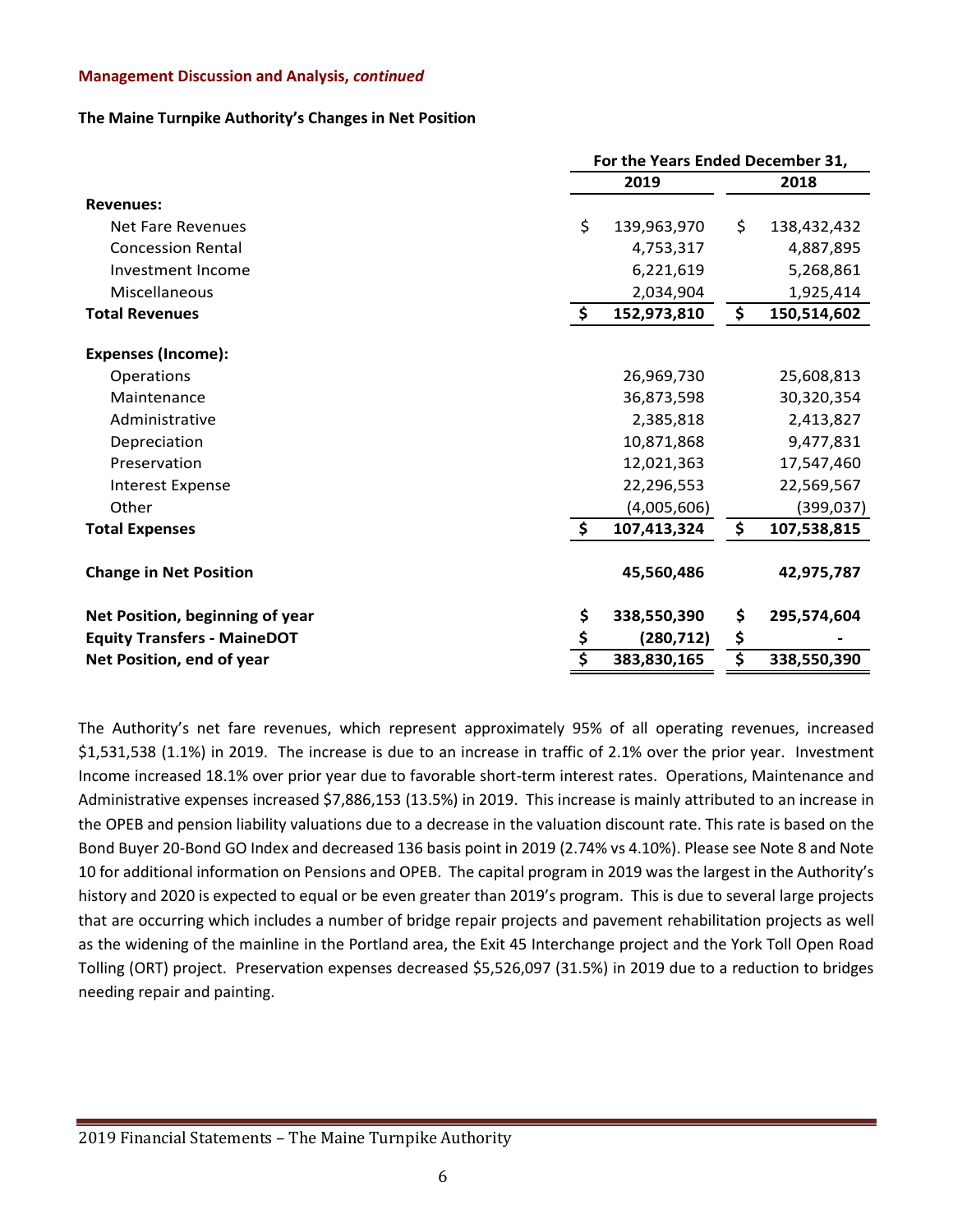### **Capital Assets and Debt Administration**

### *Capital Assets*

The Authority's investment in capital assets as of December 31, 2019 amounted to \$853,581,701 of gross asset value with accumulated depreciation of \$103,478,525, leaving a net book value of \$750,103,176. Capital assets include right-of-way, roads, bridges, buildings, equipment and vehicles. Please see Note 3 of the financial statements for a schedule of changes in the Authority's capital assets.

Capital asset acquisitions are capitalized at cost. Acquisitions are funded through debt issuance and Authority revenues.

The Authority has been in the process of updating and modernizing its electronic toll system and toll facilities. The toll system, operational since 2004, is being replaced by Transcore's Infinity system. This project will upgrade each toll plaza location with improved traffic counting and video/image technology to continue the highly accurate data collection the Authority requires. Outdated toll booths, administrative buildings and access tunnels at each location are being replaced or rehabilitated. In 2019, upgrades to Exit 75 (Auburn), and Exit 44 ORT (Scarborough – I295), were completed and the upgrades to Exit 103 (Gardiner – I295), and Exit 7 (York) continued. The toll plazas at Exit 103 (Gardiner) and Exit 7 (York) are being reconfigured to allow for an Open Road Tolling (ORT) Plaza, which allows patrons to travel through the plaza at highway speed in the center lanes or allow those that want to pay cash that option as well. Major interchange and toll system improvements at Exit 45 (Maine Mall) began in the fall of 2019. This is the last plaza to be converted to Transcore's Infinity electronic toll system. The first phase of the Exit 45 project consists of preloading and preparing the site for future construction. There were also several bridge rehabilitation projects in 2019, which included the Exit 103 I-295 Bridge rehabilitation, which was completed in 2019, and work continued on the Cobbosseecontee Stream bridge. In 2019, the first phase of the Portland area widening began which includes the widening and rehabilitation of the Cummings Road bridge, the Maine Central Railroad Overpass, and the Warren Avenue and Stroudwater bridges. Lastly, the fuel system at the Kennebunk Service Plaza Northbound was completed which included the replacement of outdated fuel tanks, pumps and canopy. Work began on fuel system upgrades at the Gray Service plaza.

### *Modified Approach for Infrastructure Assets*

The Maine Turnpike Authority has elected to use the modified approach to infrastructure reporting. This means that, in lieu of reporting depreciation on infrastructure, the Authority reports the costs associated with maintaining the existing asset in good condition as preservation expense. Infrastructure assets include: roads, bridges, interchanges, tunnels, right of way, drainage, guard rails, and lighting systems associated with the road. Pursuant

to its bond covenants, the Authority maintains a reserve maintenance fund for these preservation expenses. For fiscal 2019, \$12,021,363 was spent for preservation compared to an estimated cost of \$11,153,159.

The roadways are rated on a 10-point scale, with 10 meaning that every aspect of the roadway is in new and perfect condition. The Authority's system as a whole is given an overall rating, indicating the average condition of all roadways operated by the Authority. The assessment of condition is made by visual inspection designed to reveal any condition that would reduce highway-user benefits below the maximum level of service. The Authority's policy is to maintain the roadway condition at a rating of 8 (generally good condition) or better. The results of the 2019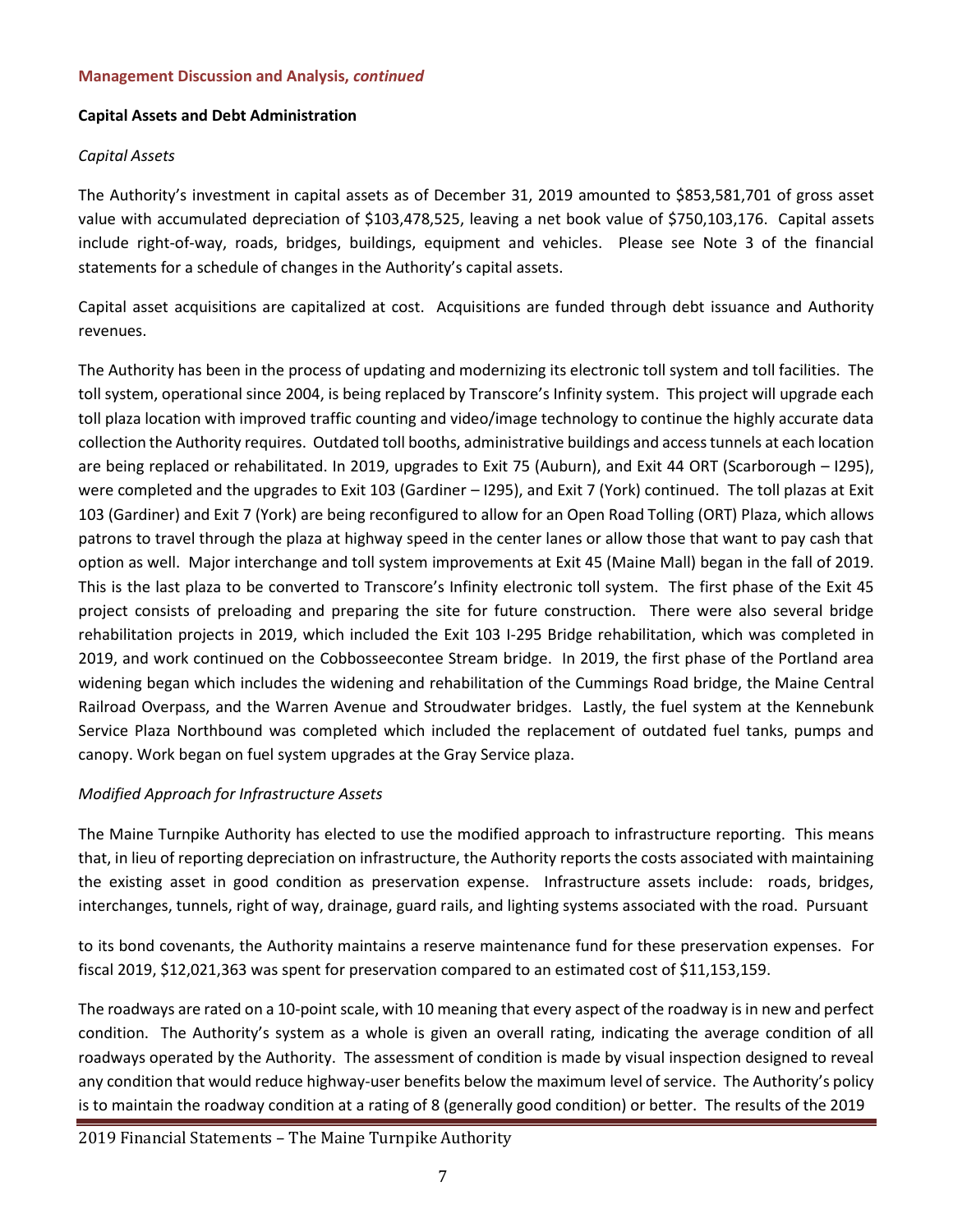inspection states that the Maine Turnpike has been maintained in generally good condition and presents a favorable appearance, which is the same assessment the Authority received in 2018.

### *Long-term Debt*

The Authority has outstanding bonds payable of \$453,690,000 and \$26,350,000 for revenue and subordinated bonds, excluding unamortized bond discounts and premiums. Please see Note 6 of the financial statements for the annual principal payment requirements on revenue and subordinated bonds as of December 31, 2019.

The Authority has a bond cap, set by the Legislature, on the amount of revenue bonds that can be outstanding at any given time. As of December 31, 2019, the Maine Turnpike Authority has a bond cap of \$486 million for general turnpike projects and a \$150 million bond cap for the Gorham connector project. As of December 31, 2019, outstanding bonds were \$453,690,000, leaving \$32,310,000 available under the cap for general turnpike projects. There have been no bonds issued under the Gorham connector cap.

In February 2020, the Legislature approved a \$114 million increase to the general turnpike revenue bond cap to be available to pay for interchange improvements and the Portland area mainline widening. The new bond cap is \$600 million. The Gorham connector bond cap remains unchanged at \$150 million.

The Authority's current bond ratings are as follows:

| Fitch             | AA- |
|-------------------|-----|
| Moody's           | Aa3 |
| Standard & Poor's | AA- |

In 2019, Fitch, Standard & Poor's and Moody's reviewed the Authority's finances and each agency affirmed the Authority's ratings and gave a stable outlook.

### *Debt Service Reserve Fund*

The general bond resolution requires the Authority to fund the Debt Service Reserve Requirement with cash and investments or with a surety policy or letter of credit.

Currently, the Debt Service Reserve requirement is approximately \$19,976,858, which is fifty percent of maximum annual debt service (MADS). The debt service reserve requirement is fully funded with cash and qualified surety bonds. The Authority has approximately \$6,650,000 of surety bonds in place, however, with the exception of Assured Guaranty (FSA), the sureties are rated lower than the Authority's bond ratings and therefore do not count towards the Debt Service Reserve requirement.

In 2014 FSA, now Assured Guaranty, was upgraded by Moody's and currently meets the debt service reserve fund requirements towards one half of MADS. The value of the Assured Guaranty sureties is approximately \$1,780,000.

Please see Note 7 of the Financial Statements for more discussion of the Debt Service Reserve Fund.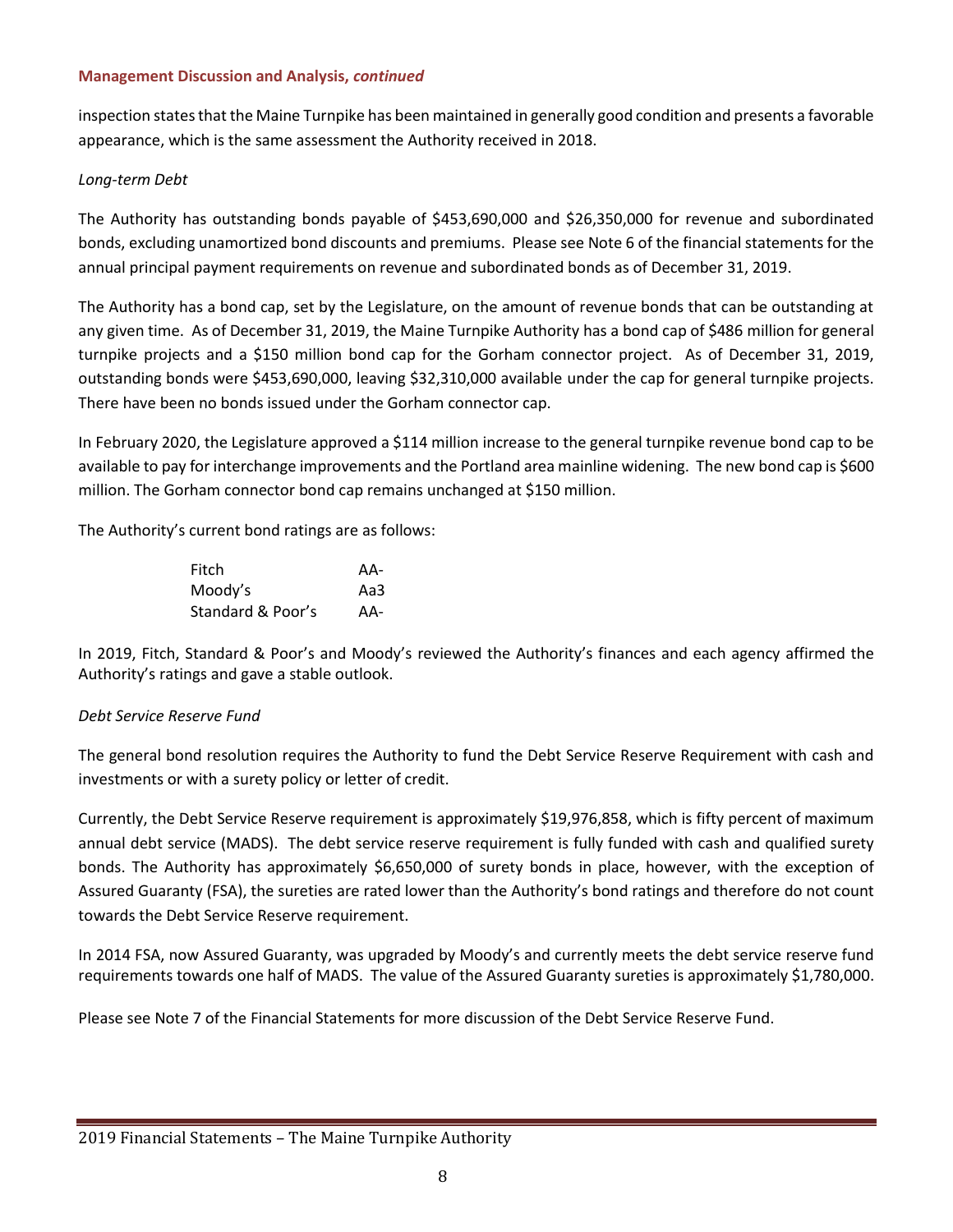### **Budgetary Controls**

Each year the Maine Turnpike Authority presents their Operating, Reserve Maintenance and Capital budgets to the Transportation Committee and it is ultimately voted on by the State of Maine Legislature. The Authority has made several decisions which have resulted in significant reductions to preceding budgets that have been received very positively by the Committee and the Legislature. More importantly, actual expenses have begun to prove that these decisions have positively affected the Authority's outcome without negatively impacting the mission of the Authority which is to provide a safe and efficient highway operated at a reasonable cost.

### **Requests for Information**

This financial report is designed to provide a general overview of the Authority's finances for all those with an interest in its finances. Questions concerning any of the information provided in this report or request for additional financial information should be addressed to the Chief Financial Officer, Maine Turnpike Authority, 2360 Congress Street, Portland, ME 04102; or email your questions to *[info@maineturnpike.com.](mailto:info@maineturnpike.com)*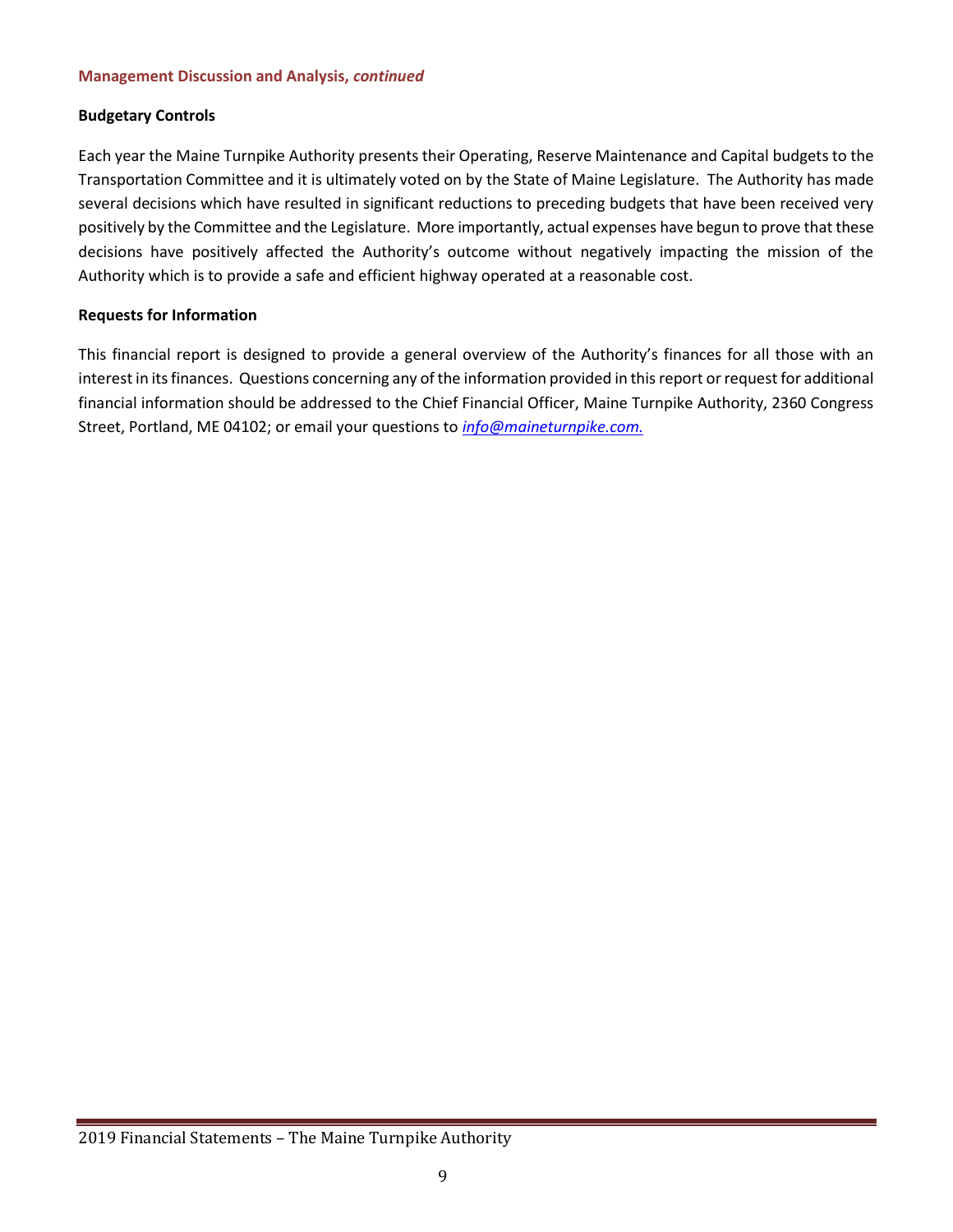### **STATEMENTS OF NET POSITION**

|                                                               | December 31,        |                   |  |  |
|---------------------------------------------------------------|---------------------|-------------------|--|--|
| <b>ASSETS AND DEFERRED OUTFLOWS OF RESOURCES</b>              | 2019                | 2018              |  |  |
| <b>Current Assets:</b>                                        |                     |                   |  |  |
| Cash and Equivalents                                          | \$<br>23,390,222    | \$.<br>24,749,563 |  |  |
| Restricted Cash and Equivalents to meet                       |                     |                   |  |  |
| current restricted liabilities                                | 91,486,122          | 107,609,105       |  |  |
| <b>Restricted Investments - Short Term</b>                    | 80,487,683          | 116,998,064       |  |  |
| <b>Accounts Receivable and Accrued Interest Receivable</b>    |                     | 5,530,280         |  |  |
|                                                               | 5,458,083           |                   |  |  |
| Inventory                                                     | 1,133,827           | 1,520,142         |  |  |
| <b>Other - Current Assets</b>                                 | 1,749,622           | 1,686,178         |  |  |
| <b>Total Current Assets</b>                                   | 203,705,559         | 258,093,332       |  |  |
| <b>Non-Current Assets:</b>                                    |                     |                   |  |  |
| <b>Restricted Assets</b>                                      |                     |                   |  |  |
| Cash and Equivalents                                          | 58,172,867          | 57,691,506        |  |  |
| Accounts Receivable and Accrued Interest Receivable           | 341,018             | 516,575           |  |  |
| <b>Total Restricted Assets</b>                                | 58,208,082          |                   |  |  |
| <b>Other Assets</b>                                           |                     |                   |  |  |
| Prepaid Bond Insurance - Net                                  | 232,241             | 255,837           |  |  |
| <b>Total Other Assets</b>                                     | 232,241             | 255,837           |  |  |
| <b>Capital Assets not being Depreciated:</b>                  |                     |                   |  |  |
| Land and Infrastructure                                       | 549,933,438         | 526,663,398       |  |  |
| <b>Construction in Progress</b>                               | 100,622,258         | 52,625,748        |  |  |
| <b>Capital Assets net of Accumulated Depreciation:</b>        |                     |                   |  |  |
| Property and Equipment                                        | 99,547,480          | 82,740,157        |  |  |
| <b>Total Capital Assets - Net of Accumulated Depreciation</b> | 750,103,176         | 662,029,303       |  |  |
| <b>Total Non-Current Assets</b>                               | 808,849,302         | 720,493,221       |  |  |
| <b>TOTAL ASSETS</b>                                           | 1,012,554,861       | 978,586,553       |  |  |
| <b>Deferred Outflows of Resources:</b>                        |                     |                   |  |  |
| Deferred Loss on Refunding Bonds                              | 9,238,148           | 10,171,833        |  |  |
| <b>Deferred Pension Outflows</b>                              | 3,102,761           | 3,075,233         |  |  |
| Deferred Other Post Employment Benefit Outflows               | 7,680,168           | 288,810           |  |  |
| <b>Total Deferred Outflows of Resources</b>                   | 20,021,077          | 13,535,876        |  |  |
|                                                               |                     |                   |  |  |
| <b>Total Assets and Deferred Outflows of Resources</b>        | 1,032,575,938<br>Ş. | \$<br>992,122,428 |  |  |

*See independents auditor's report. The accompanying notes are an integral part of these financial statements.*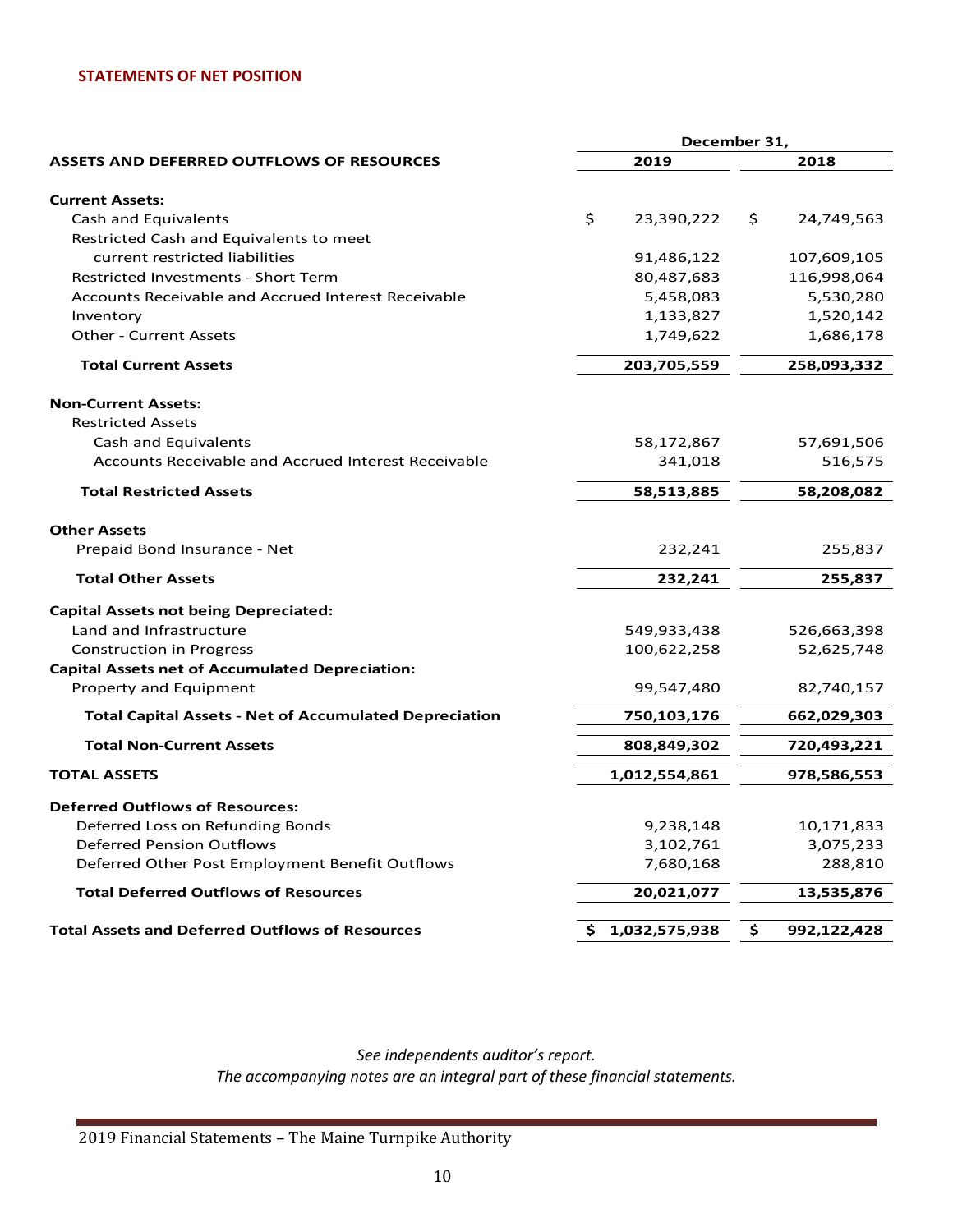### **STATEMENTS OF NET POSITION,** *continued*

|                                                                   |                 | December 31,      |
|-------------------------------------------------------------------|-----------------|-------------------|
| LIABILITIES, DEFERRED INFLOWS OF RESOURCES AND NET POSITION       | 2019            | 2018              |
| <b>Current Liabilities Payable from Unrestricted Assets:</b>      |                 |                   |
| Accounts, Contracts and Retainage Payable                         | \$<br>4,253,913 | \$<br>4,510,422   |
| Accrued Salary, Vacation and Sick Leave Payable                   | 3,136,340       | 3,478,434         |
| <b>Unearned Fare Revenue</b>                                      | 11,860,792      | 11,216,932        |
| <b>Unearned Concession Rentals</b>                                | 100,279         | 346,121           |
| <b>Total Current Liabilities Payable from Unrestricted Assets</b> | 19,351,324      | 19,551,908        |
| <b>Current Liabilities Payable from Restricted Assets:</b>        |                 |                   |
| Accounts, Contracts and Retainage Payable                         | 15,301,857      | 10,000,603        |
| Accrued Salary, Vacation and Sick Leave Payable                   | 382,829         | 272,355           |
| Bond Interest Payable                                             | 10,963,483      | 11,333,071        |
| Current Portion of Revenue Bonds and Subordinated Debt Payable    | 16,015,000      | 14,945,000        |
| <b>Other Current Liabilities</b>                                  | 422,340         | 548,730           |
| <b>Total Current Liabilities Payable from Restricted Assets</b>   | 43,085,509      | 37,099,759        |
| <b>Total Current Liabilities</b>                                  | 62,436,833      | 56,651,667        |
| <b>Non-current Liabilities:</b>                                   |                 |                   |
| Long-term Revenue Bonds and Subordinated Debt Payable             | 508,267,061     | 529,227,610       |
| Other Post Employment Benefits Liabilities                        | 58,813,492      | 47,757,062        |
| <b>Other Non-current Liabilities</b>                              | 1,892,878       | 2,687,945         |
| Net Pension Liability                                             | 11,437,656      | 10,611,572        |
| <b>Total Non-current Liabilities</b>                              | 580,411,087     | 590,284,189       |
| <b>Total Liabilities</b>                                          | 642,847,920     | 646,935,855       |
| <b>Deferred Inflows of Resources:</b>                             |                 |                   |
| <b>Deferred Pension Inflows</b>                                   | 3,250,089       | 2,977,882         |
| Deferred Other Post Employment Benefit Inflows                    | 2,647,765       | 3,658,300         |
| <b>Total Liabilities and Deferred Inflows of Resources</b>        | 648,745,774     | 653,572,037       |
| <b>Net Position:</b>                                              |                 |                   |
| Net Investment in Capital Assets                                  | 296,413,176     | 278,823,345       |
| Restricted                                                        | 141,439,297     | 108,388,235       |
| Unrestricted (Deficit)                                            | (54,022,308)    | (48,661,189)      |
| <b>Total Net Position</b>                                         | 383,830,165     | 338,550,390       |
| Total Liabilities, Deferred Inflows of Resources and Net Position | \$1,032,575,938 | 992,122,428<br>\$ |
|                                                                   |                 |                   |

*See independents auditor's report. The accompanying notes are an integral part of these financial statements.*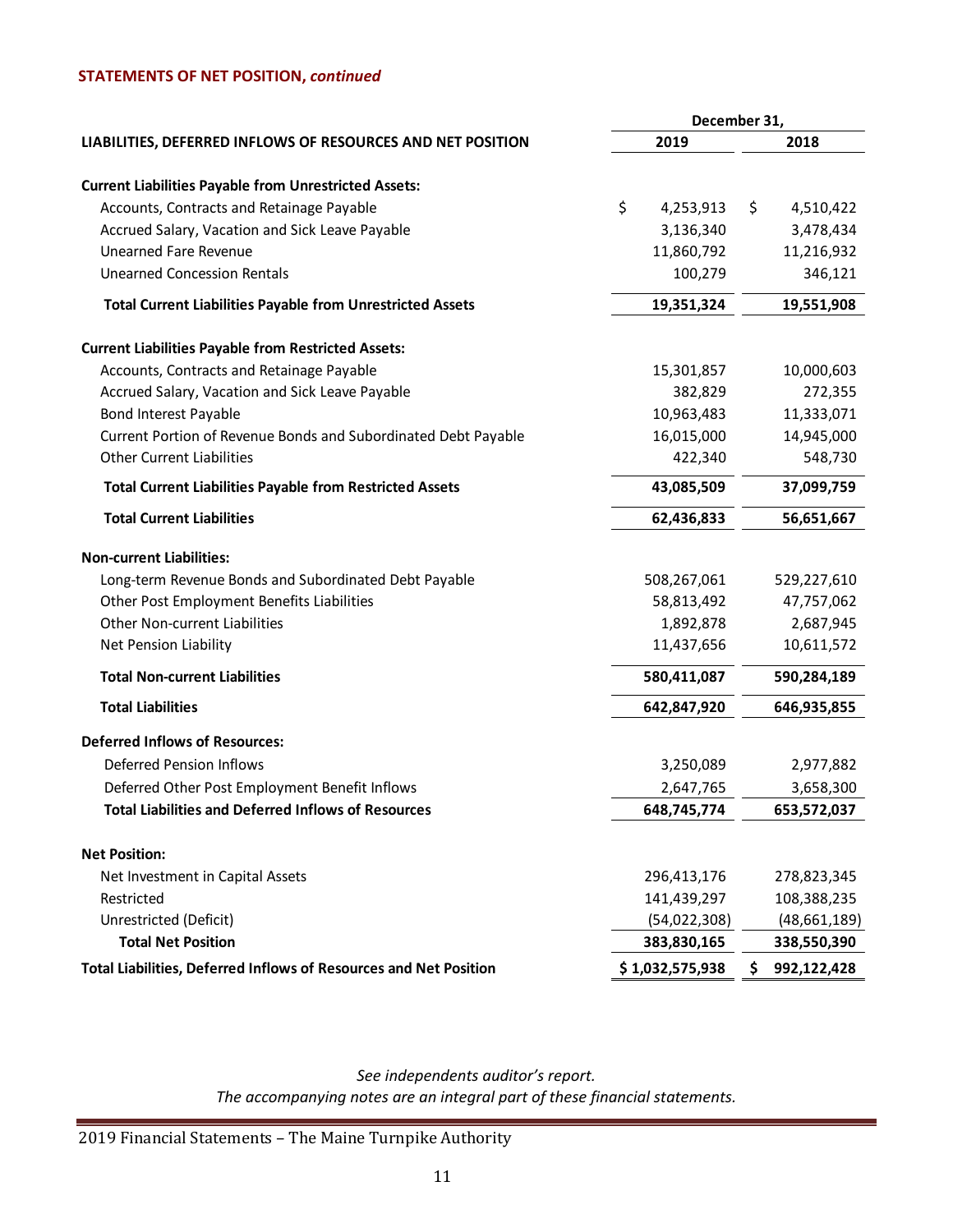### **STATEMENTS OF REVENUES, EXPENSES AND CHANGES IN NET POSITION**

|                                                    | For the Years Ended December 31, |                   |  |  |
|----------------------------------------------------|----------------------------------|-------------------|--|--|
|                                                    | 2019                             | 2018              |  |  |
| <b>REVENUES</b>                                    |                                  |                   |  |  |
| <b>Operating Revenue:</b>                          |                                  |                   |  |  |
| Net Fare Revenue                                   | \$<br>139,963,970                | \$<br>138,432,432 |  |  |
| <b>Concession Rentals</b>                          | 4,753,317                        | 4,887,895         |  |  |
| Miscellaneous                                      | 2,034,904                        | 1,925,414         |  |  |
| <b>Total Operating Revenues</b>                    | 146,752,191                      | 145,245,741       |  |  |
| <b>Interest Income</b>                             |                                  |                   |  |  |
| Revenue Fund                                       | 505,741                          | 373,331           |  |  |
| Reserve Maintenance Fund                           | 2,383,259                        | 1,254,813         |  |  |
| <b>Improvement Account</b>                         | 832,408                          | 258,077           |  |  |
| Interchange Account                                | 244,340                          | 207,272           |  |  |
| Maine Department of Transportation Account         | 29,881                           | 61,853            |  |  |
| <b>Total Interest Income</b>                       | 3,995,629                        | 2,155,346         |  |  |
| <b>Total Revenues</b>                              | 150,747,820                      | 147,401,087       |  |  |
| <b>EXPENSES</b>                                    |                                  |                   |  |  |
| <b>Operating Expenses:</b>                         |                                  |                   |  |  |
| Operations                                         | 26,969,730                       | 25,608,813        |  |  |
| Maintenance                                        | 36,873,598                       | 30,320,354        |  |  |
| Administration                                     | 2,385,818                        | 2,413,827         |  |  |
| Depreciation                                       | 10,871,868                       | 9,477,831         |  |  |
| Reserve Maintenance - Preservation                 | 12,021,363                       | 17,547,460        |  |  |
| <b>Total Operating Expenses</b>                    | 89,122,377                       | 85,368,285        |  |  |
| <b>Net Operating Income</b>                        | 61,625,443                       | 62,032,803        |  |  |
| <b>Non-Operating Revenue/(Expenses):</b>           |                                  |                   |  |  |
| Investment Income                                  | 2,225,990                        | 3,113,515         |  |  |
| Gain/(Loss) on Sale and Disposal of Capital Assets | 49,227                           | (76, 573)         |  |  |
| <b>Interest Expense</b>                            | (22, 296, 553)                   | (22, 569, 567)    |  |  |
| <b>Bond Issuance Cost</b>                          |                                  | (1, 130, 987)     |  |  |
| <b>Bond Insurance Amortization</b>                 | (23, 597)                        | (56, 017)         |  |  |
| <b>Bond Premium/Discount Amortization</b>          | 4,945,549                        | 5,119,934         |  |  |
| Deferred Loss on Refunding Amortization            | (933, 684)                       | (1,087,320)       |  |  |
| General Reserve Expense                            | (31,889)                         |                   |  |  |
| <b>MDOT Prepaid Transfer Amortization</b>          |                                  | (2,370,000)       |  |  |
| <b>Total Non-Operating Revenue/(Expenses)</b>      | (16,064,957)                     | (19,057,015)      |  |  |
| <b>Change in Net Position</b>                      | 45,560,486                       | 42,975,787        |  |  |
| Net Position at beginning of year                  | 338,550,390                      | 295,574,604       |  |  |
| <b>Equity Transfers - MaineDOT</b>                 | (280, 712)                       |                   |  |  |
| Net Position at end of year                        | \$<br>383,830,165                | \$<br>338,550,390 |  |  |

*See independents auditor's report.*

*The accompanying notes are an integral part of these financial statements.*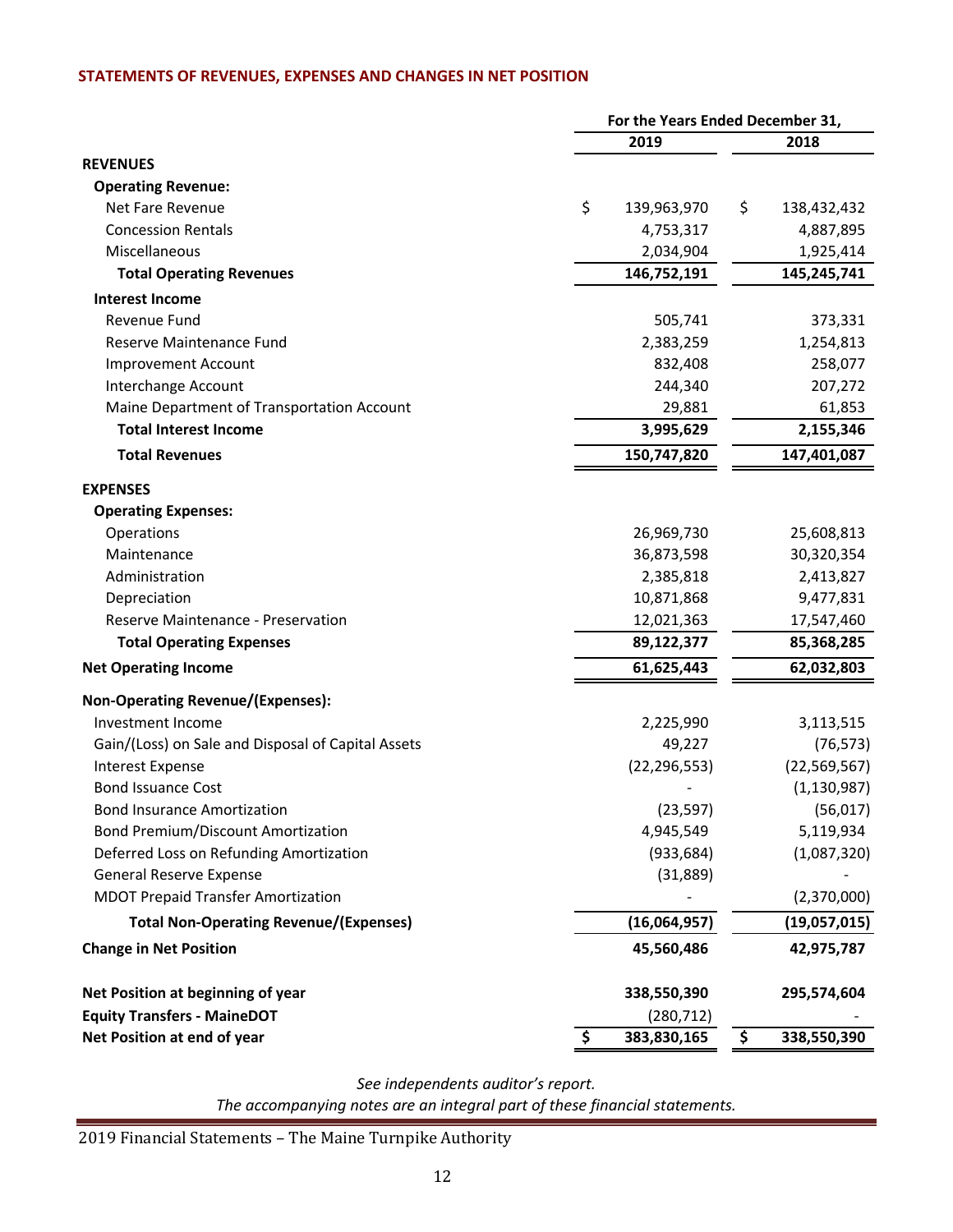### **STATEMENTS OF CASH FLOWS**

|                                                                 | For the Years Ended December 31, |                 |                                 |                |
|-----------------------------------------------------------------|----------------------------------|-----------------|---------------------------------|----------------|
|                                                                 |                                  | 2019            |                                 | 2018           |
| <b>Operating Activities:</b>                                    |                                  |                 |                                 |                |
| Cash Received from Tolls/Customers                              | \$                               | 179,136,134     | \$                              | 178,427,694    |
| <b>Cash Payments to Suppliers</b>                               |                                  | (78, 723, 606)  |                                 | (87, 163, 901) |
| Cash Payments to Employees                                      |                                  | (26,031,474)    |                                 | (24, 317, 122) |
| <b>Net Cash Provided by Operating Activities</b>                |                                  | 74,381,054      |                                 | 66,946,671     |
| <b>Capital and Related Financing Activities:</b>                |                                  |                 |                                 |                |
| Acquisition and Construction of Capital Assets                  |                                  | (96, 694, 293)  |                                 | (39,052,232)   |
| Proceeds from Issuance of Revenue Bonds                         |                                  |                 |                                 | 172,545,571    |
| Payments for Bond Issuance Expenses                             |                                  |                 |                                 | (1, 196, 657)  |
| <b>Interest Paid on Revenue Bonds</b>                           |                                  | (21, 428, 640)  |                                 | (18, 195, 798) |
| Payment of Principal on Revenue Bonds                           |                                  | (13,740,000)    |                                 | (18, 270, 000) |
| <b>Interest Paid on Subordinated Debt Bonds</b>                 |                                  | (1, 237, 500)   |                                 | (1, 332, 300)  |
| Payment of Principal on Special Obligation Bonds                |                                  | (1,205,000)     |                                 | (2,370,000)    |
| Net Cash Provided by (Used in) Capital and Financing Activities |                                  | (134, 305, 433) |                                 | 92,128,584     |
| <b>Investing Activities:</b>                                    |                                  |                 |                                 |                |
| <b>Purchase of Investments</b>                                  |                                  |                 |                                 | (82, 682, 898) |
| Proceeds from Sales and Maturities of Investments               |                                  | 36,884,880      |                                 | 24,057,485     |
| <b>Interest Received</b>                                        |                                  | 6,038,536       |                                 | 5,042,854      |
| <b>Net Cash Used in Investing Activities</b>                    |                                  | 42,923,416      |                                 | (53, 582, 560) |
| Net Increase (Decrease) in Cash and Equivalents                 |                                  | (17,000,962)    |                                 | 105,492,695    |
| Cash and Equivalents at Beginning of Year                       |                                  | 190,050,174     |                                 | 84,557,479     |
| Cash and Equivalents at End of Year                             | \$                               | 173,049,211     | \$                              | 190,050,174    |
| Cash and Equivalents - Unrestricted                             | \$                               | 23,390,222      | \$                              | 24,749,563     |
| Restricted Cash and Equivalents - Current                       |                                  | 91,486,122      |                                 | 107,609,105    |
| Restricted Cash and Equivalents - Non-Current                   |                                  | 58,172,867      |                                 | 57,691,506     |
|                                                                 | $\overline{\mathsf{s}}$          | 173,049,211     | $\overline{\boldsymbol{\zeta}}$ | 190,050,174    |

*See independents auditor's report. The accompanying notes are an integral part of these financial statements.*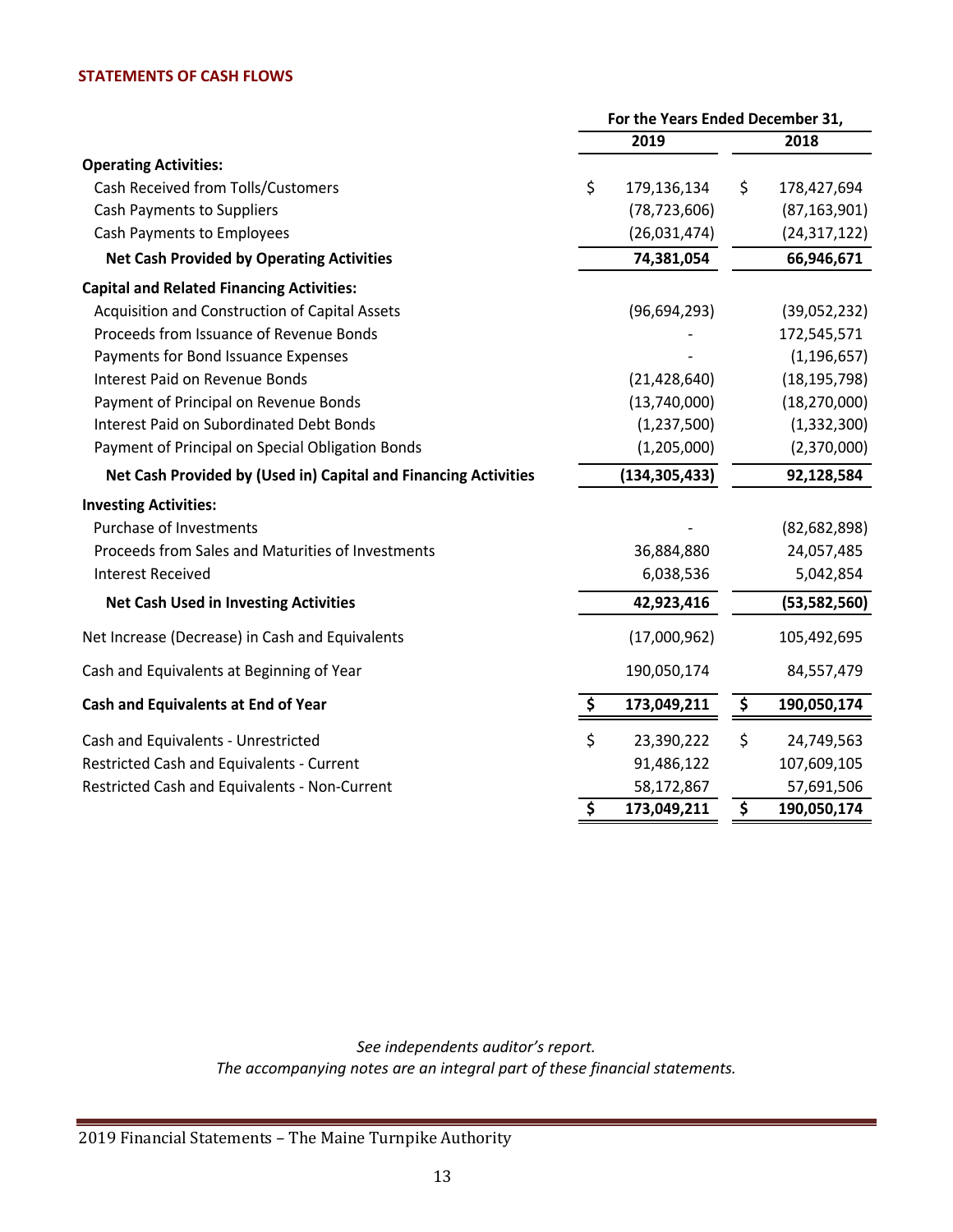### **STATEMENTS OF CASH FLOWS,** *continued*

|                                                                                            | For the Years Ended December 31, |             |     |               |
|--------------------------------------------------------------------------------------------|----------------------------------|-------------|-----|---------------|
|                                                                                            |                                  | 2019        |     | 2018          |
| Reconciliation of Net Operating Income to Net Cash Provided by                             |                                  |             |     |               |
| <b>Operating Activities:</b>                                                               |                                  |             |     |               |
| <b>Income from Operations</b>                                                              | S.                               | 61,625,443  | \$. | 62,032,803    |
| Adjustments to Reconcile Operating Income to Net Cash<br>provided by Operating Activities: |                                  |             |     |               |
| Depreciation                                                                               |                                  | 10,871,868  |     | 9,477,831     |
| Interest (Income)/Expense Included in Operating Revenue                                    |                                  | (3,995,629) |     | (2, 155, 346) |
| <b>Changes in Assets and Liabilities:</b>                                                  |                                  |             |     |               |
| Accounts Receivable                                                                        |                                  | 62,127      |     | (75, 787)     |
| <b>Prepaid Accounts</b>                                                                    |                                  | (63, 444)   |     | (175, 568)    |
| Inventory                                                                                  |                                  | 386,315     |     | (369, 145)    |
| Accounts, Contracts and Retainage Payable                                                  |                                  | 1,602,677   |     | 70,284        |
| <b>OPEB Liability</b>                                                                      |                                  | 2,654,537   |     | 783,631       |
| Net Pension Liability and Deferred Inflows/Outflows                                        |                                  | 1,070,763   |     | (4,019,867)   |
| Unearned Toll and Concession Revenue                                                       |                                  | 398,017     |     | 951,390       |
| Accrued Salary, Vacation and Sick Leave Payable                                            |                                  | (231, 619)  |     | 426,445       |
| <b>Net Cash Provided by Operating Activities</b>                                           | \$                               | 74,381,054  | \$  | 66,946,671    |

*See independents auditor's report. The accompanying notes are an integral part of these financial statements.*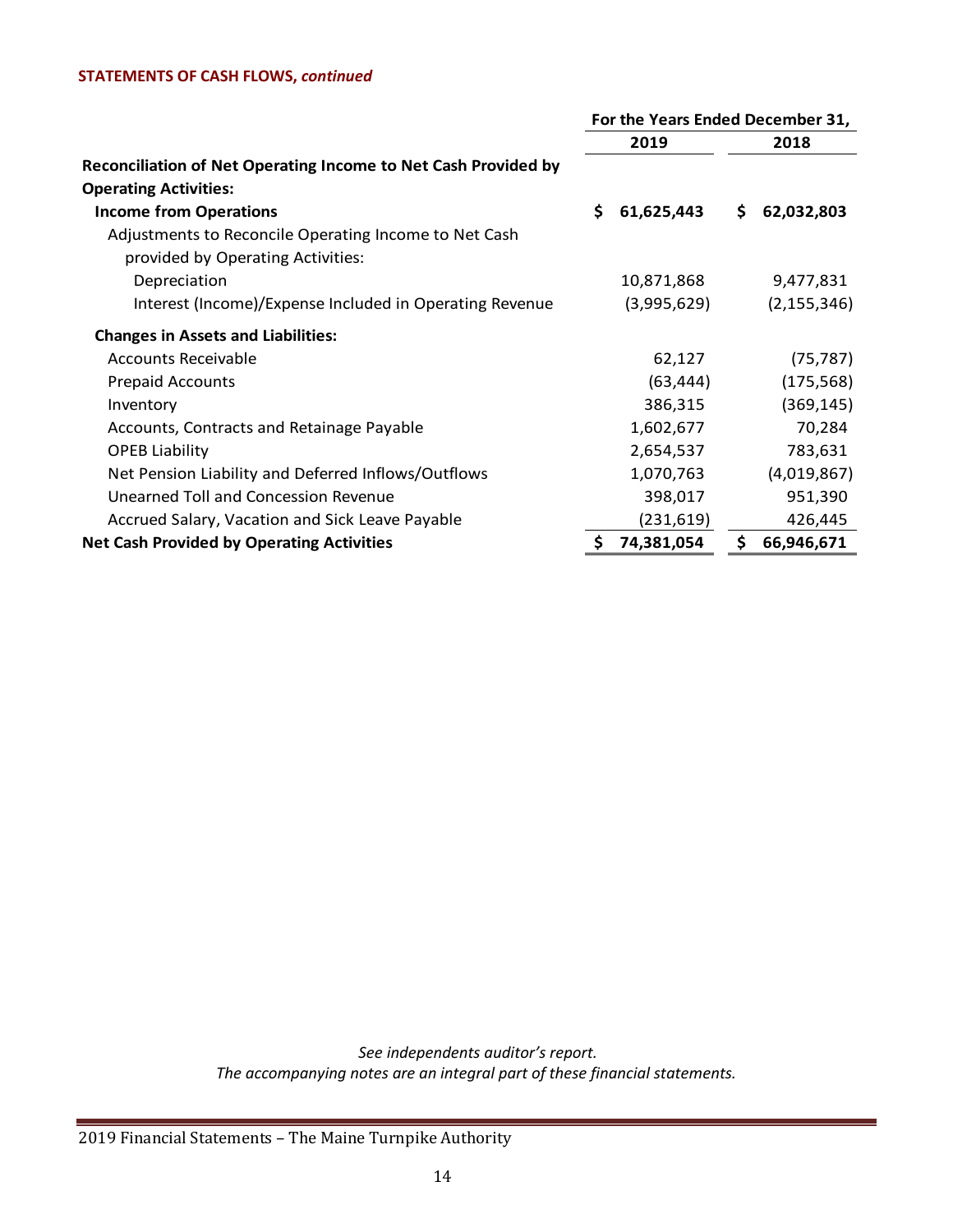**Notes to Financial Statements For the Years Ended December 31, 2019 and 2018**

### **Note 1 – Summary of Organization and Significant Accounting Policies and Procedures**

**Reporting Entity –** The Maine Turnpike Authority (the Authority) is a body corporate and politic created by an act of the Legislature of the State of Maine, Chapter 69 of the Private and Special Laws of 1941 as amended, authorized and empowered to construct, maintain and operate a turnpike at such a location as shall be approved by the State Highway Commission and to issue turnpike revenue bonds of the Authority, payable solely from revenues of the Authority. Under the provisions of the Act, turnpike revenue bonds and interest thereon shall not be deemed debt or liability or a pledge of the faith and credit of the State of Maine.

During 1982, the Legislature of the State of Maine, Chapter 595 of the Public Laws of the State of Maine 1982, authorized an act to amend the Maine Turnpike Authority Statutes. This act states that the Maine Turnpike Authority shall continue in existence until such a time as the Legislature shall provide for termination and all outstanding indebtedness of the Authority shall be repaid or an amount sufficient to repay that indebtedness shall be set aside in trust.

In evaluating the Authority as a reporting entity, management has addressed all potential component units for which the Authority may be financially accountable and, as such, should be included within the Authority's financial statements. In accordance with Governmental Accounting Standards Board (GASB) Statement No. 14 as amended by GASB Statement No. 61, the Authority is financially accountable if it appoints a voting majority of the organization's governing board and (1) it is able to impose its will on the organization or (2) there is a potential for the organization to provide specific financial benefits to or impose specific financial burdens on the Authority. Additionally, the Authority is required to consider other organizations for which the nature and significance of their relationship with the Authority are such that exclusion would cause the reporting entity's financial statements to be misleading. Based on the application of these criteria, there are no other entities that should be included as part of these financial statements.

Under these standards, the Authority is considered to be a component unit of the State of Maine.

**Basis of Accounting** – The Governmental Accounting Standards Board (GASB) is the standard-setting body for governmental accounting and financial reporting. The GASB periodically updates its codification of the existing Governmental Accounting and Financial Reporting Standards which, along with subsequent GASB pronouncements (standards and interpretations), constitute GAAP for governmental units. GAAP also includes guidance from the American Institute of Certified Public Accountants in the publication entitled, State and Local Governments. The Authority prepares its financial statements on the accrual basis of accounting in accordance with accounting principles generally accepted in the United States of America for governmental proprietary funds, which are similar to those for private business enterprises. Accordingly, revenues are recorded when earned and expenses are recorded when incurred. Proprietary funds distinguish operating revenues and expenses from non-operating activity. Operating revenues arise from providing goods or services to outside parties for a fee. The intent of the governing body is that the operating costs, including administration and depreciation, of providing goods or services to the general public on a continuing basis be financed or recovered primarily through user charges. Revenues and expenses that are not derived directly from operations are reported as non-operating revenues and expenses.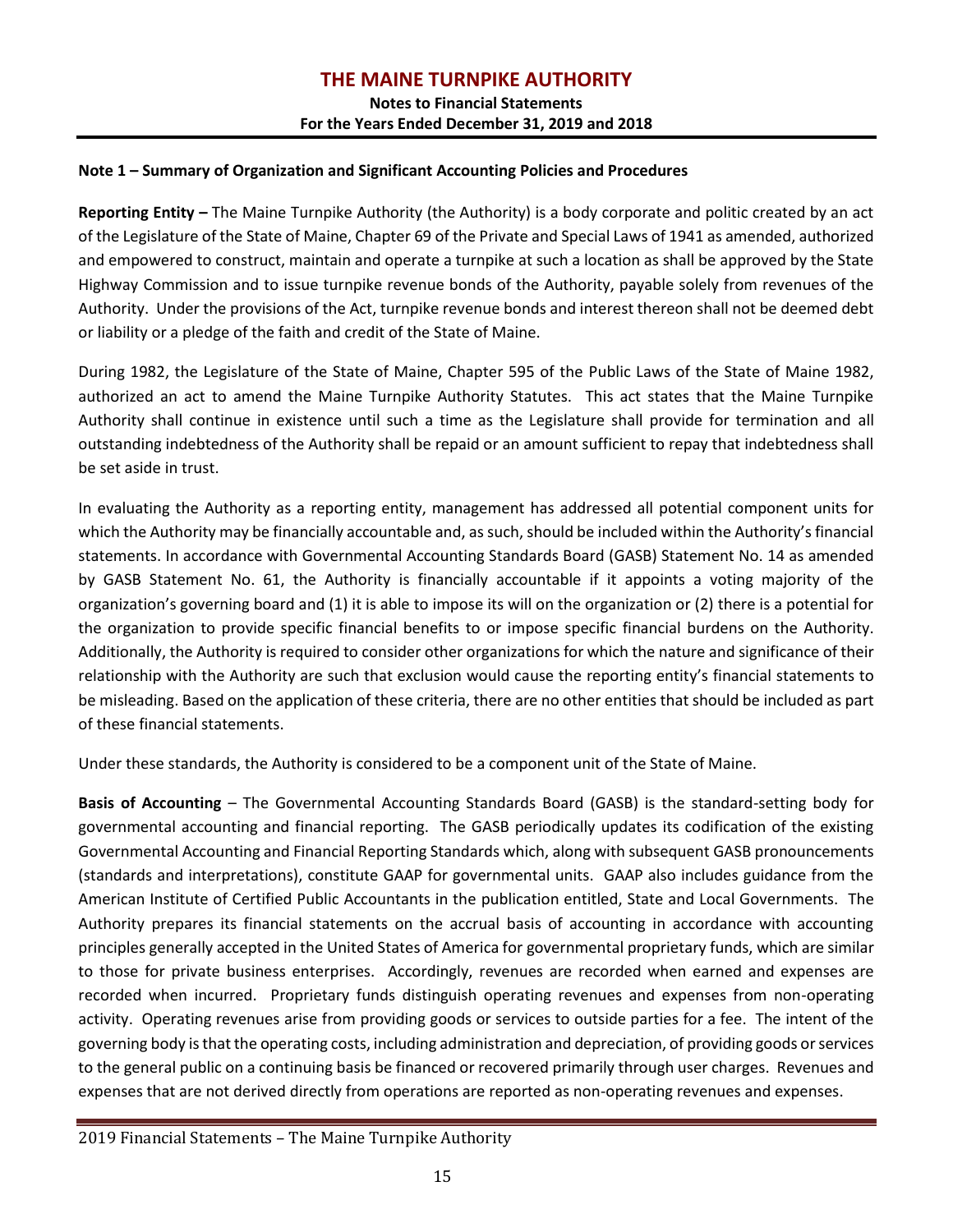### **Note 1 – Summary of Organization and Significant Accounting Policies and Procedures,** *continued*

**Operating Revenues and Expenses –** The Authority's operating revenues and expenses consist of revenues earned and expenses incurred relating to the operation and maintenance of its System. Operating revenues for fares are recognized as the vehicles pass through the toll system. Prepayments on account are recorded as unearned fare revenue. Concession rental income is recognized based on the terms of the rental agreements. Net fare revenue is net of credit card fees of \$2,604,773 and \$2,492,440 for 2019 and 2018, respectively.

**Non-operating revenues** – Non-operating revenues consists of the amortization of bond premiums and discounts realized on previously issued debt, investment income earned and non-operating accounts and gains or loss from the sale of capital assets.

**Interest Income on Operating Accounts** – Interest income generated from on-going operations is included in operating revenue.

**Cash and Equivalents** – For purposes of the statements of cash flow, demand deposit accounts with commercial banks, and cash invested in short-term investments with original maturities of three months or less from the date of acquisition are considered cash equivalents.

**Investments** – Investments are carried at fair value. Accrued interest paid upon the purchase of investments is recognized as interest income in the period it is earned.

**Fair Value Measurements** - Fair value is the price that would be received to sell an asset or paid to transfer a liability in an orderly transaction between market participants at the measurement date. In determining fair value, the Authority uses various methods, including market, income and cost approaches. Based on these approaches, the Authority often utilizes certain assumptions that market participants would use in pricing the asset or liability, including assumptions about risk and/or the risks inherent in the inputs to the valuation technique. These inputs can be readily observable, market corroborated, or generally unobservable inputs. The Authority utilizes valuation techniques that maximize the use of observable inputs and minimize the use of unobservable inputs. Based on the observability of the inputs used in the valuation techniques, the Authority is required to provide the following information according to the fair value hierarchy. The fair value hierarchy ranks the quality and reliability of the information used to determine fair values. Financial assets and liabilities carried at fair value will be classified and disclosed in one of the following three categories:

- Level 1 Quoted prices for identical assets and liabilities traded in active exchange markets, such as the New York Stock Exchange.
- Level 2 Observable inputs other than Level 1 including quoted prices for similar assets or liabilities, quoted prices in less active markets, or other observable inputs that can be corroborated by observable market data.
- Level 3 Unobservable inputs supported by little or no market activity for financial instruments whose value is determined using pricing models, discounted cash flow methodologies, or similar techniques, as well as instruments for which the determination of fair value requires significant management judgment or estimation.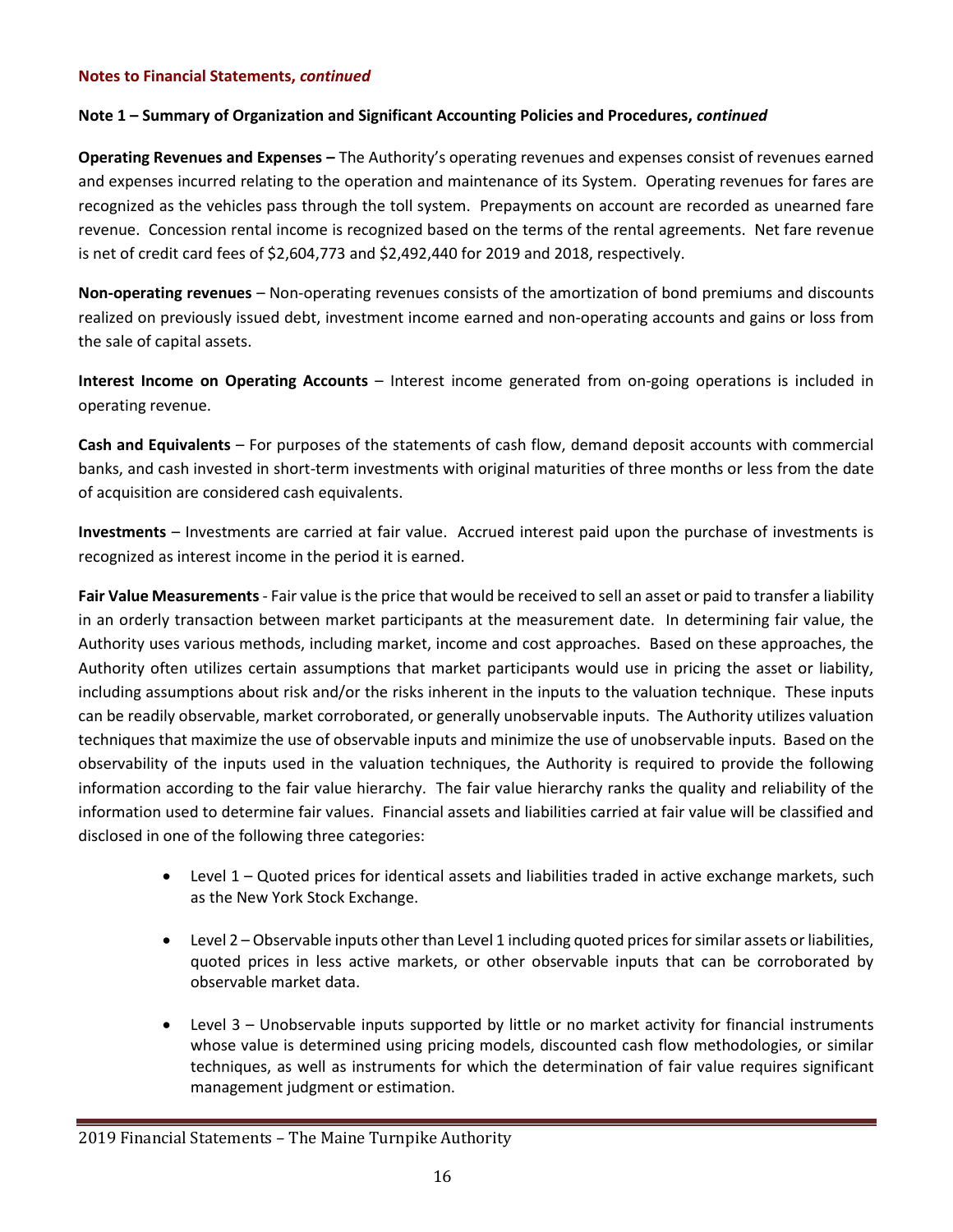### **Note 1 – Summary of Organization and Significant Accounting Policies and Procedures,** *continued*

In determining the appropriate levels, the Authority performs a detailed analysis of the assets and liabilities. At each reporting period, all assets and liabilities for which the fair value measurement is based on significant unobservable inputs are classified as Level 3.

**Accounts Receivable** – Accounts receivable consists primarily of toll revenues due from commercial accounts and other tolling agencies. The Authority obtains surety bonds to cover commercial accounts receivable. Management believes that all accounts receivable as of December 31, 2019 and 2018 are fully collectable. Therefore, no allowance for doubtful accounts was recorded.

**Inventory –** Inventory consists of EZ Pass transponders, salt and fuel for MTA vehicles. The EZ Pass transponders will be sold to customers and are valued using the First-In First-Out (FIFO) method. Salt and vehicle fuel, to be used in operations, are valued using a weighted average method. Inventory items are carried at the lower of cost or market.

**Other Assets –** Expenses that benefit more than one reporting period are charged to Prepaid Expenses and expensed over its service period. Examples include insurance premiums, software site licenses and service contracts.

**Restricted Assets –** Restricted assets of the Authority represent bond proceeds designated for construction, and other monies required to be restricted for debt service, operations, maintenance, renewal and replacement.

**Capital Assets –** All capital assets are recorded on the balance sheet at historical cost. Capital assets are included in one of the following categories: Infrastructure; Land and Land Improvements; Buildings; Vehicles; Toll System; Computer and Other Equipment; Intangible Assets; and Construction in Progress.

Costs to acquire additional capital assets, and to replace existing assets or otherwise prolong their useful lives, are capitalized for toll equipment, buildings, toll facilities, other related costs and furniture and equipment. The Authority has elected to use the modified approach to infrastructure reporting. This means that, in lieu of reporting depreciation on infrastructure, the Authority reports as preservation expense the costs associated with maintaining the existing road in good condition. Infrastructure assets include roads, bridges, interchanges, tunnels, right of way, drainage, guardrails, and lighting systems associated with the road.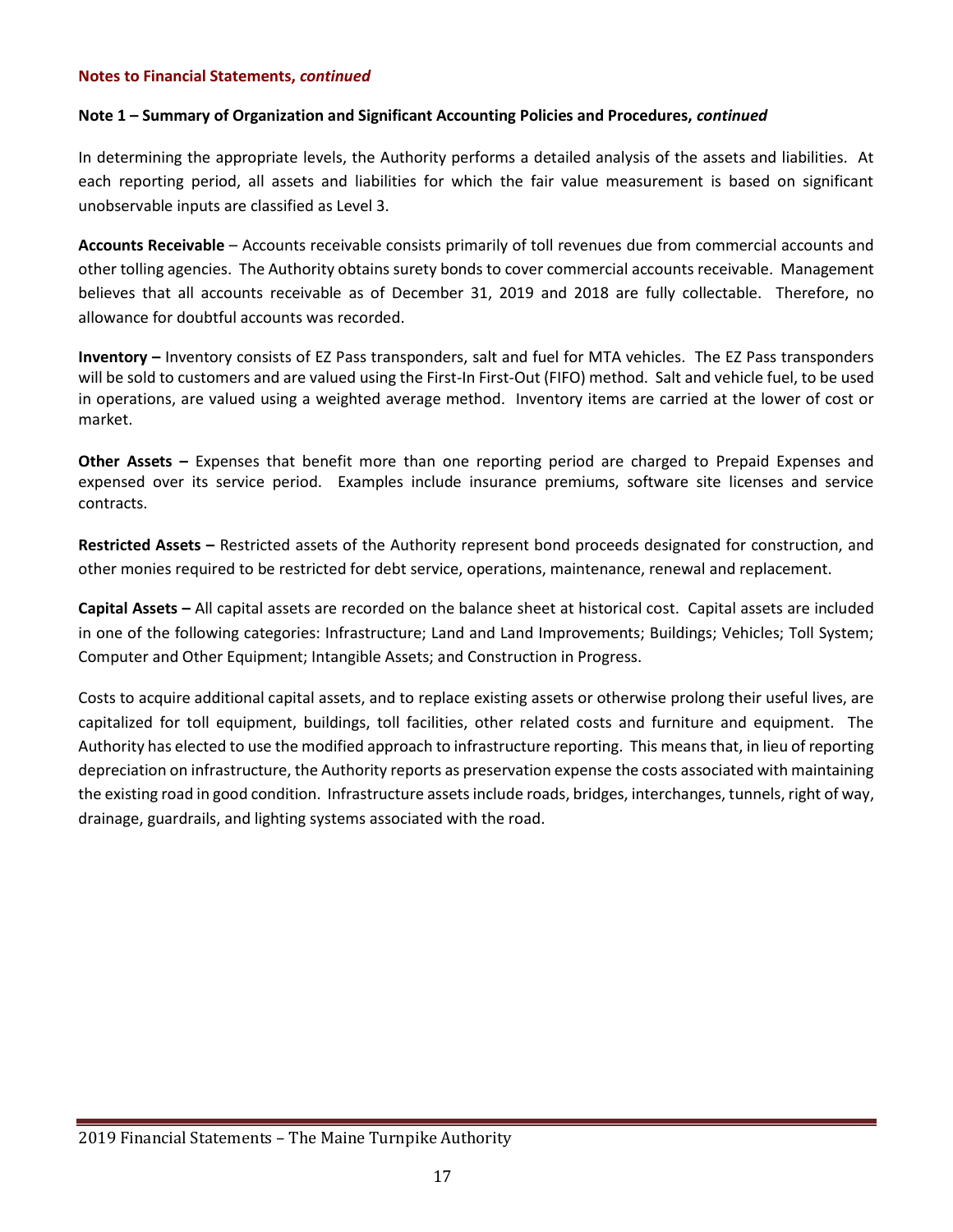### **Note 1 – Summary of Organization and Significant Accounting Policies and Procedures,** *continued*

Depreciation of toll equipment, buildings, toll facilities, other related costs, signs, software and furniture and equipment is computed using the straight-line method, using the full-month convention, over the estimated useful lives of the assets as follows:

| <b>Buildings</b>                     | $30 - 50$ years |
|--------------------------------------|-----------------|
| <b>Building Improvements</b>         | $15 - 20$ years |
| Land Improvements (exhaustible)      | 15 years        |
| <b>Toll Equipment</b>                | $5 - 10$ years  |
| <b>Furniture and Fixtures</b>        | $5 - 15$ years  |
| Software                             | $3 - 10$ years  |
| Computers, Printers and IT Equipment | $3 - 5$ years   |
| Other Equipment (incl. Vehicles)     | $5 - 20$ years  |

The following minimum capitalization thresholds for capitalizing fixed assets are as follows:

| Land and Improvements (non-exhaustible) | S |           |
|-----------------------------------------|---|-----------|
| Land Improvements (exhaustible)         | Ś | 5,000     |
| <b>Buildings and Improvements</b>       | Ś | 25,000    |
| Machinery/Equipment/Vehicles            | ς | 5,000     |
| Computers, Printers & IT Equipment      | ς | 5,000     |
| Software                                | ς | 10,000    |
| Infrastructure                          |   | \$100,000 |

Under the modified approach, infrastructure assets are considered to be "indefinite lived" assets; that is, the assets themselves will last indefinitely and are, therefore, not depreciated. Costs related to maintenance, renewal and replacement for these assets are not capitalized, but instead are considered to be period costs and are included in preservation expense.

Construction in Progress represents costs incurred by the Authority for in-process activities designed to expand, replace, or extend the lives of existing property and equipment.

**Retainage Payable –** Retainage payable represents amounts billed to the Authority by contractors for which payment is not due pursuant to retained percentage provisions in construction contracts until substantial completion of performance by contractor and acceptance by the Authority.

**Accrued Vacation and Sick Leave Payable –** Accrued vacation and sick leave payable includes accumulated vacation pay and vested sick pay.

**Accrued Salaries Payable –** Accrued salaries payable includes salary and wage expense incurred at the end of the period but not paid until the following period, which amounted to \$281,987 and \$699,789 for the years ended December 31, 2019 and 2018, respectively, and are included on the statement of net position under Accrued Salary, Vacation and Sick Leave Payable.

**Unearned Toll Revenue –** The Authority offers a prepaid balance program which allows patrons to carry a balance on their account for future toll expenses. This balance is reduced by each trip through the tolls and can be increased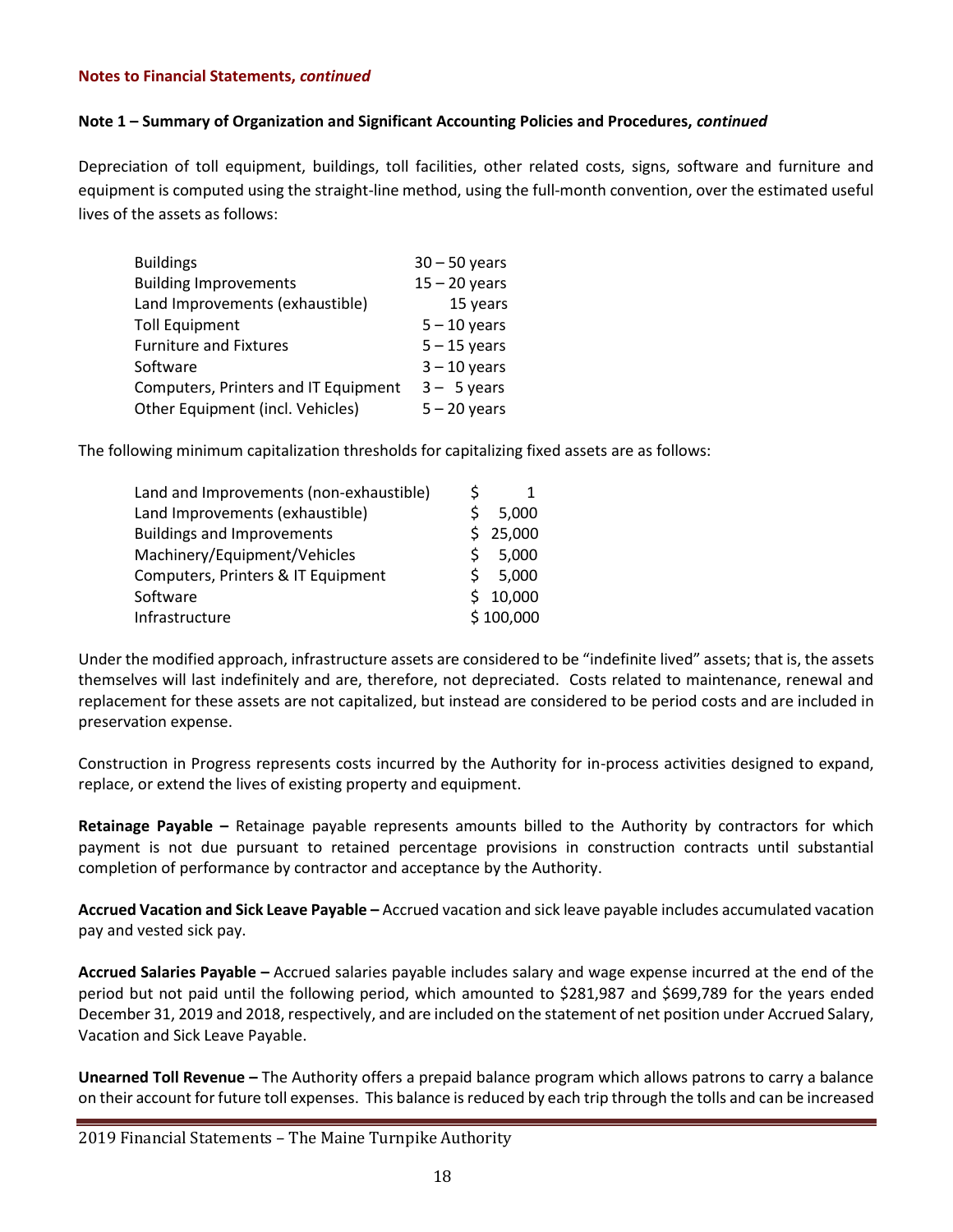### **Note 1 – Summary of Organization and Significant Accounting Policies and Procedures,** *continued*

by the patron at any time but also includes a minimum balance set by the Authority. The Authority offers a Volume Discount Plan for passenger vehicles for which revenue is earned based on the vehicle passing through the toll system. Any amount remaining in the patrons account is accounted for as unearned revenue.

**Bond Premium, Discount and Issuance Costs –** Bond premiums and discounts associated with the issuance of bonds are amortized using the effective interest rate method over the life of the bonds. Bond issuance costs such as bond insurance are amortized using the straight-line method over the life of the bonds. Other bond issuance costs, such as consulting, legal and underwriter fees are expensed in the period they are incurred.

**Refunded Bonds –** The Authority defeased certain bonds in 2004, 2008, 2012, 2014 and 2015 by placing cash received from the advanced refunding into an irrevocable escrow account to provide for all future debt service payments on the defeased bonds. Accordingly, the trust account assets and the liability for the defeased bonds are not included in the Authority's balance sheets.

**Deferred Outflows of Resources -** In addition to assets, the statement of net position will sometimes report a separate section for *deferred outflows of resources*. This separate financial statement element, *deferred outflows of resources*, represents a consumption of net position that apples to a future period(s) and so will not be recognized as an outflow of resources (expense) until then. The Authority has two items that qualifies for reporting in this category. The first is a deferred charge on refunding results from the difference in the carrying value of refunded debt and its reacquisition price. This amount is deferred and amortized over the shorter of the life of the refunded or refunding debt. The second deferred charge relates to recognition of the net pension liability and can include: the differences between expected and actual experience, change in assumptions, the net difference between projected and actual earnings on pension plan investments, and changes between the Authority's contributions and proportionate share of contributions, and also Authority contributions subsequent to the measurement date.

**Deferred Inflows of Resources -** In addition to liabilities, the statement of net position will sometimes report a separate section for *deferred inflows of resources.* This separate financial statement element, *deferred inflows of resources*, represents an acquisition of net position that applies to a future period(s) and so will not be recognized as an inflow of resources (revenue) until that time. The deferred inflows of resources recognized on the statement of net position and balance sheet relate to the net pension liability, which include the net difference between projected and actual earnings on pension plan investments and changes in proportion and differences between the Authority's contributions.

**Use of Estimates –** The preparation of basic financial statements in conformity with generally accepted accounting principles requires management to make estimates and assumptions that affect the reported amounts of assets and liabilities and disclosure for contingent assets and liabilities at the date of the basic financial statements, and reported amounts of the revenues and expenditures/expenses during the fiscal year. Actual results could vary from estimates that were used.

**Use of Restricted/Unrestricted Net Position –** When an expense is incurred for purposes for which both restricted and unrestricted assets are available, the Authority's policy is to apply restricted net position first.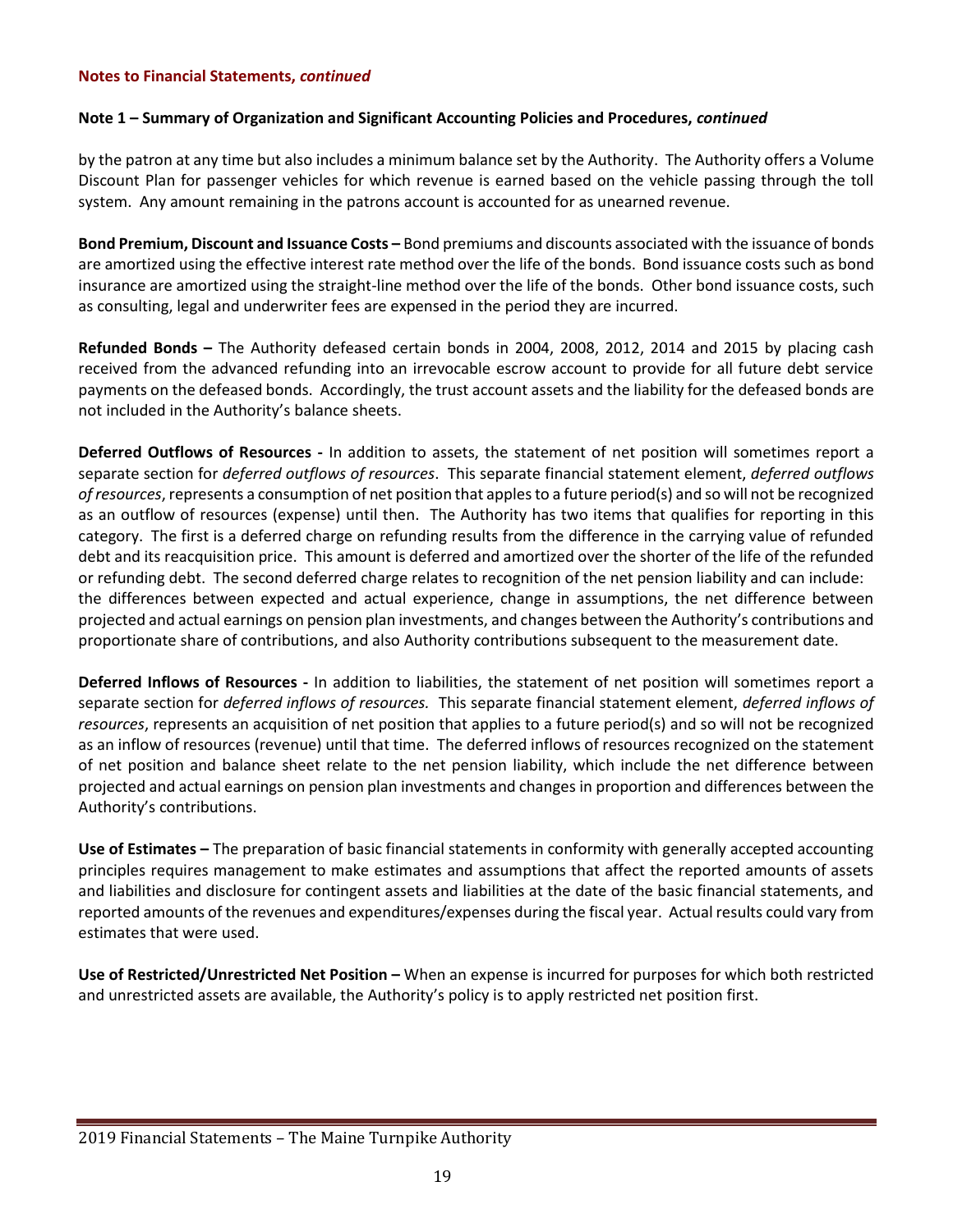### **Note 1 – Summary of Organization and Significant Accounting Policies and Procedures,** *continued*

**Recent Accounting Pronouncements –** In June 2015, the GASB issued GASB Statement No. 75, Accounting and Financial Reporting for Postemployment Benefit Plan Other Than Pension Plans (OPEB). This statement improves accounting and financial reporting for OPEB. This statement replaces GASB Statement No. 45 and establishes standards for recognizing and measuring liabilities, deferred outflows of resources, deferred inflows of resources, and expense. The new statement is effective for periods beginning after June 15, 2017, and was implemented during 2018.

In June 2017, the GASB issued GASB 87, *Leases.* This new standard will provide users of the financial statements a more accurate picture of the assets and the long-term financial obligations of governments that lease. Lessees will recognize a lease liability and an intangible asset representing the lessee's right to use the leased asset and lessors will recognize a lease receivable and a deferred inflow of resources. The new leasing standard will apply for fiscal years beginning after December 15, 2019.

### **Note 2 – Deposits and Investments**

### *Deposits*

*Custodial Credit Risk-Authority Deposits:* For deposits, custodial credit risk is the risk that in the event of a bank failure, the Authority's deposits may not be returned to it. As of December 31, 2019, the Authority reported deposits of \$126,488 with bank balances of \$763,631. The entire balance of \$763,631 was covered by the F.D.I.C. As of December 31, 2018, the Authority reported deposits of \$6,402,003 with bank balances of \$6,483,251. The entire balance of \$6,483,251 was covered by the F.D.I.C.

#### *Investments*

At December 31, 2019, the Authority had the following investments and maturities:

|                                    | <b>Fair Value</b> | Less Than 1 Year | 1-5 Years                | <b>More Than 5 Years</b> |
|------------------------------------|-------------------|------------------|--------------------------|--------------------------|
| <b>Money Market</b>                | 80,487,879        | 80,487,879 \$    | $\blacksquare$           | $\overline{\phantom{0}}$ |
| U.S. Government Securities         | 6,759,256         | 6,759,256        | $\overline{\phantom{0}}$ | $\overline{\phantom{0}}$ |
| Federated Treasury Obligation Fund | 166,163,271       | 166,163,271      | $\overline{\phantom{0}}$ | ۰                        |
| <b>Total Investments</b>           | 253,410,406       | 253,410,406      | $\blacksquare$           | $\overline{\phantom{0}}$ |

At December 31, 2018, the Authority had the following investments and maturities:

|                                    | <b>Fair Value</b> | Less Than 1 Year | 1-5 Years |                          | <b>More Than 5 Years</b>         |
|------------------------------------|-------------------|------------------|-----------|--------------------------|----------------------------------|
| Money Market                       | \$112,769,800     | 112,769,800      |           |                          | - \$<br>$\overline{\phantom{0}}$ |
| U.S. Government Securities         | 7,117,045         | 7,117,045        |           | $\overline{\phantom{0}}$ |                                  |
| U.S. Government Obligations        | 4,228,264         | 4,228,264        |           | $\overline{\phantom{0}}$ |                                  |
| Federated Treasury Obligation Fund | 176,531,126       | 176,531,126      |           | $\overline{\phantom{0}}$ | $\overline{\phantom{0}}$         |
| <b>Total Investments</b>           | 300,646,235       | 300,646,235      |           | $\blacksquare$           | $\overline{\phantom{0}}$         |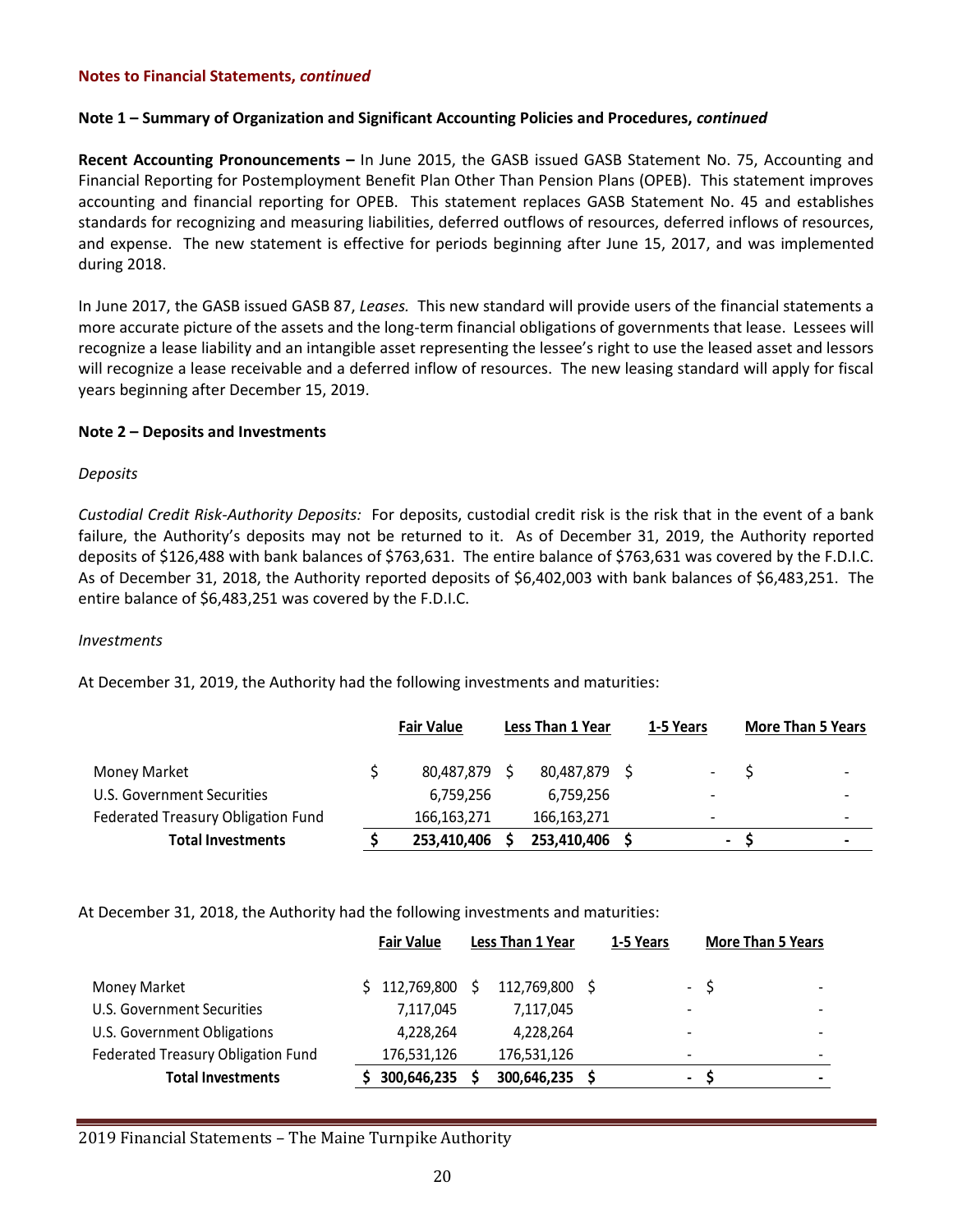### **Note 2 – Deposits and Investments,** *continued*

Deposits and investments are as follows:

|                                       | 2019        | 2018        |
|---------------------------------------|-------------|-------------|
| Deposits                              | 126.488     | 6,402,003   |
| Investment                            | 253,410,406 | 300,646,235 |
| <b>Total Deposits and Investments</b> | 253,536,894 | 307,048,238 |

Deposits and investments have been reported as follows in the financial statements:

|                                                    | 2019        | 2018        |
|----------------------------------------------------|-------------|-------------|
| Cash and Equivalents                               | 23,390,222  | 24,749,563  |
| <b>Current Restricted Cash and Equivalents</b>     | 91,486,122  | 107,609,105 |
| Noncurrent Restricted Cash and Equivalents         | 58,172,867  | 57,691,506  |
| <b>Current Restricted Investments - Short Term</b> | 80,487,683  | 116,998,064 |
| <b>Total Deposits and Investments</b>              | 253,536,894 | 307,048,238 |

### *Fair Value*

Fair Values of Assets measured on a recurring basis at December 31 are as follows:

|                                     | <b>Total</b> | Level 1    | Level 2       | Level 3 |
|-------------------------------------|--------------|------------|---------------|---------|
| December 31, 2019                   |              |            |               |         |
| Cash Equivalents                    | 126,488      | 126,488    |               |         |
| <b>Money Market</b>                 | 80,487,879   | 80,487,879 |               |         |
| U.S. Government Securities          | 6,759,256    | 6,759,256  |               |         |
| U.S. Government Obligations         |              |            |               |         |
| Federated Treasury Obligations Fund | 166,163,271  |            | 166,163,271   |         |
|                                     | 253,536,894  | 87,373,623 | 166, 163, 271 |         |

|                                            | <b>Total</b> | Level 1                  | Level 2                  | Level 3 |
|--------------------------------------------|--------------|--------------------------|--------------------------|---------|
| December 31, 2018                          |              |                          |                          |         |
| Cash Equivalents                           | 6,402,003    | 6,402,003                | ۰                        |         |
| <b>Money Market</b>                        | 112,769,800  | 112,769,800              |                          |         |
| U.S. Government Securities                 | 7,117,045    | 7,117,045                | $\overline{\phantom{a}}$ |         |
| U.S. Government Obligations                | 4,228,264    | 4,228,264                |                          |         |
| <b>Federated Treasury Obligations Fund</b> | 176,531,126  | $\overline{\phantom{a}}$ | 176,531,126              |         |
|                                            | 307,048,238  | \$130,517,112            | \$176,531,126            |         |

There were no assets classified Level 3 as of December 31, 2019 or December 31, 2018.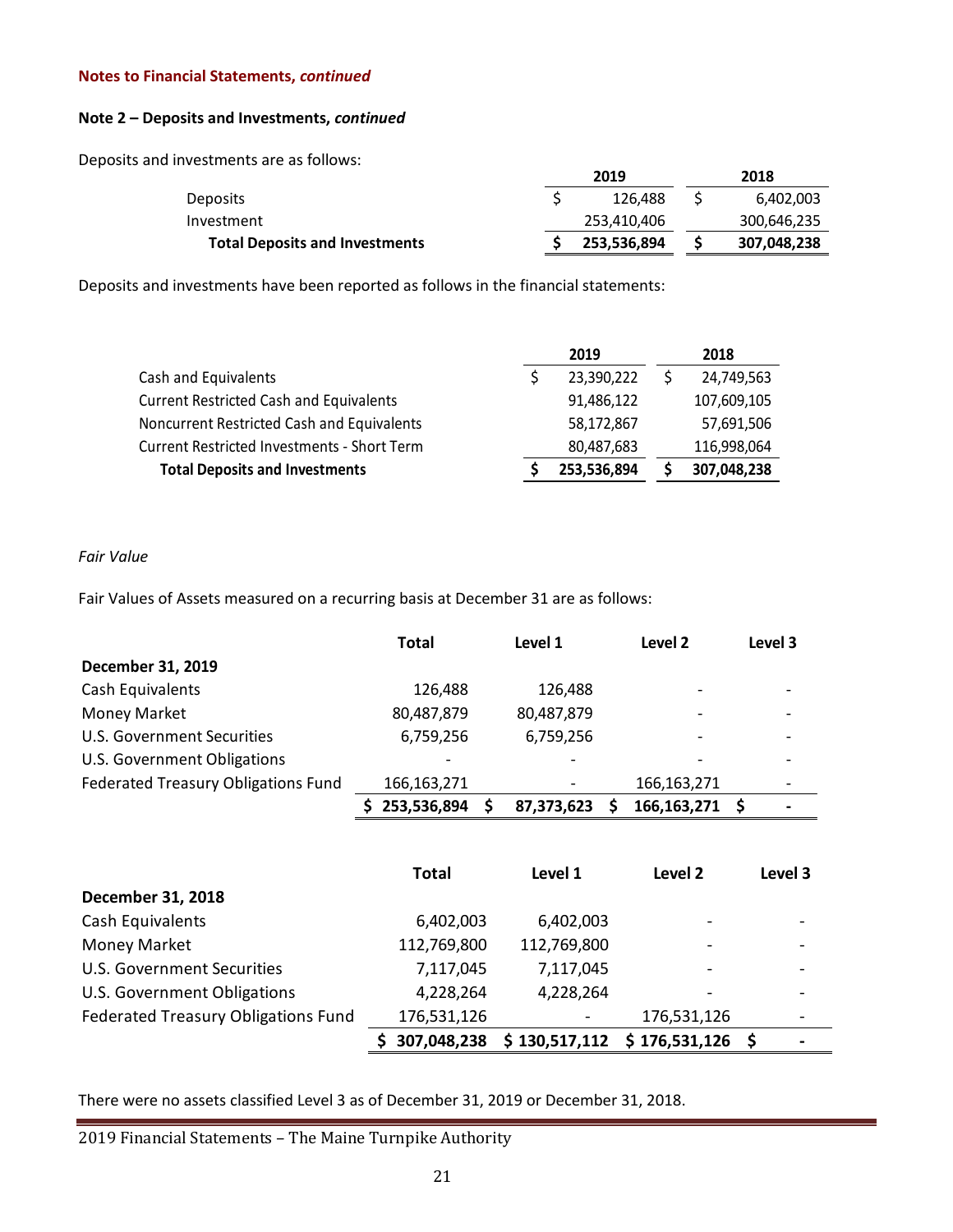### **Note 2 – Deposits and Investments,** *continued*

*Interest Rate Risk:* The Authority's policy for investment rate risk is as follows: Portfolio maturities will provide for stability of income and reasonable liquidity; liquidity will be assured through practices ensuring that the next disbursement date is covered through maturities to be staggered to avoid undue concentration in a specific maturity sector.

Maturities selected will provide investments or marketable securities which can be sold to raise cash in a day's notice without loss of principal; and, risks of market price volatility will be controlled through maturity diversification such that aggregate price losses on instruments with maturities exceeding one year shall not be greater than coupon interest on investment income received from the balance of the portfolio.

*Credit Risk:* Maine statutes authorize the Authority to invest in obligations of the U.S. Treasury and U.S. agencies and repurchase agreements. The Authority does not have a formal policy related to credit rate risk. The Federal Treasury Obligations Fund is a money market fund and is rated AAAm by Standard & Poors.

*Custodial credit risk: investments –* For investments, this is the risk that in the event of failure of the counterparty, the Authority will not be able to recover the value of its investments or collateral securities that are in possession of an outside party. The Authority is authorized to invest in: obligations of the U.S. government and its agencies provided they are full faith and credit obligations fully insured or collateralized certificates of deposit at commercial banks and savings and loan associations, repurchase agreements collateralized by U.S. Treasury or Agency securities; and money market mutual funds whose portfolios consist of government securities.

The Authority's investment policy is to attain a market rate of return considered reasonable under generally accepted market principles throughout budgetary and economic cycles while preserving and protecting capital in the overall portfolio thus ensuring prudent use of public funds and preservation of the public's trust. The standard of prudence to be used by investment officials shall be the "prudent investor" standard and shall be applied in the context of managing the overall portfolio. All security transactions, including collateral for repurchase agreements, entered into by the MTA shall be conducted on a "delivery vs. payment" basis. Securities will be held by a third party custodian, or Trust Department designated by the Executive Director, CFO, or Director of Finance and evidenced by safekeeping receipts.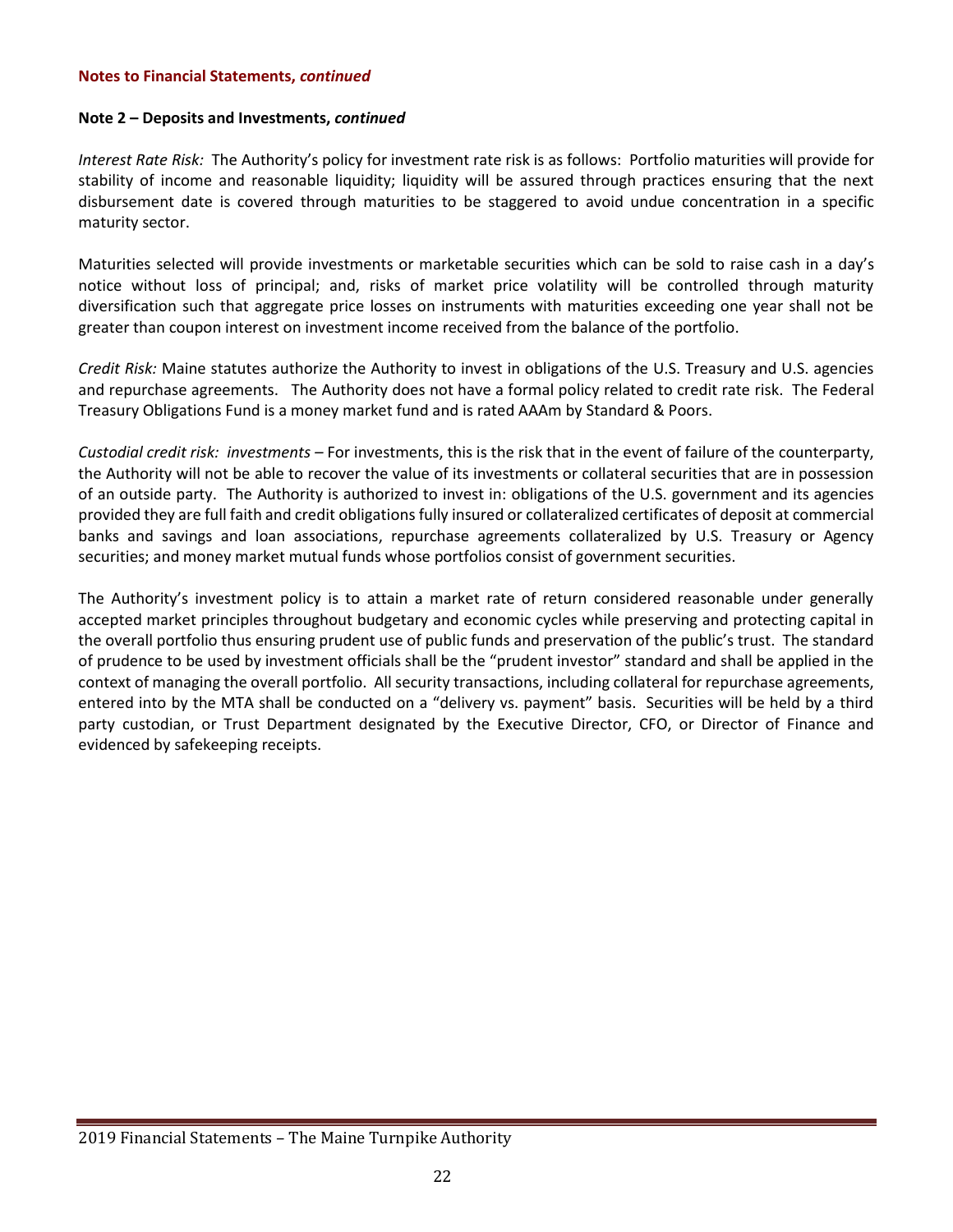### **Note 3 – Capital Assets**

A Summary of changes to capital assets for the year ended December 31, 2019 is as follows:

|                                                    | <b>Balance</b>   |                  |                  |                  | <b>Balance</b>  |
|----------------------------------------------------|------------------|------------------|------------------|------------------|-----------------|
|                                                    | 12/31/2018       | <b>Additions</b> | <b>Transfers</b> | <b>Disposals</b> | 12/31/2019      |
| Capitalized Assets Not Being Depreciated (cost)    |                  |                  |                  |                  |                 |
| Land                                               | \$<br>50,836,293 | 943,958          | 3,385,096        | - \$             | 55,165,346      |
| Infrastructure                                     | 475,827,106      |                  | 18,940,986       |                  | 494,768,092     |
| Construction in Progress                           | 52,625,747       | 91,638,353       | (43, 641, 843)   | $\blacksquare$   | 100,622,258     |
| <b>Total Capital Assets Not Being Depreciated</b>  | 579,289,146      | 92,582,311       | (21, 315, 761)   |                  | 650,555,696     |
| <b>Capitalized Assets Being Depreciated (cost)</b> |                  |                  |                  |                  |                 |
| Land Improvements (exhaustible)                    | 19,646,924       |                  | 2,226,210        |                  | 21,873,134      |
| <b>Buildings</b>                                   | 69,042,080       |                  | 6,693,777        | (300, 547)       | 75,435,309      |
| Machinery and Equipment                            | 89,073,856       | 6,537,834        | 12,395,774       | (2, 289, 903)    | 105,717,562     |
| <b>Total Capital Assets Being Depreciated</b>      | 177,762,860      | 6,537,834        | 21,315,761       | (2,590,450)      | 203,026,006     |
| Less Accumulated Depreciation for:                 |                  |                  |                  |                  |                 |
| Land Improvements (exhaustible)                    | (9, 269, 176)    | (1,001,423)      |                  |                  | (10, 270, 599)  |
| <b>Buildings</b>                                   | (31, 469, 968)   | (2,328,297)      | $\blacksquare$   | 219,566          | (33,578,698)    |
| Machinery and Equipment                            | (54,283,560)     | (7, 542, 148)    | $\blacksquare$   | 2,196,480        | (59,629,228)    |
| <b>Total Accumulated Depreciation</b>              | (95,022,704)     | (10, 871, 868)   |                  | 2,416,046        | (103, 478, 525) |
| <b>Total Capital Assets Being Depreciated, net</b> | 82,740,156       | (4,334,034)      | 21,315,761       | (174, 404)       | 99,547,480      |
| <b>Total Capital Assets</b>                        | 662,029,303      | 88,248,277       |                  | $(174, 404)$ \$  | 750,103,176     |

A Summary of changes to capital assets for the year ended December 31, 2018 is as follows:

|                                                        | <b>Balance</b>   |                  |                  |                  | <b>Balance</b> |
|--------------------------------------------------------|------------------|------------------|------------------|------------------|----------------|
|                                                        | 12/31/2017       | <b>Additions</b> | <b>Transfers</b> | <b>Disposals</b> | 12/31/2018     |
| <b>Capitalized Assets Not Being Depreciated (cost)</b> |                  |                  |                  |                  |                |
| Land                                                   | \$<br>49,776,554 | 219,000          | 840,739          | - \$             | 50,836,293     |
| Infrastructure                                         | 471,149,831      |                  | 4,742,592        | (65, 317)        | 475,827,106    |
| Construction in Progress                               | 23,839,887       | 39,269,879       | (10, 484, 019)   |                  | 52,625,747     |
| <b>Total Capital Assets Not Being Depreciated</b>      | 544,766,272      | 39,488,879       | (4,900,688)      | (65, 317)        | 579,289,146    |
| <b>Capitalized Assets Being Depreciated (cost)</b>     |                  |                  |                  |                  |                |
| Land Improvements (exhaustible)                        | 17,274,513       |                  | 2,372,411        |                  | 19,646,924     |
| <b>Buildings</b>                                       | 69,043,007       |                  | 36,037           | (36, 964)        | 69,042,080     |
| Machinery and Equipment                                | 85,319,190       | 2,783,789        | 2,492,240        | (1,521,363)      | 89,073,856     |
| <b>Total Capital Assets Being Depreciated</b>          | 171,636,710      | 2,783,789        | 4,900,688        | (1,558,327)      | 177,762,860    |
| Less Accumulated Depreciation for:                     |                  |                  |                  |                  |                |
| Land Improvements (exhaustible)                        | (8,475,041)      | (794,135)        |                  |                  | (9, 269, 176)  |
| <b>Buildings</b>                                       | (29,221,198)     | (2, 275, 774)    |                  | 27,004           | (31, 469, 968) |
| Machinery and Equipment                                | (49,195,229)     | (6,407,923)      |                  | 1,319,592        | (54,283,560)   |
| <b>Total Accumulated Depreciation</b>                  | (86,891,468)     | (9,477,832)      | ۰                | 1,346,596        | (95,022,704)   |
| <b>Total Capital Assets Being Depreciated, net</b>     | 84,745,242       | (6,694,043)      | 4,900,688        | (211, 731)       | 82,740,156     |
| <b>Total Capital Assets</b>                            | 629,511,514      | 32,794,836       |                  | $(277, 048)$ \$  | 662,029,303    |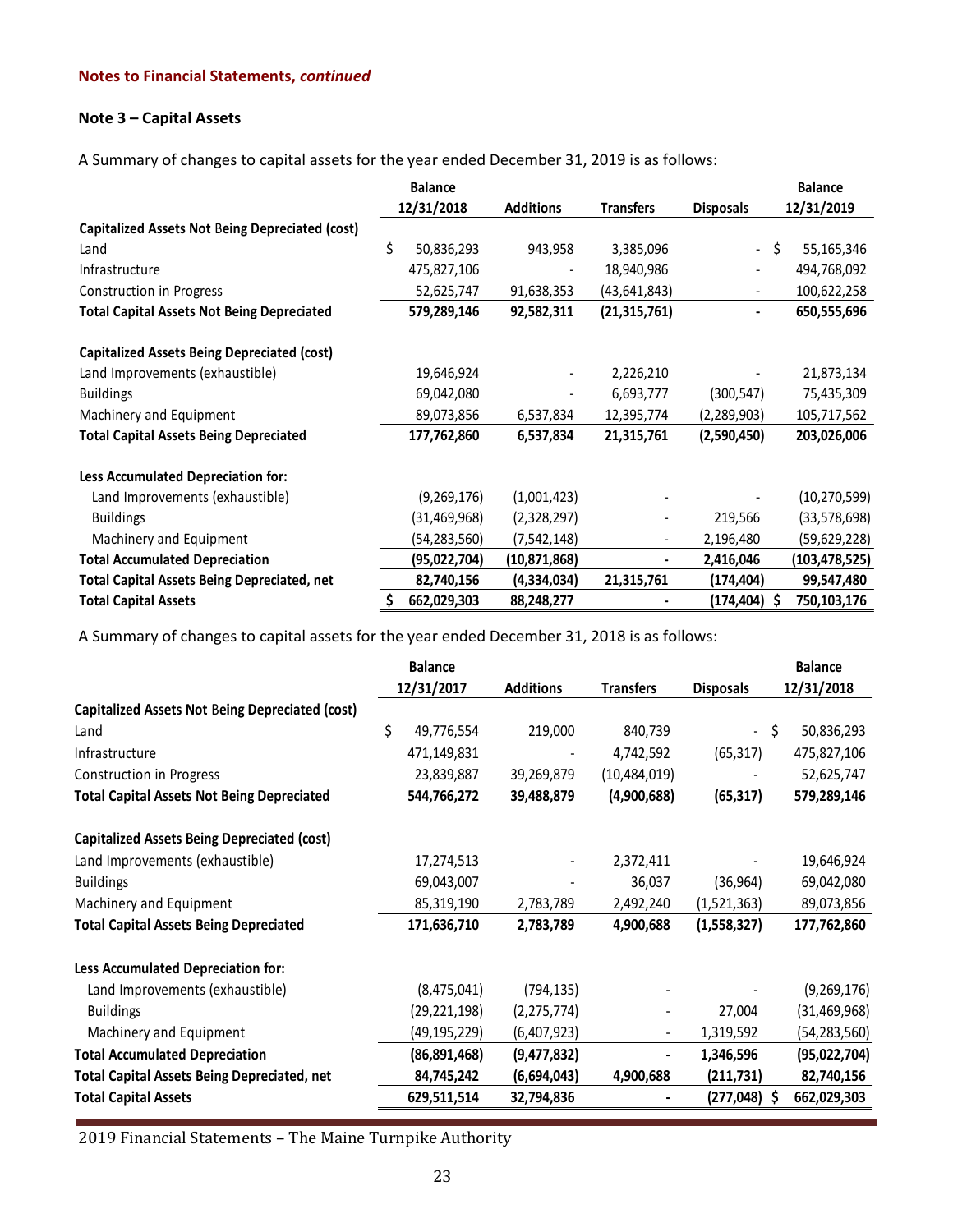### **Note 4 – Letter of Credit**

The Authority has a \$35 million letter of credit with Bangor Savings Bank which expires on December 31, 2020. It is secured under the General Resolution solely by the Authority's Revenues (as defined therein) on a subordinated basis to the Authority's outstanding bonds and additional bonds to be issued on a senior basis, all in accordance with the Resolution. There was no outstanding balance on the letter of credit as of December 31, 2019 and 2018.

### **Note 5 – Net Position**

Net position represents the difference between assets, deferred outflows of resources, liabilities and deferred inflows of resources. Net investment in capital assets, consists of capital assets, net of accumulated depreciation, reduced by the outstanding balances of bonds and adding back any unspent proceeds. Net position is reported as restricted when there are limitations imposed on their use either through the enabling legislations or through external restrictions imposed by creditors, grantors or laws or regulations of other governments. The Authority's net investment in capital assets was calculated as follows:

|                                               | Years Ended December 31, |                 |  |                 |  |
|-----------------------------------------------|--------------------------|-----------------|--|-----------------|--|
|                                               |                          | 2019            |  | 2018            |  |
| Capital Assets                                |                          | 853,581,702     |  | 757,052,007     |  |
| <b>Unspent Bond Proceeds</b>                  |                          |                 |  | 84,224,042      |  |
| <b>Accumulated Depreciation</b>               |                          | (103, 478, 525) |  | (95,022,704)    |  |
| Bonds Payable                                 |                          | (453,690,000)   |  | (467, 430, 000) |  |
| <b>Total Net Investment In Capital Assets</b> |                          | 296,413,176     |  | 278,823,345     |  |

### **Note 6 – Long-term Debt**

### **Revenue Bonds Payable**

The Authority issues revenue bonds from time to time for the purpose of financing capital improvements and new projects. As of December 31, 2019, the Authority had the following outstanding bonds:

- \$115,050,000 of Series 2004 Revenue Bonds, issued in October 2004, to pay a portion of the costs of various turnpike projects and to advance refund a portion of the principal amount of the Series 1994, 1997 and 2000 bonds.
- \$68,990,000 of Series 2012A Revenue Bonds, issued in March 2012, to pay a portion of the costs of various turnpike projects.
- \$84,240,000 of Series 2012B Revenue Refunding Bonds. The proceeds from the bonds were used to advance refund all of the Series 2003 Bonds maturing in the years 2014 through 2033, and a portion of the Series 2004 Bonds maturing in the years 2022 through 2030, in the outstanding principal amount of \$87,055,000.
- \$39,715,000 of Series 2014 Revenue Refunding Bonds, issued in July 2014. The proceeds from the bonds were used to advance refund a portion of principal amounts of the Series 2004 maturing in the years 2015 through 2020 and Series 2007 maturing in the years 2018 through 2024, in the outstanding principal amount of \$43,765,000.

<sup>2019</sup> Financial Statements – The Maine Turnpike Authority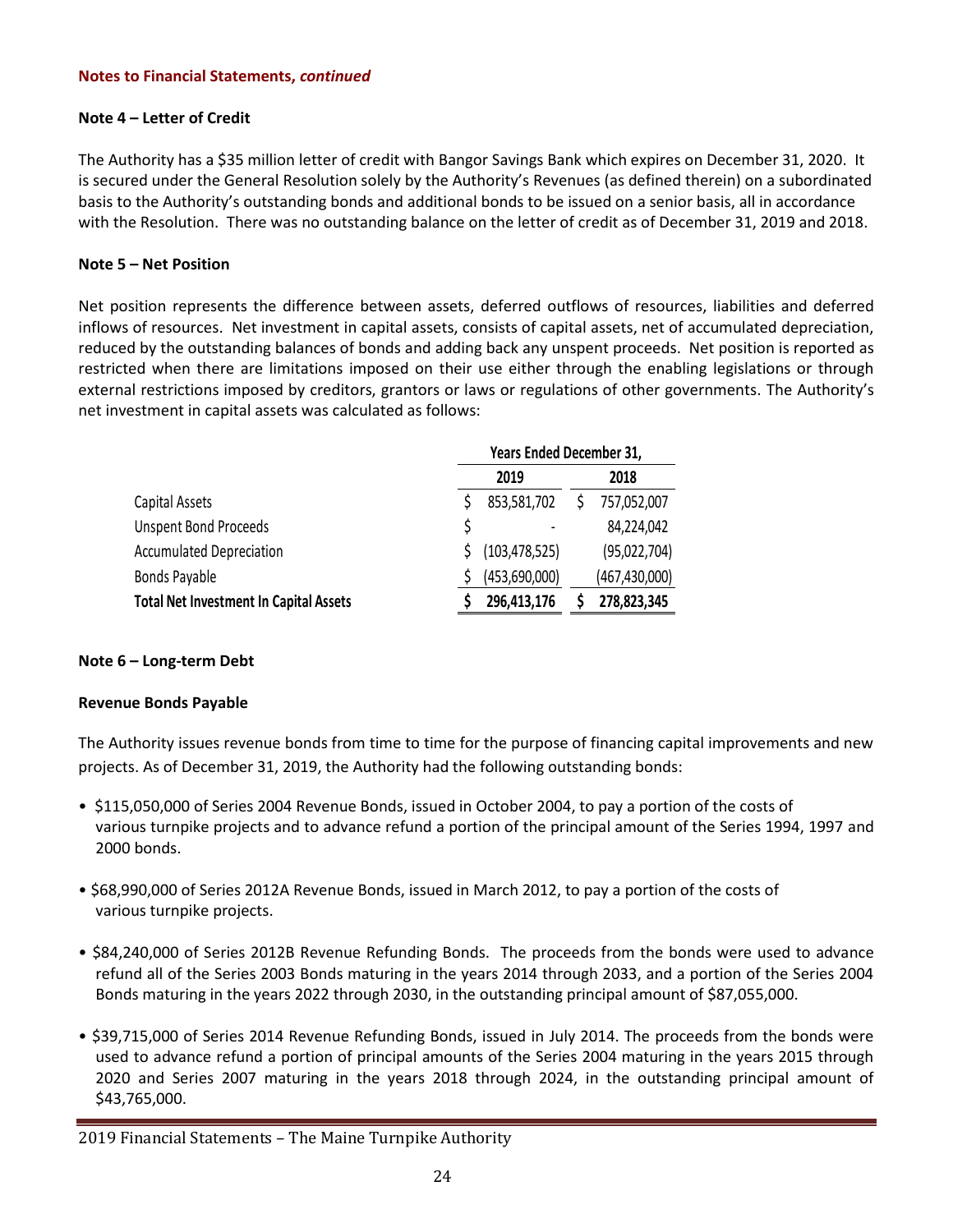### **Note 6 – Long-term Debt,** *continued*

### **Revenue Bonds Payable,** *continued*

- \$144,875,000 of Series 2015 Revenue Refunding Bonds, issued in April 2015. The proceeds from the bonds were used to refund the principal amounts of the Series 2005 Bonds maturing in the years 2016 through 2030; Series 2007 Bonds maturing in the years 2025 through 2035; and Series 2009 Bonds maturing 2020 through 2038
- \$150,000,000 of Series 2018 Revenue Refunding Bonds, issued in February 2018, to pay a portion of the costs of various turnpike projects.

Interest on all bonds is payable semi-annually on January 1st and July 1st of each year. The bonds will mature on July 1st in the years and principal amounts noted below:

| <b>Issue</b>                       |  | <b>Amount Issued</b> | <b>Maturity Date</b> | <b>Interest Rate</b> | Balance 12/31/2019 |
|------------------------------------|--|----------------------|----------------------|----------------------|--------------------|
| Series 2004                        |  | 115,050,000          | 7/1/2005 - 2030      | 3.00-5.25 %          | 6,590,000          |
| Series 2012 (A & B)                |  | 153,230,000          | 7/1/2014 - 2042      | 2.00-5.00 %          | 140,075,000        |
| Series 2014                        |  | 39,715,000           | 7/1/2015 - 2024      | 2.00-5.00 %          | 12,150,000         |
| Series 2015                        |  | 144,875,000          | 7/1/2015 - 2038      | $2.00 - 5.00 %$      | 144,875,000        |
| Series 2018                        |  | 150,000,000          | 7/1/2018 - 2047      | 4.00-5.00 %          | 150,000,000        |
| <b>Total Revenue Bonds Payable</b> |  |                      |                      |                      | 453,690,000        |

Requirements for the repayment of the outstanding revenue bonds are as follows:

|                    |                   |                 | Total debt        |
|--------------------|-------------------|-----------------|-------------------|
| <b>Year Ending</b> | Principal         | <b>Interest</b> | service           |
|                    |                   |                 |                   |
| 2020               | 14,750,000        | 20,749,715      | 35,499,715        |
| 2021               | 16,020,000        | 20,057,640      | 36,077,640        |
| 2022               | 17,050,000        | 19,281,890      | 36,331,890        |
| 2023               | 17,910,000        | 18,429,390      | 36,339,390        |
| 2024               | 22,265,000        | 17,533,890      | 39,798,890        |
| 2025 - 2029        | 128,145,000       | 71,591,980      | 199,736,980       |
| 2030 - 3034        | 89,230,000        | 46,046,605      | 135,276,605       |
| 2035 - 2039        | 67,620,000        | 27,915,550      | 95,535,550        |
| 2040 - 2044        | 52,040,000        | 14,078,800      | 66,118,800        |
| 2045 - 2047        | 28,660,000        | 2,912,750       | 31,572,750        |
|                    |                   |                 |                   |
| <b>Totals</b>      | 453,690,000<br>\$ | 258,598,210     | \$<br>712,288,210 |

**Total debt**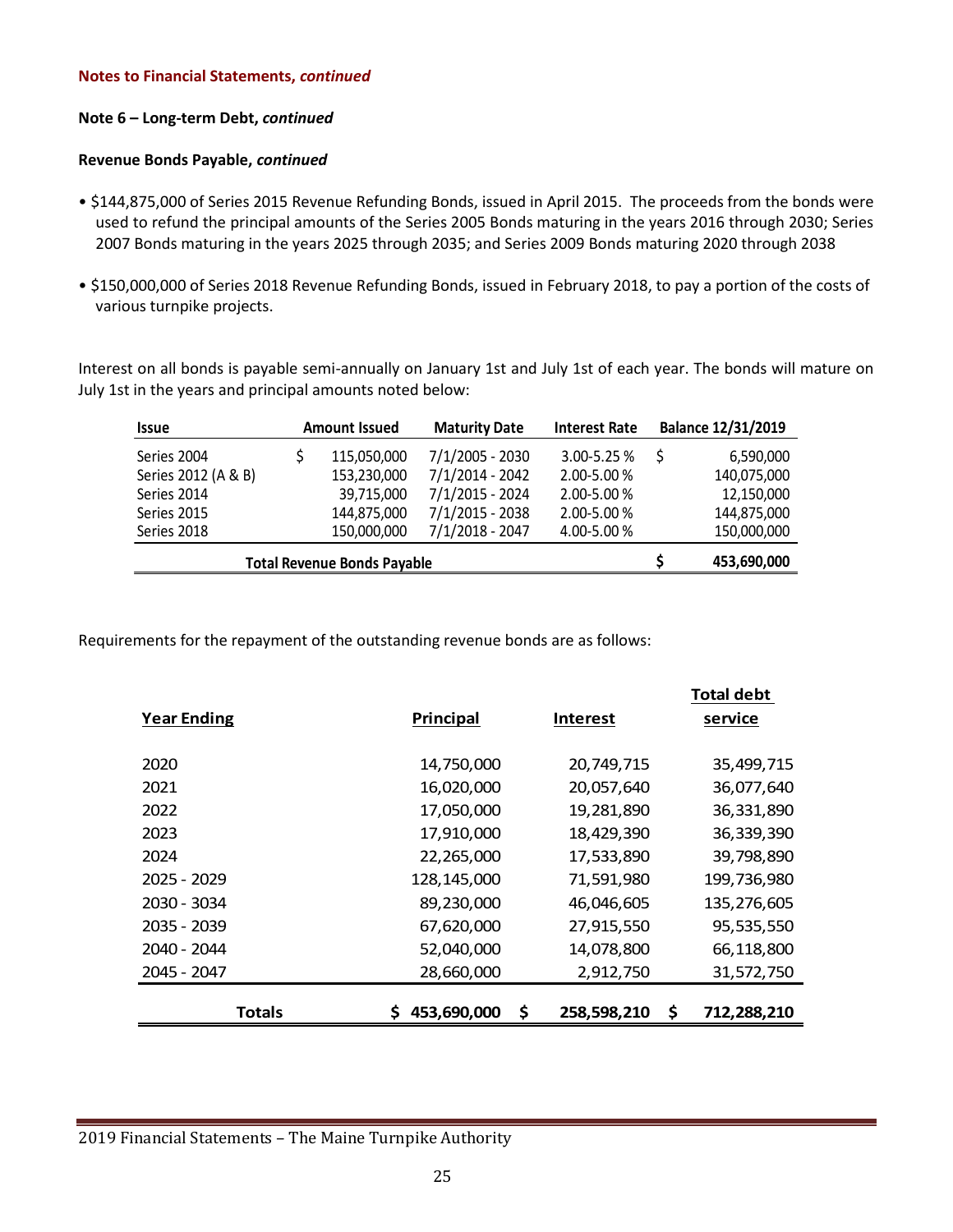### **Note 6 – Long-term Debt,** *continued*

### **Revenue Bonds Payable,** *continued*

A summary of changes in revenue bonds is as follows:

| <b>Issue</b>  | 12/31/2018        |    | <b>Additions</b>         | <b>Reductions</b> | 12/31/2019  |
|---------------|-------------------|----|--------------------------|-------------------|-------------|
|               |                   |    |                          |                   |             |
| Series 2004   | \$<br>9,640,000   | Ş  |                          | (3,050,000) \$    | 6,590,000   |
| Series 2009   | 1,320,000         |    |                          | $(1,320,000)$ \$  |             |
| Series 2012   | 143,620,000       |    | $\overline{\phantom{a}}$ | (3,545,000) \$    | 140,075,000 |
| Series 2014   | 17,975,000        |    |                          | $(5,825,000)$ \$  | 12,150,000  |
| Series 2015   | 144,875,000       |    |                          | \$<br>$\sim$      | 144,875,000 |
| Series 2018   | 150,000,000       |    |                          | \$<br>$\sim$      | 150,000,000 |
|               |                   |    |                          |                   |             |
| <b>Totals</b> | \$<br>467,430,000 | \$ |                          | $(13,740,000)$ \$ | 453,690,000 |

### **Special Obligation Bonds Payable**

• \$27,555,000 of Series 2014 Special Obligation Bonds, issued in July 2014, to purchase a section of Interstate 95 in Kittery extending approximately 1.9 miles from the current southern end of the Turnpike to the abutment of the bridge over the Piscataqua River at the New Hampshire Border. This Kittery segment of the Interstate was maintained by the Authority under contract with Maine DOT and the Authority was reimbursed for the costs associated with upkeep of this section of the Interstate.

| <b>Issue</b> | <b>Amount Issued</b> | <b>Maturity Date</b>       | <b>Interest Rate</b> | Balance 12/31/2019 |
|--------------|----------------------|----------------------------|----------------------|--------------------|
|              |                      |                            |                      |                    |
| Series 2014  |                      | 27,555,000 7/1/2019 - 2034 | $3.00 - 5.00 %$      | 26,350,000         |
|              |                      |                            |                      |                    |
|              | 26,350,000           |                            |                      |                    |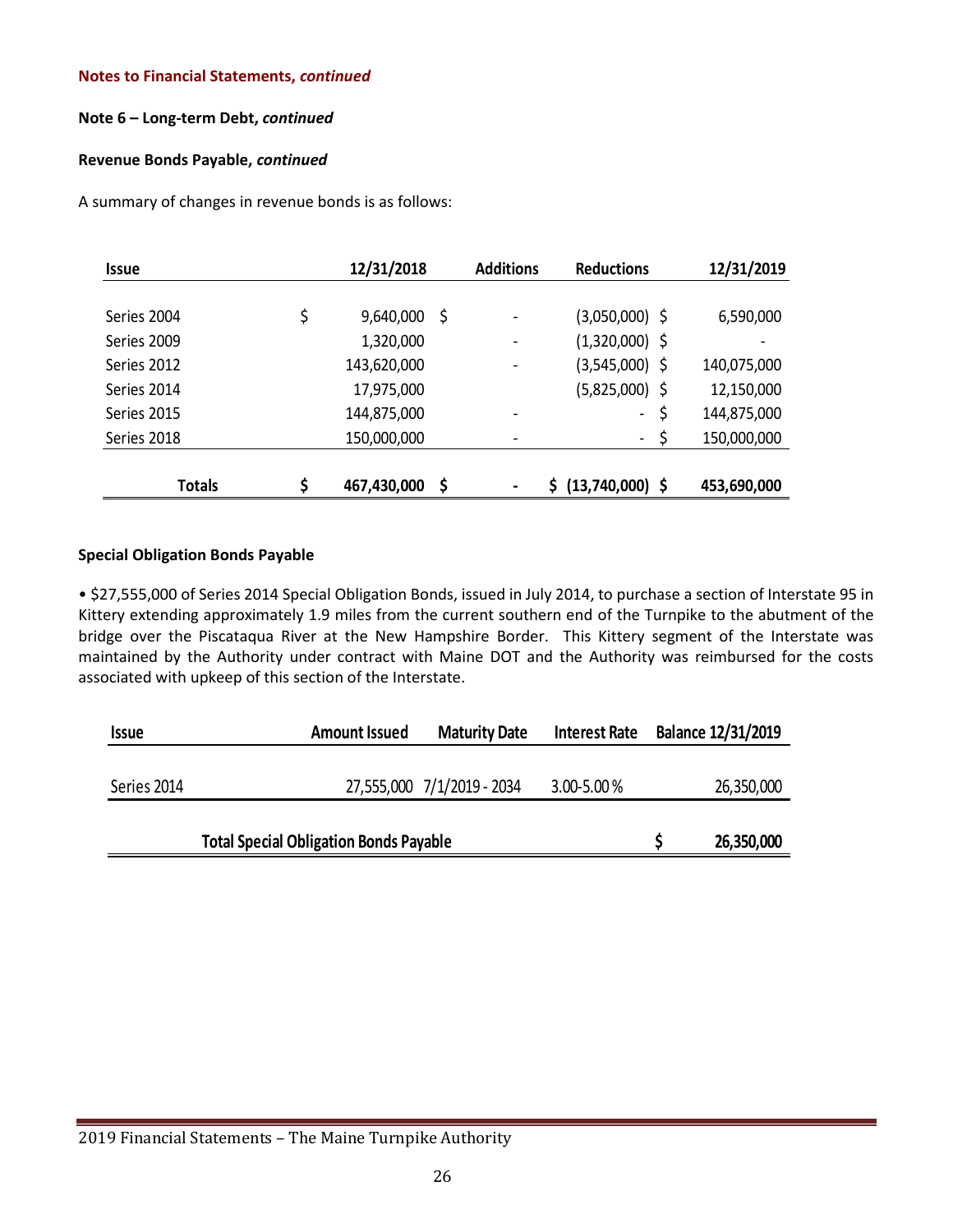### **Note 6 – Long-term Debt,** *continued*

### **Special Obligation Bonds Payable,** *continued*

Requirements for the repayment of the outstanding special obligation bonds are as follows:

| <b>Year Ending</b> | Principal        | <b>Interest</b> | <b>Total Debt</b><br><b>Service</b> |
|--------------------|------------------|-----------------|-------------------------------------|
| 2020               | 1,265,000        | 1,177,250       | 2,442,250                           |
| 2021               | 1,330,000        | 1,114,000       | 2,444,000                           |
| 2022               | 1,385,000        | 1,060,800       | 2,445,800                           |
| 2023               | 1,450,000        | 991,550         | 2,441,550                           |
| 2024               | 1,525,000        | 919,050         | 2,444,050                           |
| 2025 - 2029        | 8,705,000        | 3,510,650       | 12,215,650                          |
| 2030 - 2034        | 10,690,000       | 1,522,650       | 12,212,650                          |
|                    |                  |                 |                                     |
| <b>Totals</b>      | \$<br>26,350,000 | 10,295,950      | \$<br>36,645,950                    |

A summary of changes in special obligation bonds is as follows:

| <i><b>Issue</b></i> | 12/31/2018 | <b>Additions</b> | <b>Reductions</b> | 12/31/2019 |
|---------------------|------------|------------------|-------------------|------------|
| Series 2014         | 27,555,000 | $\,$             | (1,205,000)       | 26,350,000 |
|                     |            |                  |                   |            |
| Totals              | 27,555,000 | ٠                | (1,205,000)       | 26,350,000 |

Changes in Revenue and Special Obligation long-term liability for the year ended December 31, 2019, were as follows:

|                                    |             |     |                              |                    |             | Due within |
|------------------------------------|-------------|-----|------------------------------|--------------------|-------------|------------|
| <b>Bond Type</b>                   | 12/31/2018  |     | <b>Additions</b>             | <b>Reductions</b>  | 12/31/2019  | one year   |
| Revenue Bonds                      | 467,430,000 | \$. | -                            | \$ (13,740,000) \$ | 453,690,000 | 14,750,000 |
| <b>Special Obligation Bonds</b>    | 27,555,000  |     | $\qquad \qquad \blacksquare$ | (1,205,000)        | 26,350,000  | 1,265,000  |
| Subtotal                           | 494,985,000 |     | $\blacksquare$               | (14, 945, 000)     | 480,040,000 | 16,015,000 |
| Adjustment for Premium / Discounts | 49,187,608  |     | -                            | (4,945,547)        | 44,242,061  |            |
| Total                              | 544,172,608 | \$  | $\blacksquare$               | \$ (19,890,547) \$ | 524,282,061 | 16,015,000 |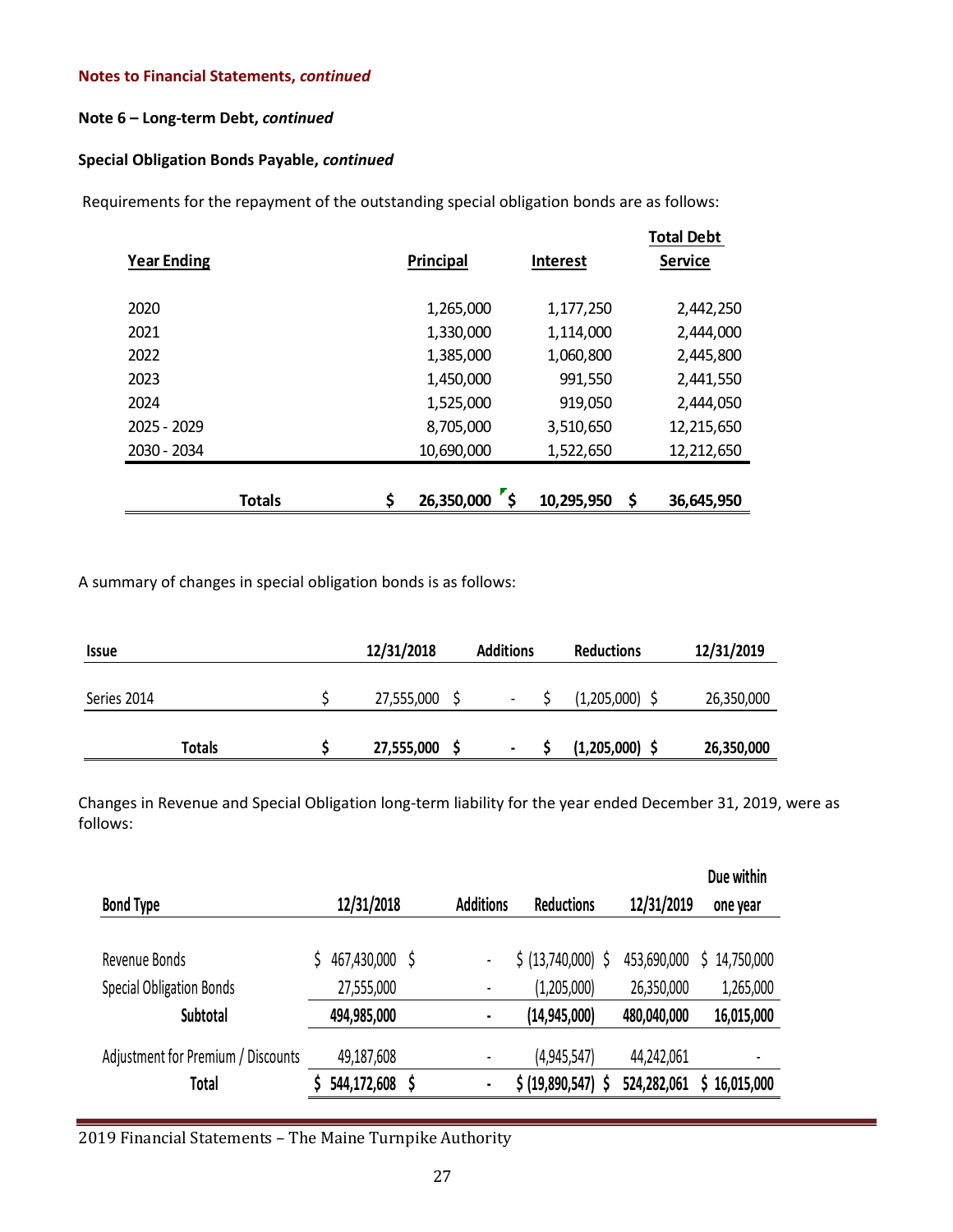### **Note 6 – Long-term Debt,** *continued*

Changes in Revenue and Special Obligation long-term liability for the year ended December 31, 2018, were as follows:

| <b>Bond Type</b>                   | 12/31/2017    | <b>Additions</b> | <b>Reductions</b>    | 12/31/2018                    | Due within<br>one year |
|------------------------------------|---------------|------------------|----------------------|-------------------------------|------------------------|
|                                    |               |                  |                      |                               |                        |
| Revenue Bonds                      | \$335,700,000 | 150,000,000      | (18, 270, 000)<br>S. | \$467,430,000                 | \$13,740,000           |
| Special Obligation Bonds           | 29,925,000    | ٠                | (2,370,000)          | 27,555,000                    | 1,205,000              |
| <b>Subtotal</b>                    | 365,625,000   | 150,000,000      | (20, 640, 000)       | 494,985,000                   | 14,945,000             |
| Adjustment for Premium / Discounts | 31,029,682    | 23,277,861       | (5, 119, 934)        | 49,187,608                    |                        |
| Total                              | \$396,654,682 | \$173,277,861    | Ś                    | $(25,759,934)$ \$ 544,172,608 | \$14,945,000           |
|                                    |               |                  |                      |                               |                        |

### **Note 7 – Debt Service Reserve Fund**

The general bond resolution requires the Authority to fund the Debt Service Reserve Requirement with cash and investments or with a surety policy or letter of credit. In order to satisfy this requirement, the Authority acquired surety policies issued by Financial Security Assurance, Inc (FSA) and AMBAC Assurance Corporation. The surety policies cover various series and terminate on various dates in the future. A summary of the surety policies purchased is as follows:

| <b>Debt Service Reserve</b>  |                            |                    |               |
|------------------------------|----------------------------|--------------------|---------------|
| <b>Fund Surety Policy</b>    |                            | <b>Termination</b> | Maximum       |
| Provider                     | <b>Series Availability</b> | Date               | <b>Amount</b> |
|                              |                            |                    |               |
| <b>Assured Guarantee/FSA</b> | 2004                       | July 1, 2021       | \$1,781,929   |
| Ambac                        | All Turnpike Revenue Bonds | July 1, 2030       | \$4,871,359   |

Each of the providers of the Debt Service Reserve Fund surety policies was rated Aaa by Moody's and AAA by Standard & Poor's (S&P) at the time of issuance of its respective policy. However, Ambac and FSA had been downgraded significantly as a result of their exposure to the 2008 sub-prime mortgage risk and did not maintain ratings by Moody's and S&P at least equal to the ratings on the Authority's outstanding revenue bonds.

Accordingly, the policy from Ambac, while still in effect, no longer qualify under the general bond resolution to meet the Debt Service Reserve Fund requirement. In 2017 FSA, now Assured Guaranty, was upgraded by Moody's and currently meets the debt service reserve fund requirements towards one half of MADS.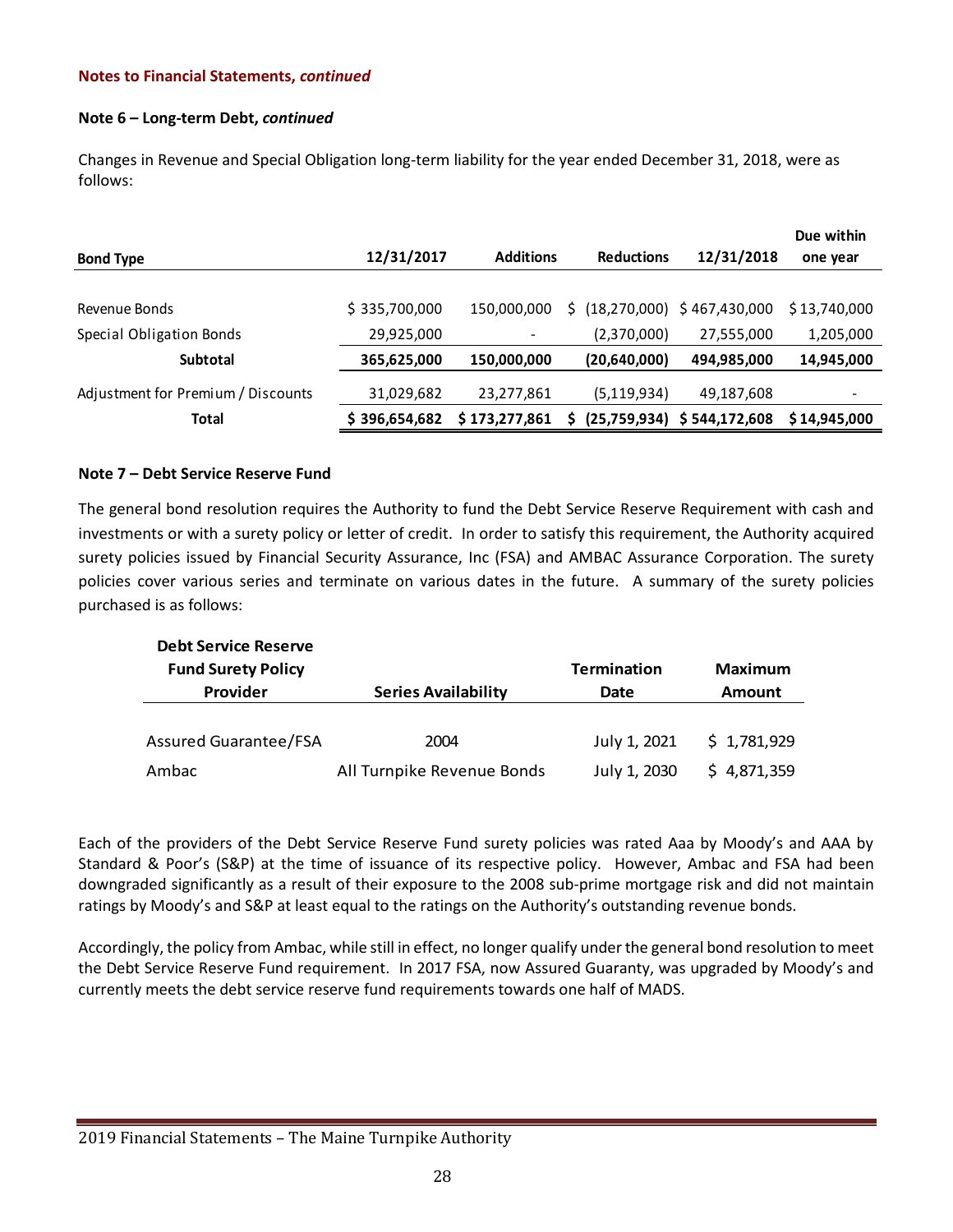### **Note 7 – Debt Service Reserve Fund,** *continued*

Currently, the Debt Service Reserve requirement is \$19,976,858, which is one half of maximum annual debt service (MADS). The debt service reserve fund is currently funded with a combination of cash and FSA/Assured Guaranty sureties.

### **Note 8 – Maine Public Employees Retirement System (MainePERS) – Consolidated Retirement Pension Plan**

### **Plan Descriptions**

The Authority contributes to the Maine Public Employees Retirement System, as part of the PLD Consolidated Plan (the Plan) which is a cost sharing multiple employer defined benefit pension plan. The Plan was established as the administrator of a public employee retirement system under the Laws of the State of Maine. The PLD Plan covers 307 participating employers. The Authority's full-time and permanent part-time employees are eligible to participate in the Plan.

Benefit terms are established by Maine statute, in the case of the PLD Consolidated Plan, an advisory group, also established by statute, reviews the terms of the Plan and periodically makes recommendations to the legislature to amend them. The Plan's retirement programs provide defined retirement benefits based on members' average final compensation and service credit earned as of retirement. Vesting (i.e., eligibility for benefits upon reaching qualification) occurs upon the earning of five years of service credit (effective October 1, 1999, the prior ten year requirement was reduced by legislative action to five years). In some cases, vesting occurs on the earning of one year of service credit immediately preceding retirement at or after normal retirement age. For PLD Plan members, normal retirement age is 60 for members hired before July 1, 2014. Normal retirement age is 65 for members hired on or after July 1, 2014. The monthly benefit of members who retire before normal retirement age by virtue of having at least 25 years of service credit is reduced by a statutorily prescribed factor for each year of age that a member is below her/his normal retirement age at retirement. The Plan also provides disability and death benefits which are established by statute for State employee members and by contract with other participating employers under applicable statutory provisions.

Upon termination of membership, members' accumulated employee contributions are refundable with interest, credited in accordance with statute. Withdrawal of accumulated contributions results in forfeiture of all benefits and membership rights. The annual rate of interest credited to members' accounts is set by the Plan's Board of Trustees and is currently 2.69%.

For the years ended December 31, 2019 and 2018, the Authority's total payroll for all employees was \$25,467,152 and \$24,361,903, respectively and total covered payroll was \$23,673,818 and \$22,811,303, respectively for the PLD Plan. Covered payroll refers to all compensation paid by the Authority to active employees covered by the Plan.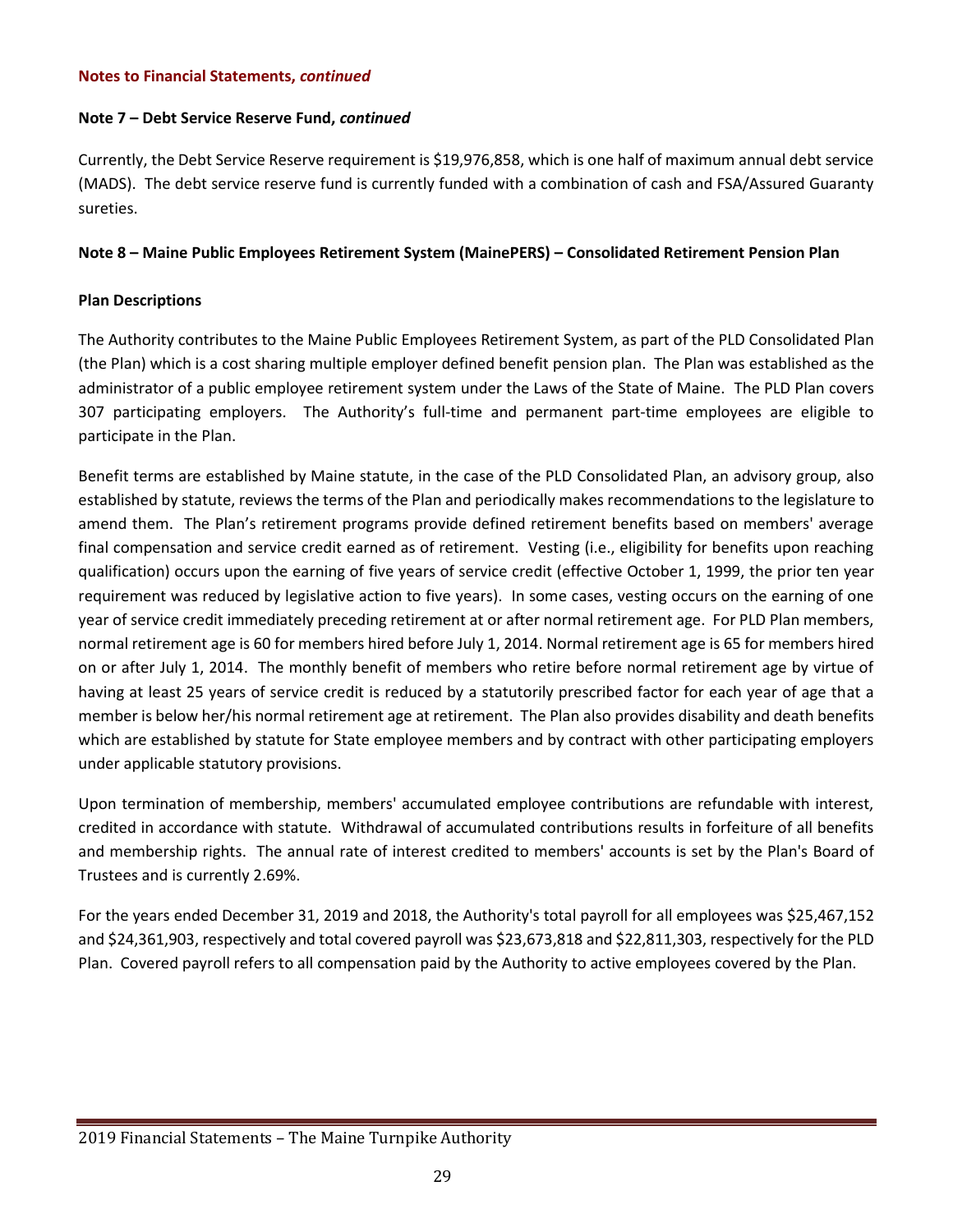**Note 8 – Maine Public Employees Retirement System (MainePERS) – Consolidated Retirement Pension Plan,**  *continued*

### **Contributions**

The contribution requirements of the PLD Plan members are defined by law or the Plan's Board. Employees of the Authority are required to contribute 7.35% or 8.10% of covered compensation to the PLD Plan, depending on the date they were hired. The contributions are deducted from the employee's wages or salary and remitted by the Authority to the Plan on a monthly basis. Employer contribution rates are determined through actuarial valuations. The Authority's required contribution rate for the years ended December 31, 2019 and 2018, was 10.0% of annual payroll, actuarially determined as an amount that, when combined with employee contributions, is expected to finance the costs of benefits earned by employees during the year, with an additional amount to finance any unfunded accrued liability. The Authority's contributions to the Plan for the years ended December 31, 2019 and 2018 were \$2,545,495 and \$2,391,982, respectively.

### **Pension Liabilities, Pension Expense, Deferred Outflows of Resources, and Deferred Inflows of Resources Related to Pensions**

At December 31, 2019 and 2018, the Authority reported a liability of \$11,437,656 and \$10,611,572, respectively for its proportionate share of the net pension liability. The net pension liability was measured as of June 30, 2019 and June 30, 2018, and the total pension liability used to calculate the net pension liability was determined by actuarial valuations as of these dates. The Authority's proportion of the net pension liability was based on a projection of the Authority's long-term share of contributions to the pension plan relative to the projected contributions of all participating entities, actuarially determined. At June 30, 2019, the Authority's proportion was 3.74%, which was a decrease of 0.140% from its proportion measured as of June 30, 2018. At June 30, 2018, the Authority's proportion was 3.88%, which was a decrease of 0.050% from its proportion measured as of June 30, 2017.

For the years ended December 31, 2019 and 2018, the Authority recognized pension expense of \$3,432,181 and (\$1,819,175), respectively. At December 31, 2019 and 2018, the Authority reported deferred outflows of resources and deferred inflows of resources related to pensions from the following sources: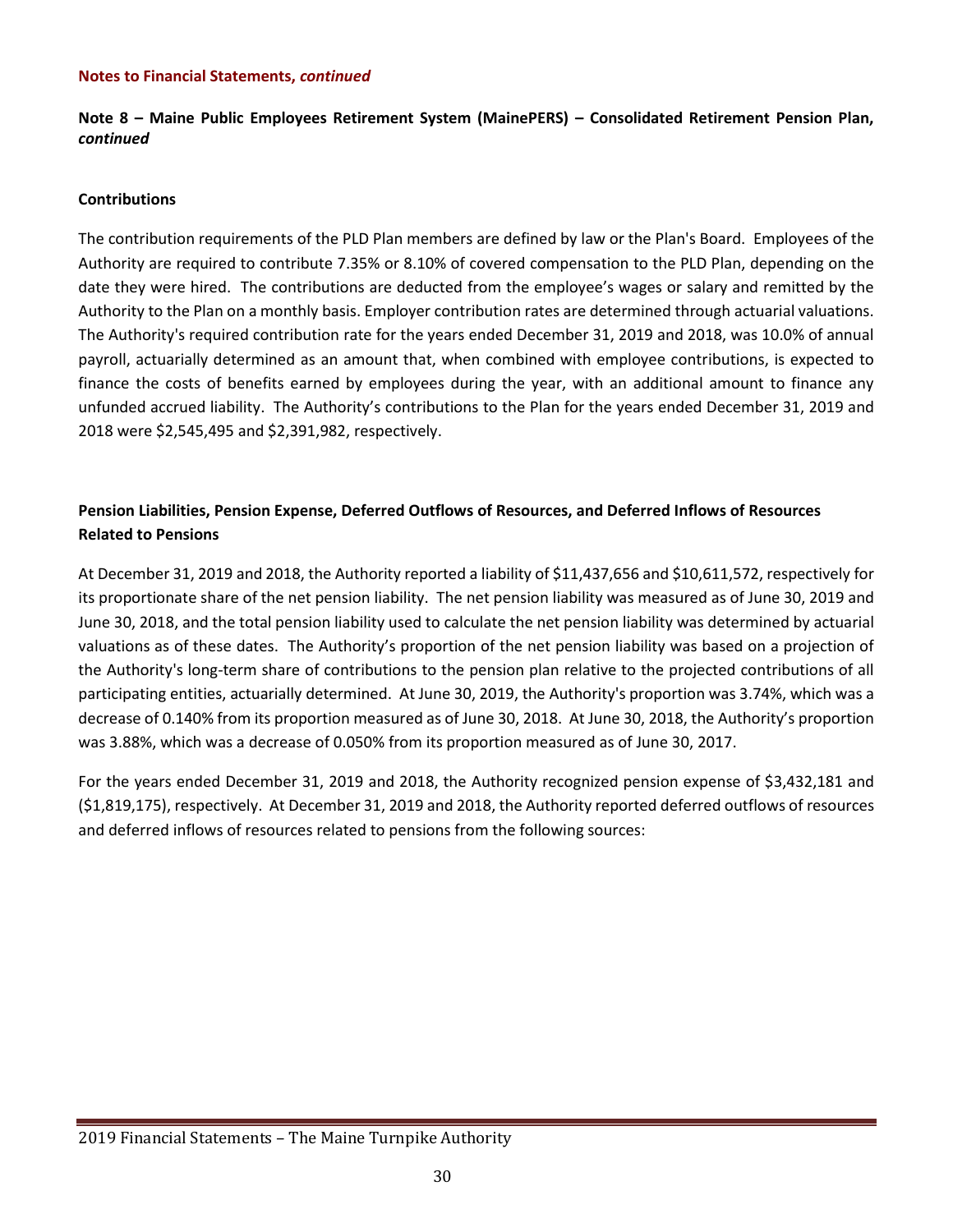**Note 8 – Maine Public Employees Retirement System (MainePERS) – Consolidated Retirement Pension Plan,**  *continued*

#### **December 31, 2019**

|                                                                                                                           | <b>Deferred</b><br>Outflows of<br><b>Resources</b> |                      | <b>Deferred</b><br>Inflows of<br><b>Resources</b> |           |
|---------------------------------------------------------------------------------------------------------------------------|----------------------------------------------------|----------------------|---------------------------------------------------|-----------|
| Differences between expected and actual results<br>Changes of assumptions<br>Net difference between projected and actual  | -S                                                 | 1,354,255<br>579,242 | \$                                                |           |
| earnings on Plan investments<br>Changes in proportion and differences between<br>contributions and proportionate share of |                                                    |                      |                                                   | 2,864,850 |
| contributions                                                                                                             |                                                    |                      |                                                   | 385,239   |
| Contributions subsequent to the measurement                                                                               |                                                    | 1,169,264            |                                                   |           |
| <b>Total</b>                                                                                                              |                                                    | 3,102,761            |                                                   | 3,250,089 |

#### **December 31, 2018**

|                                                                                                                           | <b>Deferred</b><br>Outflows of<br><b>Resources</b> | <b>Deferred</b><br>Inflows of<br><b>Resources</b> |
|---------------------------------------------------------------------------------------------------------------------------|----------------------------------------------------|---------------------------------------------------|
| Differences between expected and actual results<br>Changes of assumptions<br>Net difference between projected and actual  | \$.<br>33,224<br>1,693,679                         | \$<br>116,551                                     |
| earnings on Plan investments<br>Changes in proportion and differences between<br>contributions and proportionate share of |                                                    | 2,562,272                                         |
| contributions<br>Contributions subsequent to the measurement                                                              | 251,482<br>1,096,848                               | 299,059                                           |
| <b>Total</b>                                                                                                              | 3.075.233                                          | 2.977.882                                         |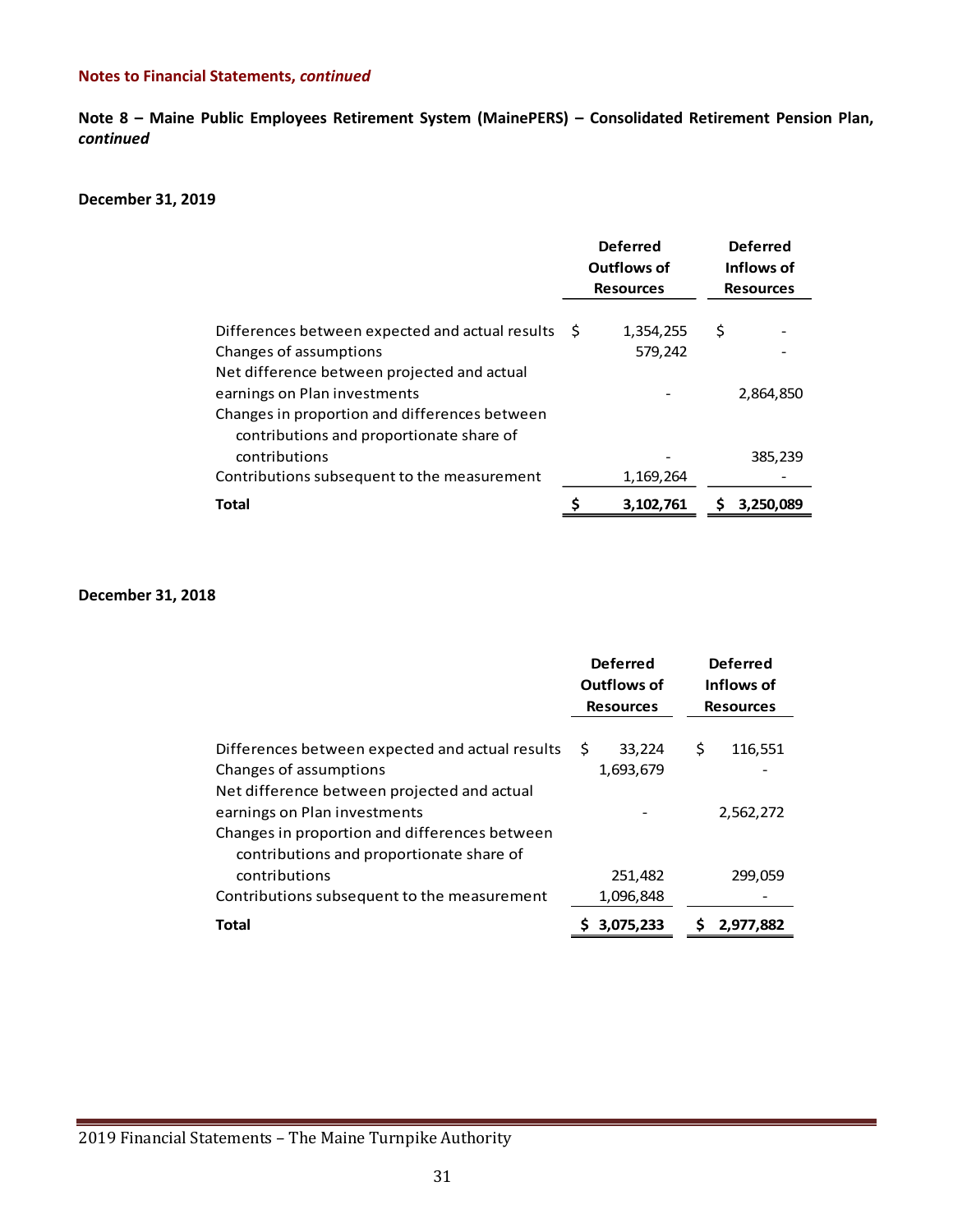### **Note 8 – Maine Public Employees Retirement System (MainePERS) – Consolidated Retirement Pension Plan,**  *continued*

The \$1,169,264 of deferred outflows of resources as of December 31, 2019, resulting from the Authority's contributions subsequent to the measurement date will be recognized as a reduction of the net pension liability in the year ending December 31, 2020. The \$1,096,848 of deferred outflows of resources as of December 31, 2018, resulting from the Authority's contribution subsequent to the measurement date were recognized as a reduction of the net position liability in the year ended December 31, 2019. Other amounts reported as deferred outflows of resources and deferred inflows of resources will be netted and recognized in pension expense, (addition or (reduction) to expense) as follows:

### **Years ending December 31,**

| 2023 |   | (1,816)     |
|------|---|-------------|
| 2022 |   | (295, 850)  |
| 2021 |   | (1,338,948) |
| 2020 | Ś | 320,022     |

### **Actuarial Assumptions**

The total pension liability in the June 30, 2019 actuarial valuation was determined using the following actuarial assumptions, applied to all periods included in the measurement:

| Inflation                 | PLD Plan 2.75%, per annum                      |
|---------------------------|------------------------------------------------|
| Salary increases          | PLD Plan 2.75%-9.0%, per year                  |
| Investment rate of return | PLD Plan 6.75%, per annum, compounded annually |

Mortality rates were based on the RP-2014 Total Dataset Healthy Annuitant Mortality Table.

The actuarial assumptions used in the June 30, 2019 and June 30, 2018 valuations were based on the results of actuarial experience studies for the periods of June 30, 2012 to June 30, 2015.

The long-term expected rate of return on pension plan investments was determined using a building-block method in which best-estimate ranges of expected future real rates of return (expected returns, net of pension plan investment expense and inflation) are developed for each major asset class. These ranges are combined to produce the long-term expected rate of return by weighting the expected future real rates of return by the target asset allocation percentage and by adding expected inflation. The target allocation and best estimates of arithmetic real rates of return for each major asset class are summarized in the following table: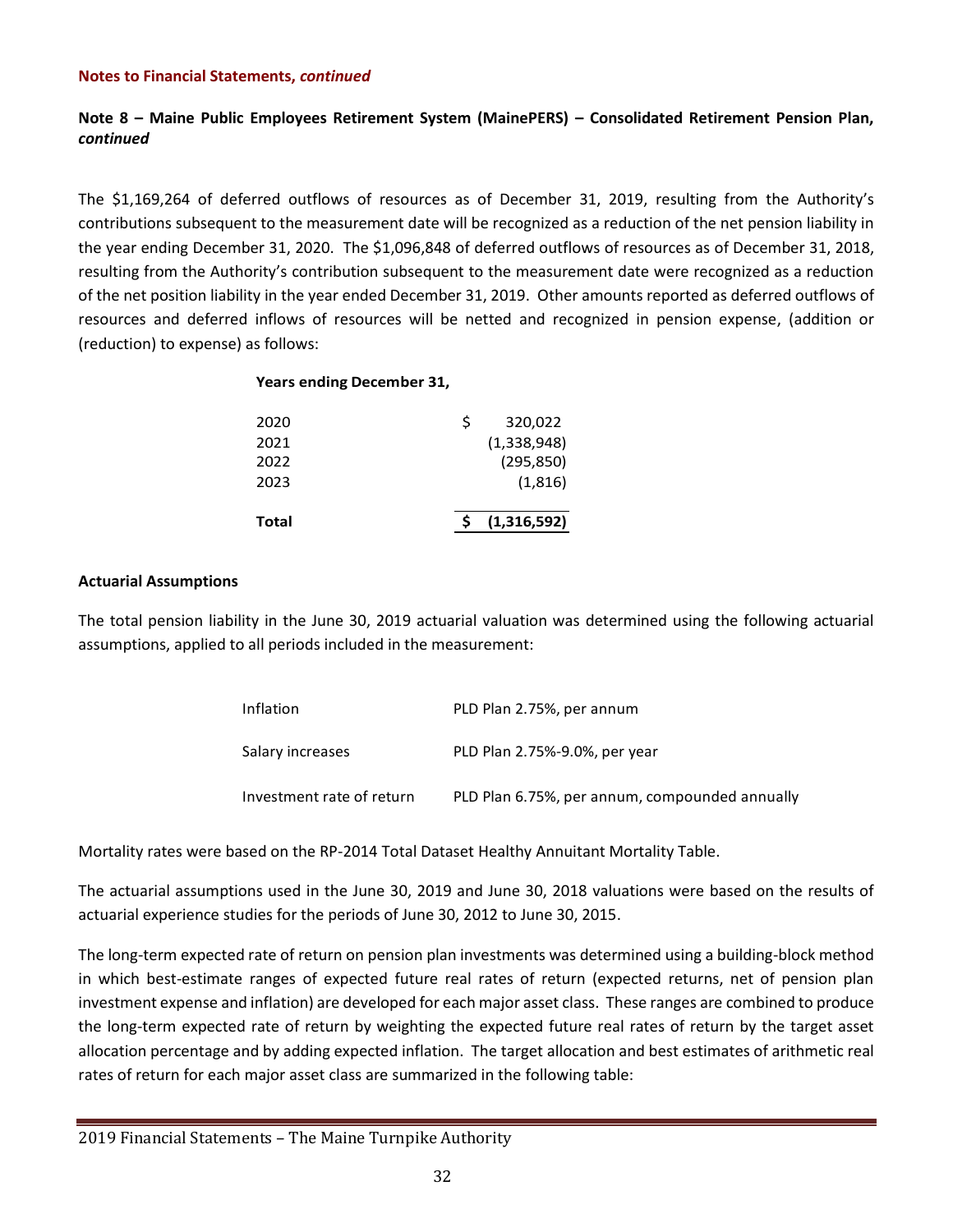**Note 8 – Maine Public Employees Retirement System (MainePERS) – Consolidated Retirement Pension Plan,**  *continued*

### **Actuarial Assumptions - Continued**

|                           | <b>Target</b>     | Long-term             |
|---------------------------|-------------------|-----------------------|
|                           | <b>Allocation</b> | <b>Expected Real</b>  |
| <b>Asset Class</b>        | ℅                 | <b>Rate of Return</b> |
| <b>Public Equities</b>    | 30.0%             | 6.0%                  |
| U.S. Government           | 7.5%              | 2.3%                  |
| <b>Private Equity</b>     | 15.0%             | 7.6%                  |
| <b>Real Assets:</b>       |                   |                       |
| Real Estate               | 10.0%             | 5.2%                  |
| Infrastructure            | 10.0%             | 5.3%                  |
| Natural Resources         | 5.0%              | 5.0%                  |
| <b>Traditional Credit</b> | 7.5%              | 3.0%                  |
| Alternative Credit        | 5.0%              | 4.2%                  |
| Diversifiers              | 10.0%             | 5.9%                  |
| <b>Total</b>              | 100.0%            |                       |

### **Discount Rate**

The discount rate used to measure the total pension liability was 6.75% for the PLD Plan. The projection of cash flows used to determine the discount rate assumed that employee contributions will be made at the current contribution rate and that contributions from employers will be made at contractually required rates, actuarially determined. Based on those assumptions, the Plan's fiduciary net position was projected to be available to make all projected future benefit payments of current plan members. Therefore, the long-term expected rate of return on Plan investments was applied to all periods of projected benefit payments to determine the total pension liability.

### **Sensitivity of the Proportionate Share of the Net Pension Liability to Changes in the Discount Rate**

The following presents the Authority's proportionate share of the net pension liability calculated using the discount rate of 6.75%, as well as what the Authority's proportionate share of the net pension liability would be if it were calculated using a discount rate that is 1-percentage-point lower (5.75%) or 1-percentage-point higher (7.75%) than the current rate:

|                       | <b>Discount</b><br>Rate |   | Authority's<br>proportionate<br>share of net<br>pension liability |
|-----------------------|-------------------------|---|-------------------------------------------------------------------|
| 1% decrease           | 5.750%                  | Ś | 26,054,245                                                        |
| Current discount rate | 6.750%                  |   | 11,437,656                                                        |
| 1% increase           | 7.750%                  |   | (2, 234, 763)                                                     |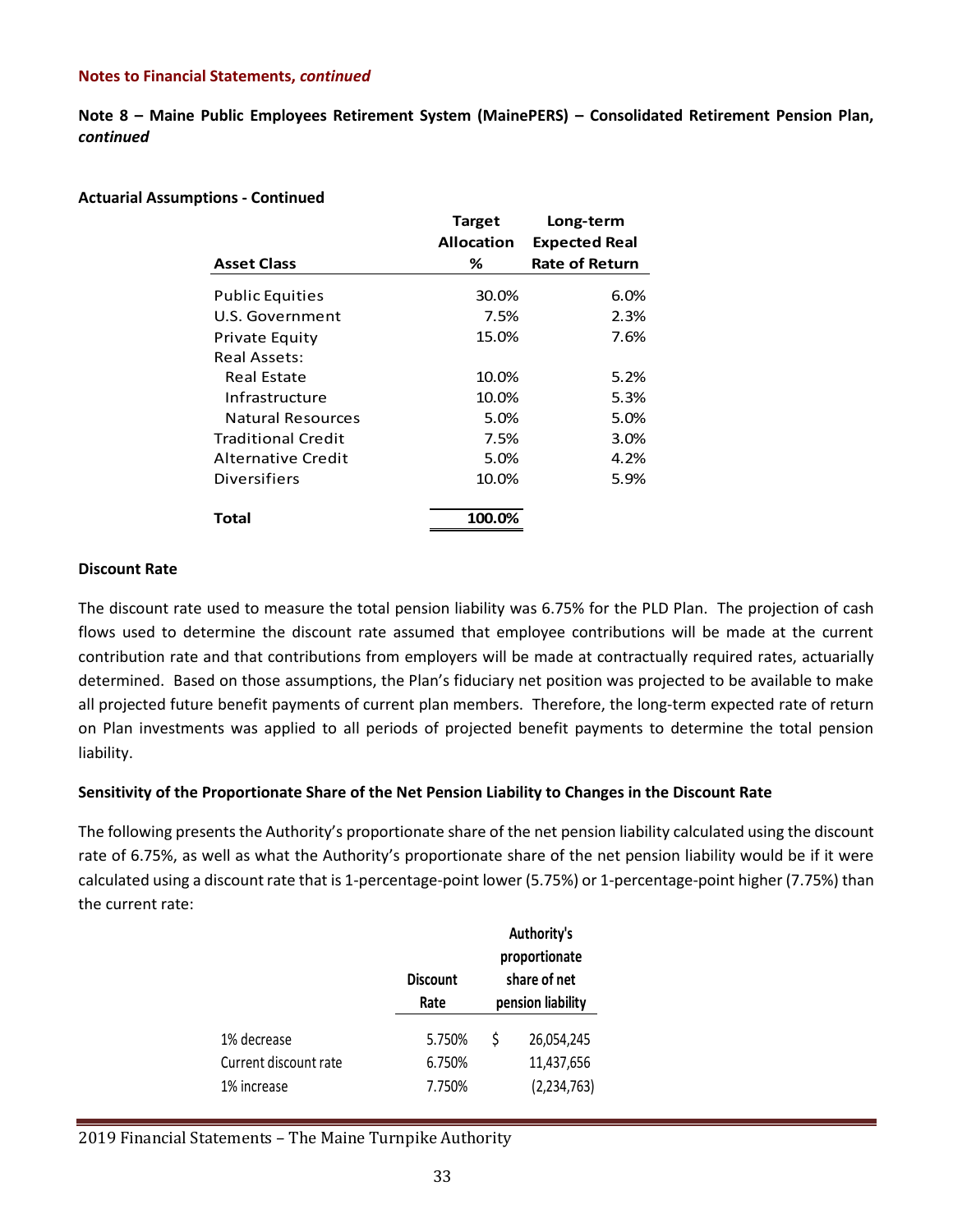### **Note 8 – Maine Public Employees Retirement System (MainePERS) – Consolidated Retirement Pension Plan,**  *continued*

### **Plan Fiduciary Net Position**

Detailed information about the Plan's fiduciary net position is available in the separately issued Maine Public Employees Retirement System financial report.

### **Note 9 – Operating Lease**

In 2006, the Authority entered into lease agreements with HMS Host and CN Brown to operate its five service plazas on the Turnpike. The Authority entered into the arrangements as a means to provide services to users of the Turnpike in a more efficient, cost-effective manner. The terms of the agreements are as follows. The lease agreement with HMS Host is contingent based on sales however also provides a guaranteed minimum rent of \$3,317,649 or 85% of the previous year's rental, whichever is greater. In 2019, the monthly minimum rent payments were \$276,471, which brings the annual minimum rent to \$3,317,649. In previous years the Authority has waived the minimum rent requirement for HMS Host, and has only required them to pay the contingent rent for any such years. In addition, the Authority received contingent rentals of \$383,104 and \$575,765 in 2019 and 2018, respectively. The lease agreement with CN Brown provides for contingent rent based on sales. The Authority received \$1,071,983 and \$1,053,276 in contingent rentals from CN Brown in 2019 and 2018, respectively.

On April 1<sup>st</sup>, 2018 the Authority entered into a lease agreement with Maine Crafts Association for an area located in the Authority's West Gardiner Service Plaza. The lease agreement is contingent based on gross sales however also provide a guaranteed minimum rent of \$800 per month from April 1, 2018 through March 31, 2023. The Authority received minimum rent of \$9,600 from Maine Crafts Association in 2019. There was contingent rent due to the Authority for 2019 based on gross sales from Maine Crafts Association for a total of \$1,806.

Contingent rent for HMS host is 20% of sales for years 1-10, 21% of sales for years 11-20 and 22% of sales for years 21-30. Contingent rent for CN Brown is based on the gallons of gasoline and diesel fuel sold at a fuel rent factor of 8 cents per gallon, adjusted upward each year for the Consumer Price Index Change, plus 10% of the sales of other products, plus 5% of the sales of tobacco products and plus 2% of the amount received from the Lottery Commission. The Authority has retained the right to approve the activities of the lessees and also has established limits to the prices that can be charged to customers. Contingent rent for the Maine Crafts Association is 2% on all gross sales exceeding \$500,000, and 4% on all gross sales exceeding \$600,000.

The lease agreement with HMS Host requires \$8 million of capital improvements to be paid for by HMS Host, consisting of leasehold improvements, equipment and furnishings as approved by the Authority. \$4 million of these improvements must be incurred prior to December 31, 2017 and the remaining \$4 million must be incurred prior to December 31, 2027. If the required amount of \$8 million has not been reinvested by HMS Host by the end of the term, then the remainder of the sum shall be rebated to the Authority in cash. Prior to the December 31, 2017 requirement date, HMS Host did invest in excess of \$4 million dollars in the facilities.

The leased facilities are reported as capital assets of the Authority with a net book value of \$30,909,742 and \$26,536,835 as of December 31, 2019 and 2018, respectively.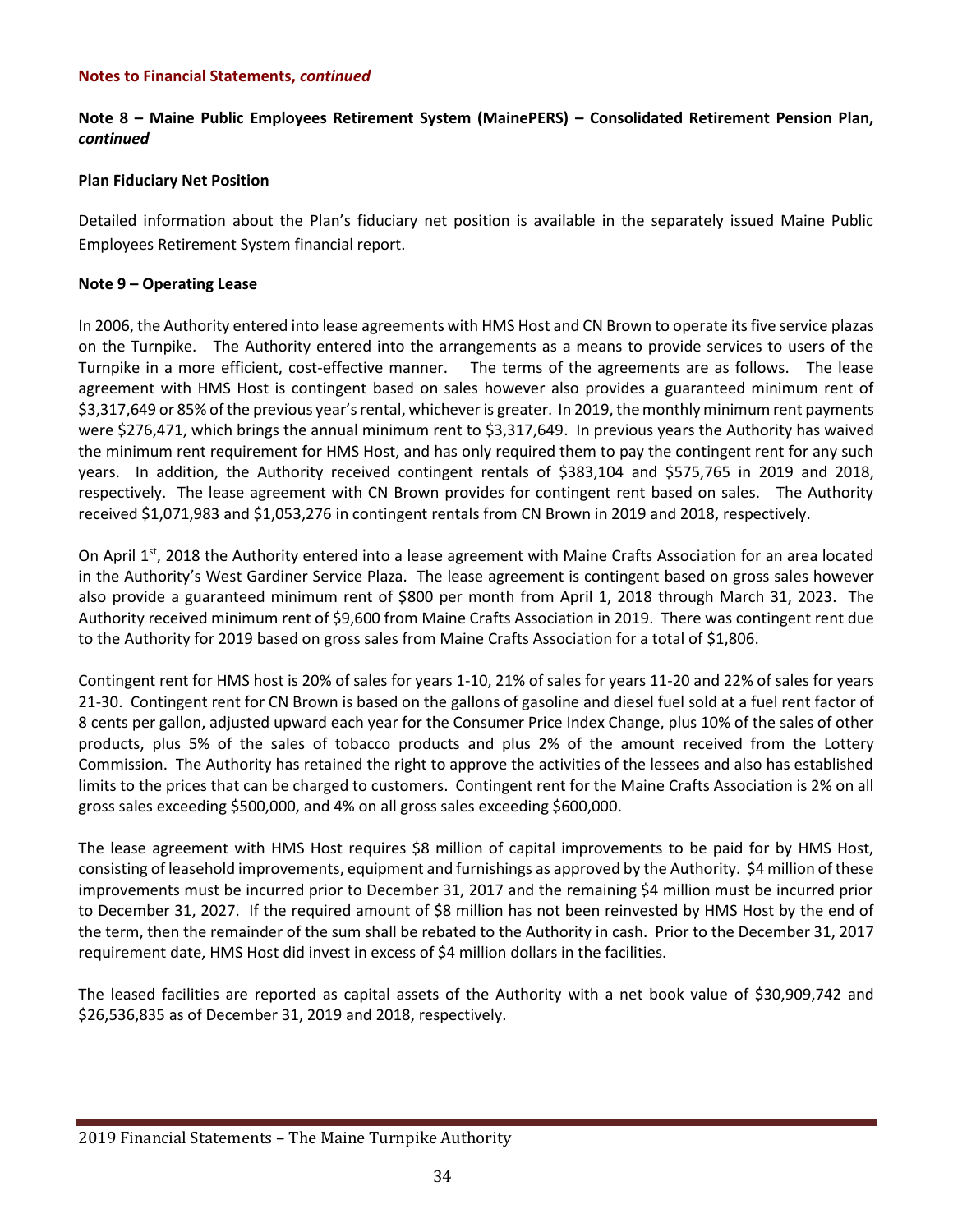### **Note 9 – Operating Lease,** *continued*

| Total       | 58,058,858 |
|-------------|------------|
| 2035 - 2037 | 8,294,123  |
| 2030 - 2034 | 16,588,245 |
| 2025 - 2029 | 16,588,245 |
| 2024        | 3,317,649  |
| 2023        | 3,317,649  |
| 2022        | 3,317,649  |
| 2021        | 3,317,649  |
| 2020        | 3,317,649  |

Future minimum rentals to be received under the HMS Host lease as of December 31, 2019 are as follows:

Future minimum rentals to be received under the Maine Crafts Association lease as of December 31, 2019 are as follows:

| Total | Ś | 31,200 |
|-------|---|--------|
| 2023  |   | 2,400  |
| 2022  |   | 9,600  |
| 2021  |   | 9,600  |
| 2020  |   | 9,600  |

### **Note 10 – POST EMPLOYMENT BENEFITS OTHER THAN PENSIONS (OPEB)**

### **Participating Local District Consolidated Plan – Retiree Group Life Insurance**

### *General Information*

*Plan description*. Employees are provided with OPEB through the Participating Local District Consolidated Plan – Retiree Group Life Insurance (PLD Plan), a cost-sharing multiple-employer defined benefit OPEB plan administered by the Maine Public Employees Retirement System (MainePERS). State of Maine Statutes grants the authority to establish and amend the benefit terms to the MainePERS Board of Trustees. MainePERS issues a publicly available financial report that can be obtained at [www.mainepers.org.](http://www.mainepers.org/)

*Benefits provided.* The Group Life Insurance Plan (the Plan) provides basic group life insurance benefits, during retirement, to retirees who participated in the Plan prior to retirement for a minimum of 10 years (the 10-year participation requirement does not apply to recipients of disability retirement benefits). The level of coverage in retirement is initially set to an amount equal to the retirees' average final compensation. The initial amount of basic life is then subsequently reduced at the rate of 15% per year to the greater of 40% of the initial amount or \$2,500.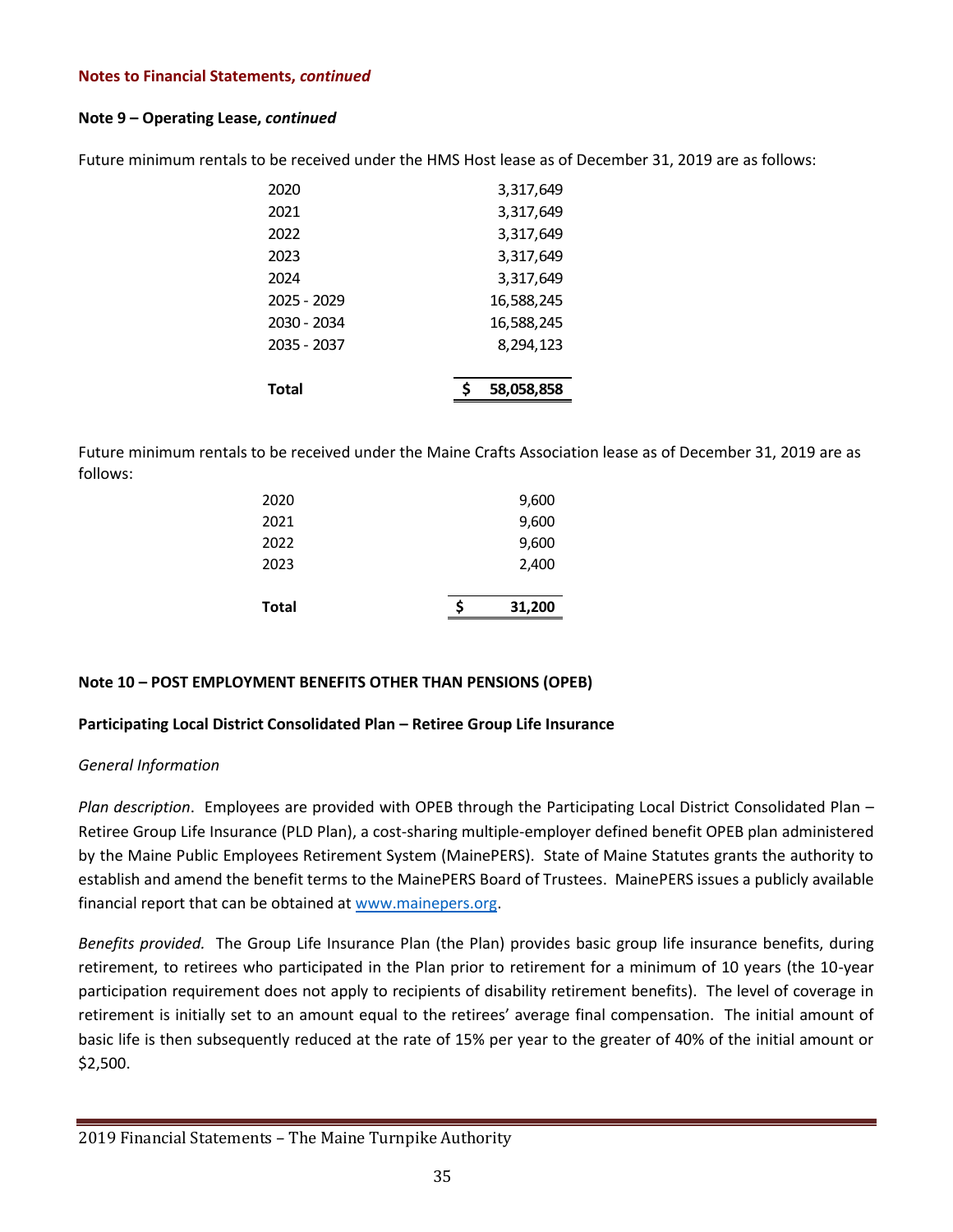#### **Note 10 – POST EMPLOYMENT BENEFITS OTHER THAN PENSIONS (OPEB),** *continued*

*Contributions*. Premium rates are those determined by the System's Board of Trustees to be actuarially sufficient to pay anticipated claims. PLD employers are required to remit a premium of \$0.46 per \$1,000 of coverage for covered active employees, a portion of which is to provide a level of coverage in retirement. PLD employers with retired PLD employees continue to remit a premium of \$0.46 per \$1,000 of coverage per month during the postemployment retired period. Contributions to the OPEB plan from the Authority were \$91,853 and \$87,138 for the years ended June 30, 2019 and June 30, 2018 actuarial valuations. Employees are not required to contribute to the OPEB plan.

### **OPEB Liabilities, OPEB Expense, and Deferred Outflows of Resources and Deferred Inflows of Resources Related to OPEB**

At December 31, 2019 and 2018, the Authority reported a liability of \$1,785,923 and \$1,645,671, respectively for its proportionate share of the collective net OPEB liability. The collective net OPEB liability was measured as of June 30, 2019 and June 30, 2018, and the total OPEB liability used to calculate the collective net OPEB liability was determined by an actuarial valuation as of these dates. The Authority's proportion of the collective net OPEB liability was based on a projection of the Authority's long-term share of contributions to the OPEB plan relative to the projected contributions of all participating employers, actuarially determined. At June 30, 2019, the Authority's proportion was 8.3464%, which was a slight increase from its proportion measured as of June 30, 2018 (8.1465%).

For the years ended December 31, 2019 and 2018, the Authority recognized OPEB expense of \$100,074 and \$70,975, respectively. The Authority's reported deferred outflows of resources and deferred inflows of resources related to OPEB from the following sources as of December 31:

|                                                  | 2019                                                      |                                                   |                                                           | 2018    |   |                                                   |  |  |
|--------------------------------------------------|-----------------------------------------------------------|---------------------------------------------------|-----------------------------------------------------------|---------|---|---------------------------------------------------|--|--|
|                                                  | <b>Deferred</b><br><b>Outflows of</b><br><b>Resources</b> | <b>Deferred</b><br>Inflows of<br><b>Resources</b> | <b>Deferred</b><br><b>Outflows of</b><br><b>Resources</b> |         |   | <b>Deferred</b><br>Inflows of<br><b>Resources</b> |  |  |
| Differences Between Expected and Actual Results  | 113,827                                                   | \$                                                | \$                                                        | 138,876 | Ś |                                                   |  |  |
| <b>Changes of Assumptions</b>                    | 148,643                                                   | 233,334                                           |                                                           | 105,502 |   | 303,660                                           |  |  |
| Net Difference Between Projected and Actual      |                                                           |                                                   |                                                           |         |   |                                                   |  |  |
| Earnings on Plan Investments                     |                                                           | 79,853                                            |                                                           |         |   | 86,360                                            |  |  |
| Changes in Proportion and Differences Between    |                                                           |                                                   |                                                           |         |   |                                                   |  |  |
| Contributions and Proportionate Share of         |                                                           |                                                   |                                                           |         |   |                                                   |  |  |
| Contributions                                    | 37,324                                                    | 1,932                                             |                                                           | 863     |   | 2,576                                             |  |  |
| Contributions Subsequent to the Measurement Date | 45,927                                                    |                                                   |                                                           | 43,569  |   |                                                   |  |  |
| <b>Total</b>                                     | 345,721                                                   | 315,119                                           |                                                           | 288,810 |   | 392,596                                           |  |  |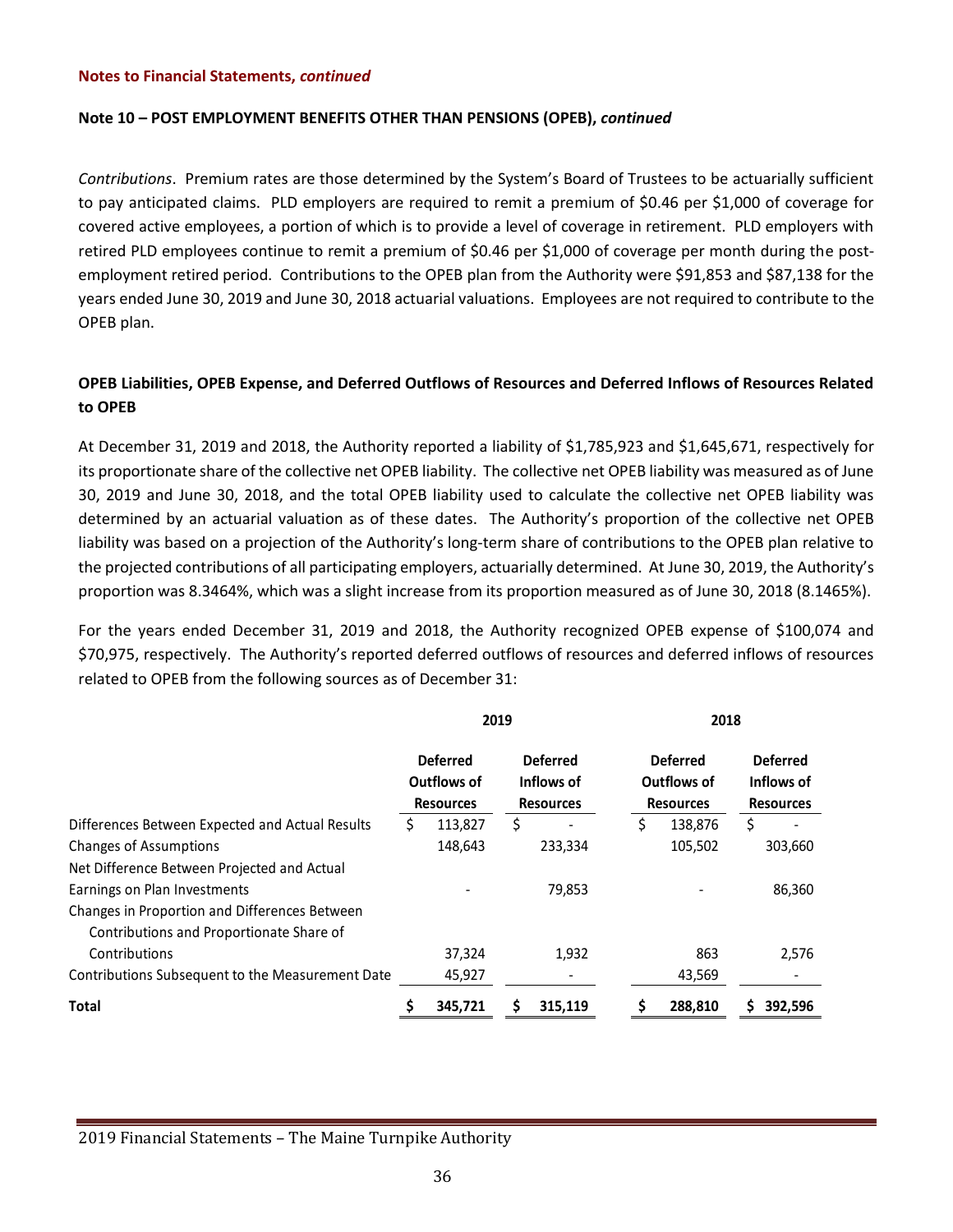### **Note 10 – POST EMPLOYMENT BENEFITS OTHER THAN PENSIONS (OPEB),** *continued*

### **Participating Local District Consolidated Plan – Retiree Group Life Insurance,** *continued*

Of the total amount reported as deferred outflows of resources related to OPEB as of December 31, 2019, \$45,927 resulting from Authority contributions subsequent to the measurement date will be included as a reduction of the collective net OPEB liability in the year ending December 31, 2020. Of the total amount reported as deferred outflows of resources related to OPEB as of December 31, 2018, \$43,569 resulting from Authority contributions subsequent to the measurement date was included as a reduction of the collective net OPEB liability in the year ending December 31, 2019. Other amounts reported as deferred outflows of resources and deferred inflows of resources related to OPEB will be recognized in the Authority's OPEB expense, as follows:

### **Year Ended December 31,**

| <b>Total</b> |     | (15, 325) |
|--------------|-----|-----------|
| 2024         |     | 19,761    |
| 2023         |     | 65,591    |
| 2022         |     | (22, 423) |
| 2021         |     | (39, 127) |
| 2020         | \$, | (39, 127) |
|              |     |           |

Actuarial assumptions. The total OPEB liability was determined by an actuarial valuation as of June 30, 2018, rolled forward to June 30, 2019, using the following actuarial assumptions, applied to all periods included in the measurement, unless otherwise specified:

| Inflation                   | 2.75 percent                                    |
|-----------------------------|-------------------------------------------------|
| Salary increases            | 2.75%-9.00% including inflation                 |
| Investment rate of return   | 6.75% per annum, compounded annually            |
| Healthcare cost trend rates | Not applicable to the group life insurance plan |

For active members and non-disable retirees of the PLD Plan the RP2014 Total Dataset Healthy Annuitant Mortality Table, for males and females, is used. For all recipients of disability benefits, the RP2014 Total Dataset Disable Annuitant Mortality Table, for males and females, is used. These tables are adjusted by percentages ranging from 104% to 120% based on actuarially determined demographic differences.

The actuarial assumptions used in the June 30, 2019 and June 30, 2018 valuations were based on the results of an actuarial experience study for the period from June 30, 2012 through June 30, 2015.

The long-term expected rate of return on OPEB plan investments was determined using a building-block method in which best-estimate ranges of expected future real rates of return (expected returns, net of OPEB plan investment expense and inflation) are developed for each major asset class. Those ranges are combined to produce the longterm expected rate of return by weighting the expected future real rates of return by the target asset allocation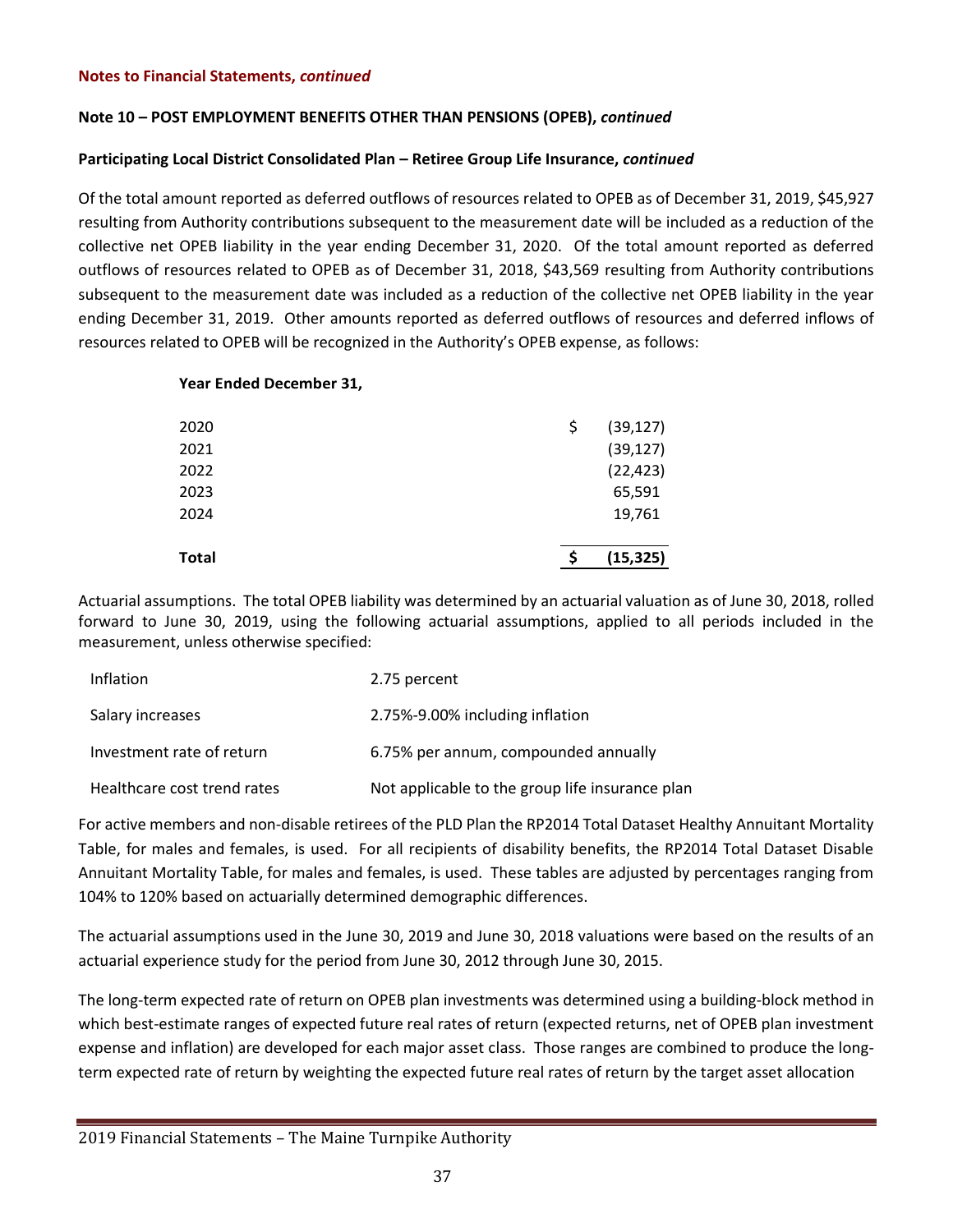### **Note 10 – POST EMPLOYMENT BENEFITS OTHER THAN PENSIONS (OPEB),** *continued*

### **Participating Local District Consolidated Plan – Retiree Group Life Insurance,** *continued*

percentage and by adding expected inflation. The target allocation and best estimates of arithmetical rates of return for each major asset class are summarized in the following table:

| <b>Asset Class</b>              | <b>Target</b><br><b>Allocation</b> | Long-Term<br><b>Expected Real</b><br><b>Rate of Return</b> |  |  |
|---------------------------------|------------------------------------|------------------------------------------------------------|--|--|
|                                 |                                    |                                                            |  |  |
| <b>Public Equities</b>          | 70%                                | 6.0%                                                       |  |  |
| Real Estate                     | 5%                                 | 5.2%                                                       |  |  |
| <b>Traditional Credit</b>       | 15%                                | 3.0%                                                       |  |  |
| <b>US Government Securities</b> | 10%                                | 2.3%                                                       |  |  |
| Total                           | 100%                               |                                                            |  |  |

The discount rate used to measure the total OPEB liability for the PLD Plan was 4.98%, which is a blend of the assumed long-term expected rate of return of 6.75% and a municipal bond index rate of 3.5%, based on the Bond Buyer GO 20-Year Municipal Bond Index as of June 30, 2019. Projections of the Plan's fiduciary net position indicate that it is not expected to be sufficient to make projected benefit payments for current members beyond 2050. Therefore, the portion of future projected benefit payments after 2050 are discounted at the municipal bond index rate. The projection of cash flows used to determine the discount rate assumed that employer contributions will be made at contractually required rates, actuarially determined.

*Sensitivity of the Authority's proportionate share of the collective net OPEB liability to changes in the discount rate.* The following presents the Authority's proportionate share of the collective net OPEB liability, as well as what the Authority's proportionate share of the collective net OPEB liability would be if it were calculated using a discount rate that is 1-percentage-point lower (3.98%) or 1-percentage-point higher (5.98%) than the current discount rate:

|                                                                         | 1% Decrease<br>(3.98%) |  | <b>Discount Rate</b><br>$(4.98\%)$  | 1% Increase<br>(5.98%) |
|-------------------------------------------------------------------------|------------------------|--|-------------------------------------|------------------------|
| Authority's Proportionate Share of<br>the Collective Net OPEB Liability |                        |  | 2,358,482 \$ 1,785,923 \$ 1,334,544 |                        |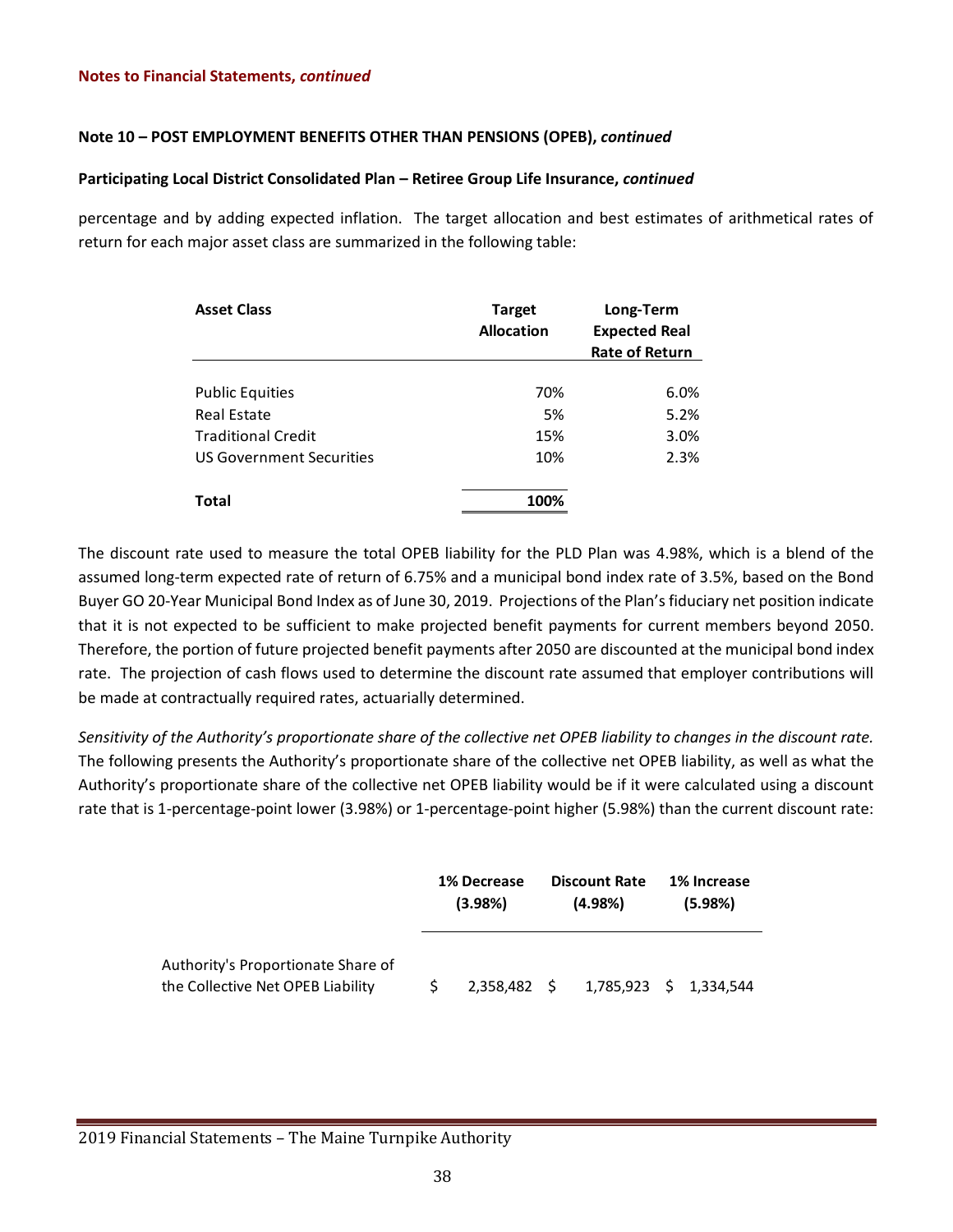### **Note 10 – POST EMPLOYMENT BENEFITS OTHER THAN PENSIONS (OPEB),** *continued*

# **Retiree Group Health Insurance Plan**

General Information

*Plan description.* In addition to providing pension benefits, the Authority provides health care benefits for certain retired employees. Eligibility to receive health care benefits follows the same requirements as MainePERS. Eligible retirees receive 100% paid health benefit coverage, Anthem POS plan until age 65 or Medicare Advantage plan at the age of 65. The Authority paid approximately \$1,371,480 and \$1,417,849 of insurance contributions for approximately 284 retirees for the years ended December 31, 2019 and 2018 respectively. Benefit provisions are established and amended through negotiations between the Authority and the respective unions.

The Authority does not issue a separate financial report for its OPEB as the Authority does not fund an OPEB plan and operates on a pay-as-you-go basis. Employers fund their own benefits. No assets are accumulated in a trust that meets the criteria in paragraph 4 of GASB Statement 75.

*Benefits provided*. The Health Plan provides healthcare and life insurance benefits for retirees and their dependents. Authority employees with 1 year of continuous service and health plan participation at retirement are eligible to participate in the Health Plan. Retirees who are not eligible for Medicare retain coverage in the same group health plan as active employees. Retirees must pay for Medicare Part B coverage to be eligible to participate in the Statesponsored employer funded Companion Plan.

*Plan Membership.* At December 31, 2019, the following were covered by the benefit terms:

| Total                                | 674 |
|--------------------------------------|-----|
| Active Employees                     | 390 |
| Currently Receiving Benefit Payments | 284 |
| Inactive Employees or Beneficiaries  |     |

### **Total OPEB Liability**

The Authority's total OPEB liability of \$57,027,569 was measured as of December 31, 2019 and \$46,111,390 was measured as of December 31, 2018, and was determined by an actuarial valuation as of January 1, 2020.

*Actuarial assumptions and other inputs.* The total OPEB liability in the January 1, 2020 actuarial valuation was determined using the following actuarial assumptions and other inputs, applied to all periods included in the measurement, unless otherwise specified:

General inflation of 2.75% was used along with an aggregate payroll increase of 3.00%. Merit payroll increases, mortality, termination, disability and retirement assumptions relied on the MainePERS December 31, 2012 through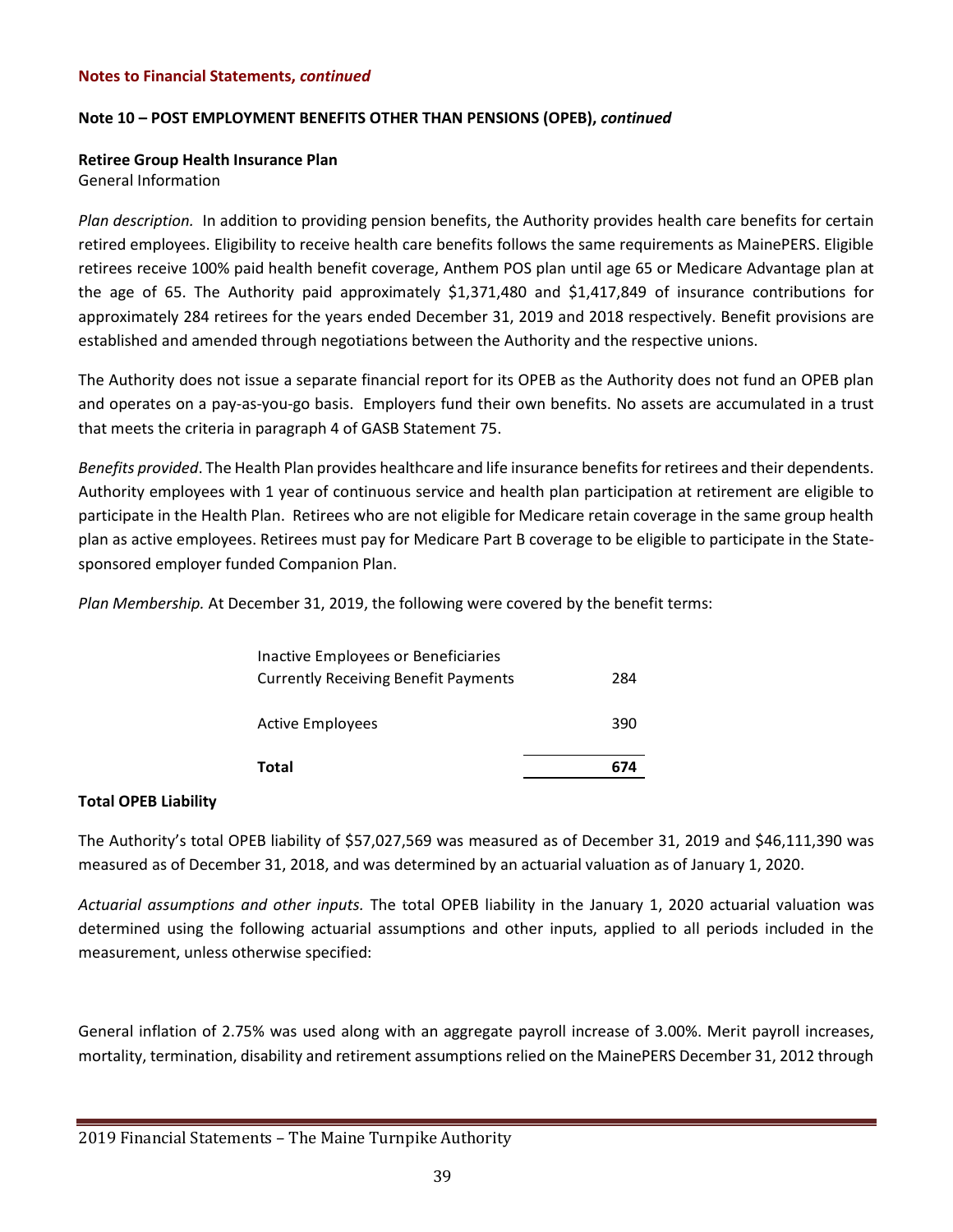### **Note 10 – POST EMPLOYMENT BENEFITS OTHER THAN PENSIONS (OPEB),** *continued*

### **Retiree Group Health Insurance Plan,** *continued*

June 30, 2015's experience study. Mortality rates were based on the RP-2014 Total Dataset Healthy Annuitant Mortality Table for Males or Females. The mortality improvement scale RPEC-2015 was modified to converge to an ultimate rate of 0.85% for ages 20 to 85 grading down to 0.00% for ages 111 to 120 with convergence to the ultimate rate in 2020.

The discount rate was based on high quality AA/Aa or higher bond yields in effect for 20-year, tax exempt general obligation municipal bonds using the Bond Buyer index.

The actuarial assumptions used in the January 1, 2020 valuation were based on the results of an actuarial experience study, conducted by the MainePERS Consolidated Plan for Participating Local Districts, for the period July 1, 2012 through June 30, 2015.

### **Changes in the Total OPEB Liability**

|                                                    | December 31,<br>2019 | December 31,<br>2018 |
|----------------------------------------------------|----------------------|----------------------|
| Balance as of beginning of year                    | \$<br>46,111,390     | \$<br>48,981,486     |
| Changes for the Year:                              |                      |                      |
| Service Cost                                       | 1,333,533            | 1,704,318            |
| Interest                                           | 1,909,232            | 1,500,957            |
| <b>Changes in Benefit Terms</b>                    |                      |                      |
| Differences Between Expected and Actual Experience |                      |                      |
| Changes in Assumptions of Other Inputs             | 9,430,003            | (4,198,762)          |
| <b>Benefit Payments</b>                            | (1,756,589)          | (1,876,608)          |
| Net Changes                                        | 10,916,179           | (2,870,095)          |
| Balance as of end of year                          | \$<br>57,027,569     | 46,111,390           |

Changes in assumptions or other inputs reflect a change in the discount rate from 4.10% in 2018 to 2.74% in 2019.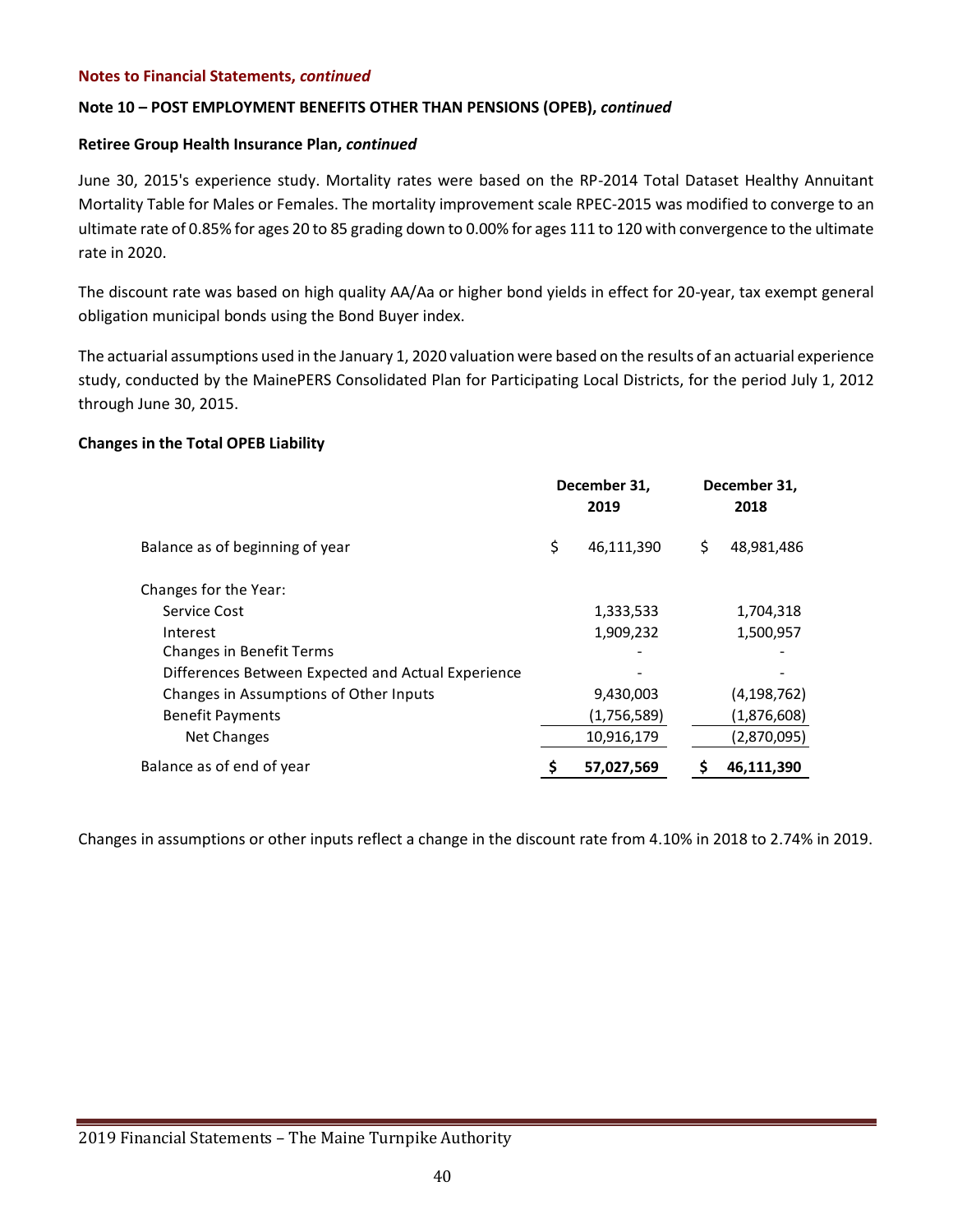### **Note 10 – POST EMPLOYMENT BENEFITS OTHER THAN PENSIONS (OPEB),** *continued*

### **Retiree Group Health Insurance Plan,** *continued*

### *Sensitivity of the total OPEB liability to changes in the discount rate.*

The following table shows how the total OPEB liabilities would change if the discount rate used was one percentage point lower or one percentage point higher than the current rate. The current rate used for the Health Plan is 2.74%.

|                             |    | <b>1% Decrease</b><br>$(1.74\%)$ |  | <b>Discount Rate</b><br>$(2.74\%)$ | 1% Increase<br>(3.74%)                 |
|-----------------------------|----|----------------------------------|--|------------------------------------|----------------------------------------|
| <b>Total OPEB Liability</b> | S. |                                  |  |                                    | 65,854,645 \$ 57,027,569 \$ 49,849,801 |

*Sensitivity of the total OPEB liability to changes in the healthcare cost trend rates.* 

The following table shows how the total OPEB liabilities would change if the healthcare rate used was one percentage point lower or one percentage point higher than the current rate of 5.75% to 6.50%.

|                             | 1% Decrease<br>$(4.75\% - 5.50\%)$ $(5.75\% - 6.50\%)$ $(6.75\% - 7.50\%)$ |                                         | <b>Current Trend</b> | 1% Increase |  |  |
|-----------------------------|----------------------------------------------------------------------------|-----------------------------------------|----------------------|-------------|--|--|
| <b>Total OPEB Liability</b> |                                                                            | $$48,924,675$ \$57,027,569 \$67,171,320 |                      |             |  |  |

### **OPEB Expense and Deferred Outflows of Resources and Deferred Inflows of Resources Related to OPEB**

For the years ended December 31, 2019 and 2018, the Authority recognized OPEB expense of \$4,405,263 and \$2,272,2017, respectively. At December 31, 2019 and 2018, the Authority reported deferred outflows of resources and deferred inflows of resources related to OPEB from the following sources: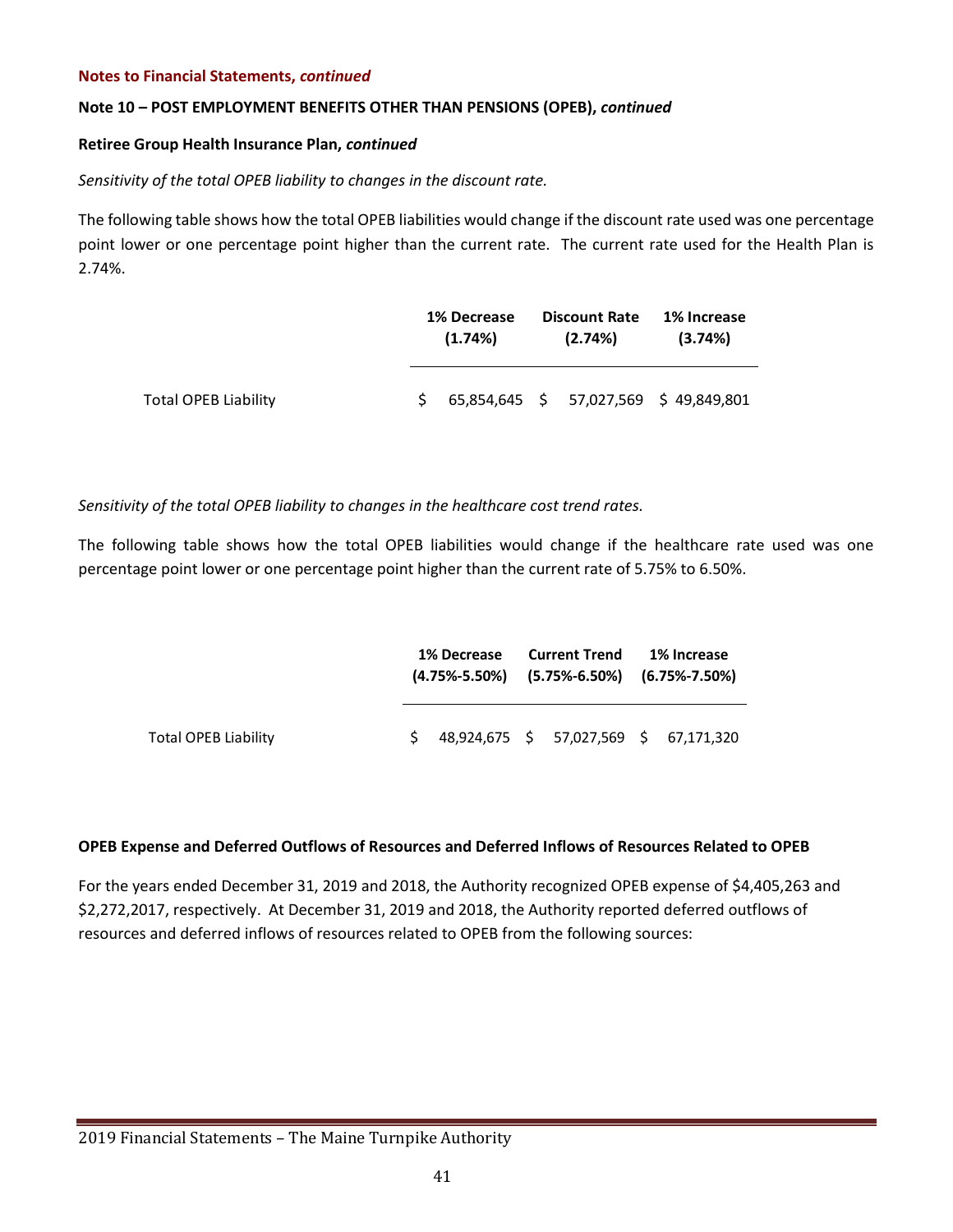### **Note 10 – POST EMPLOYMENT BENEFITS OTHER THAN PENSIONS (OPEB),** *continued*

### **Retiree Group Health Insurance Plan,** *continued*

|                                                      | December 31, 2019 |                                                    |    |                                                   |   | December 31, 2018                                  |  |                                         |  |
|------------------------------------------------------|-------------------|----------------------------------------------------|----|---------------------------------------------------|---|----------------------------------------------------|--|-----------------------------------------|--|
|                                                      |                   | <b>Deferred</b><br>Outflows of<br><b>Resources</b> |    | <b>Deferred</b><br>Inflows of<br><b>Resources</b> |   | <b>Deferred</b><br>Outflows of<br><b>Resources</b> |  | <b>Deferred Inflows</b><br>of Resources |  |
| Differences Between Expected and Actual Results      | S                 |                                                    | \$ |                                                   | S |                                                    |  |                                         |  |
| <b>Changes of Assumptions</b>                        |                   | 7,334,447                                          |    | 2,332,646                                         |   |                                                    |  | 3,265,704                               |  |
| Net Difference Between Projected and Actual Earnings |                   |                                                    |    |                                                   |   |                                                    |  |                                         |  |
| on OPEB Plan Investments                             |                   |                                                    |    |                                                   |   |                                                    |  |                                         |  |
| Changes in Proportion and Differences Between        |                   |                                                    |    |                                                   |   |                                                    |  |                                         |  |
| Authority Contributions and Proportionate Share of   |                   |                                                    |    |                                                   |   |                                                    |  |                                         |  |
| Contributions                                        |                   |                                                    |    |                                                   |   |                                                    |  |                                         |  |
| Contributions Subsequent to the Measurement Date     |                   |                                                    |    |                                                   |   |                                                    |  |                                         |  |
| <b>Total</b>                                         |                   | 7,334,447                                          |    | 2,332,646                                         |   |                                                    |  | 3,265,704                               |  |

Amounts reported as deferred outflows of resources and deferred inflows of resources related to OPEB will be recognized in OPEB expense as follows:

| Year Ended December 31, |   |           |
|-------------------------|---|-----------|
| 2020                    | S | 1,162,498 |
| 2021                    |   | 1,162,498 |
| 2022                    |   | 1,629,026 |
| 2023                    |   | 1,047,779 |
|                         |   |           |
| Total                   |   | 5,001,801 |

### **Note 11 – Union Contract**

In December 2019, the Authority agreed to extend the current contract with its two bargaining units, Supervisors and Employees for one additional year, while the parties negotiate a longer term contract in 2020.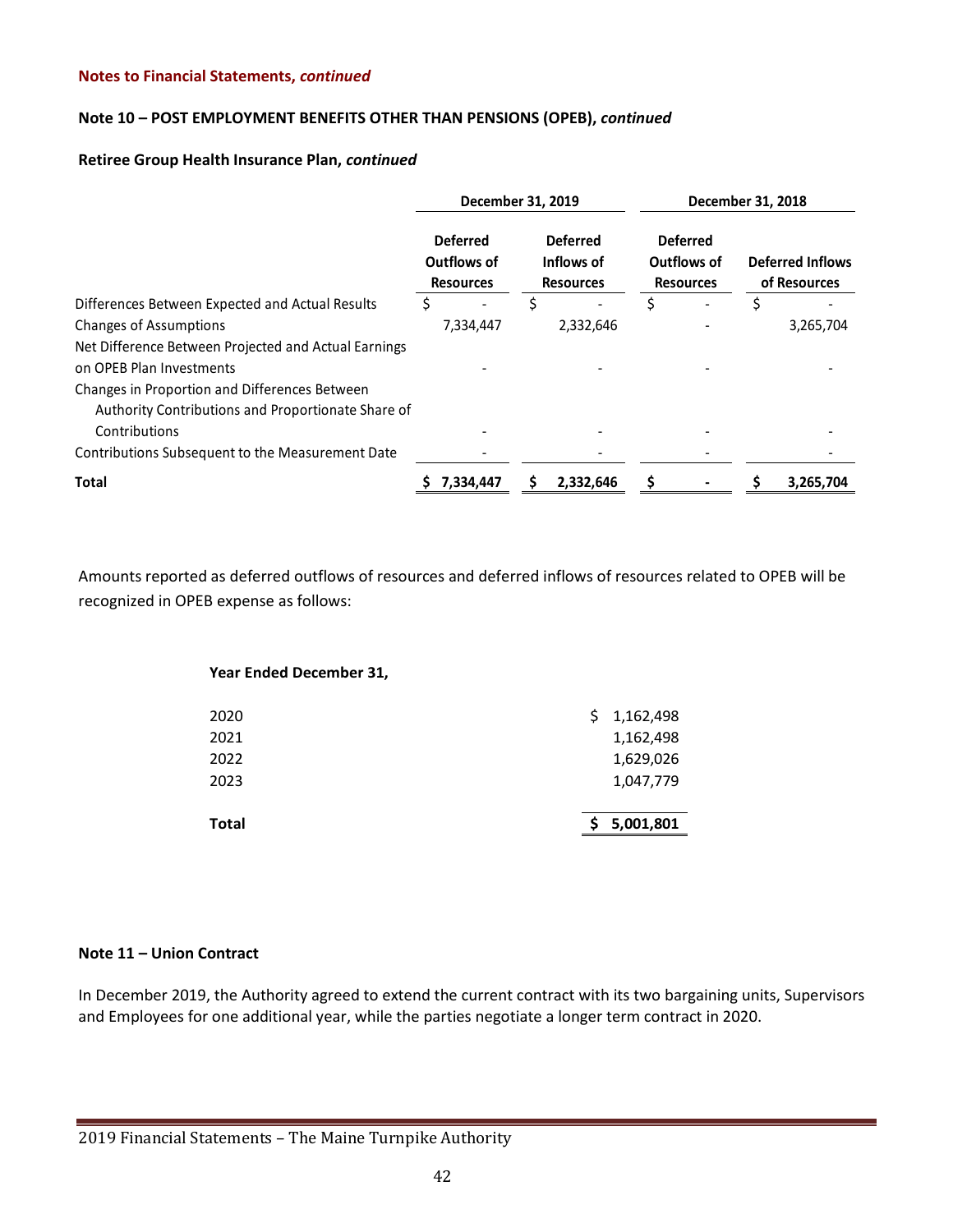### **Note 12 – Commitments and Contingencies**

The Authority is a defendant in various lawsuits. Although the outcomes of the lawsuits are not presently determinable, it is the belief of the Authority's legal counsel that any settlement or damages assessed would be covered by insurance, and therefore should not have a material adverse effect on the Authority's financial condition.

Future commitments on outstanding construction projects for improvements and maintenance totaled approximately \$123,287,679 and \$101,739,401 as of December 31, 2019 and December 31, 2018, respectively.

Due to changes to enabling legislation in 2011, the Authority is potentially obligated to provide 5% of its annual operating revenues to the Maine Department of Transportation (MaineDOT). The Authority has incurred and expects to continue to incur significant expenses from construction projects that will be of mutual benefit to MaineDOT and accordingly has met its obligation to MaineDOT.

### **Note 13 – Risk Management**

The Authority is exposed to various risks of loss related to theft of, damage to and destruction of assets, errors and omissions and natural disasters for which the Authority is insured through various commercial insurance carriers. As required by the Authority's contract with its bondholders, the Authority's consulting engineer certifies each year that insurance limits and coverage adequately protect the properties, interests, and operations of the Authority. Claims expenditure, liabilities and reserves are reported when it is probable that a loss has occurred and the amount of the loss can be reasonably estimated.

The Authority is self-insured for its workers' compensation liability. The program provides coverage for up to a maximum of \$1,000,000 for each workers' compensation claim and \$25,000,000 in the aggregate. In addition, the Authority purchases excess workers' compensation insurance to limit its financial risk. The Authority is responsible for claims made up to \$750,000 per covered claim. Reserves are estimated at one hundred percent of expected expenditures. Settled claims have not exceeded the commercial coverage in any of the past three years.

The following summarizes the claims activity with respect to the Authority's self-insured workers' compensation program:

|                                      | 2019            |    | 2018      |
|--------------------------------------|-----------------|----|-----------|
| Unpaid Claims as of January 1        | \$<br>3,232,908 | \$ | 2,883,184 |
| Incurred Claims / Claim Resolutions  | (513,366)       |    | 761,679   |
| <b>Total Claim Payments</b>          | 404,325         |    | 411,955   |
| <b>Current Claims Liability</b>      | 422,340         |    | 548,730   |
| Long-term Claims Liability           | 1,892,878       |    | 2,684,178 |
| <b>Total Unpaid Claims Liability</b> | 2,315,218       | S  | 3,232,908 |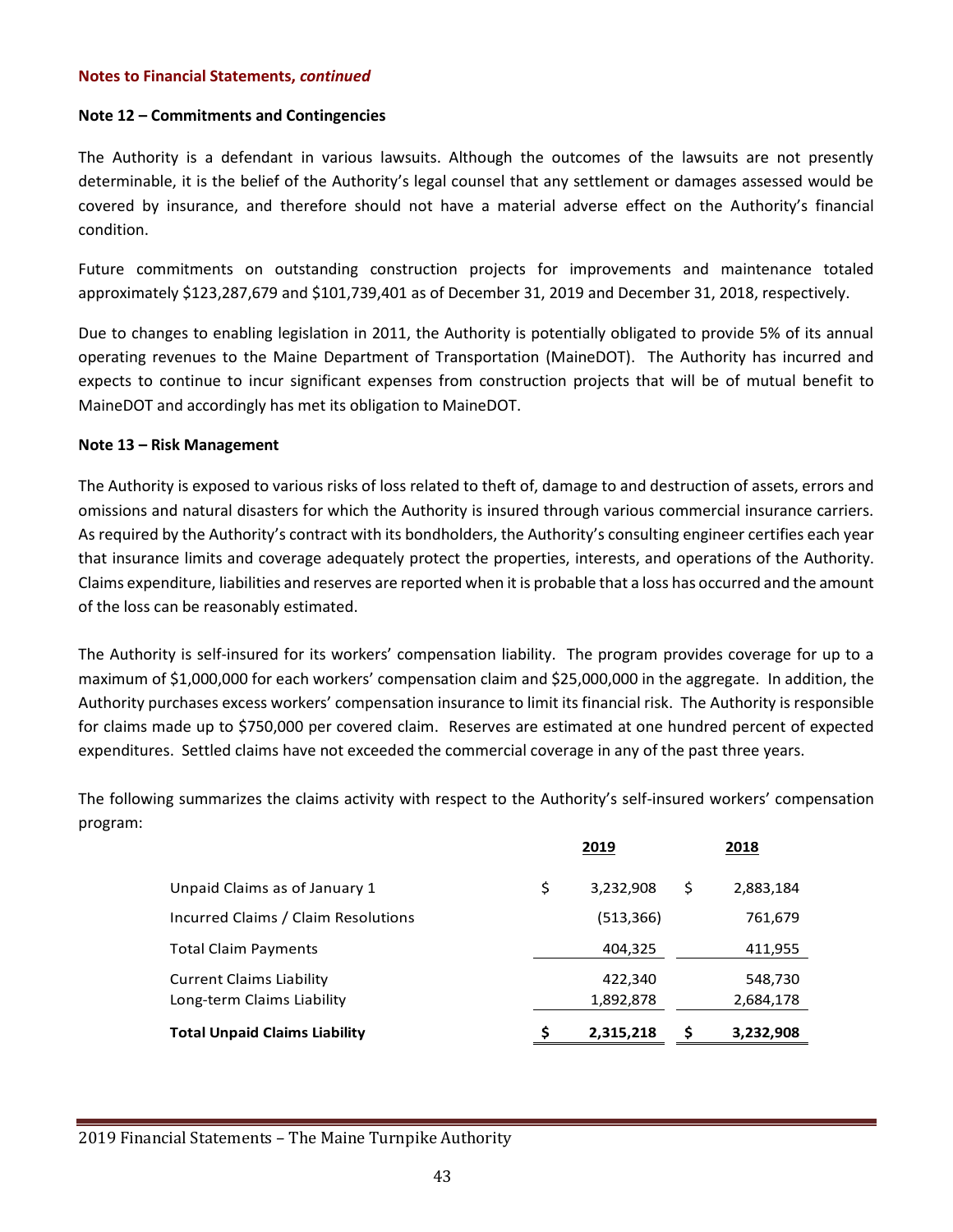### **NOTE 14 – MaineDOT Equity Transfers**

In 2019, a joint agreement was made between the Maine Turnpike Authority, the MaineDOT and NHDOT regarding repairs needed to the Piscataqua River Bridge that connects the states of Maine and New Hampshire. This bridge is the primary gateway to the Maine Turnpike from the south. The rehabilitation includes widening and improving the outside shoulder to accommodate future traffic when functioning as a travel lane, paving the median and installing a concrete median barrier, paving and restriping the full width. The Maine Turnpike Authority's share of the project cost is approximately \$12 million, which the Authority considers as a transfer of equity to the MaineDOT. The project began in the fall of 2019 and is expected to take approximately three years to complete. Since the Piscataqua River Bridge is jointly owned by the MaineDOT and the NHDOT, the Maine Turnpike Authority has no ownership interest in the bridge, therefore the Authority's share of the project cost is treated as a transfer of equity to the MaineDOT. The total transfer of equity to the MaineDOT in 2019 was \$280,712.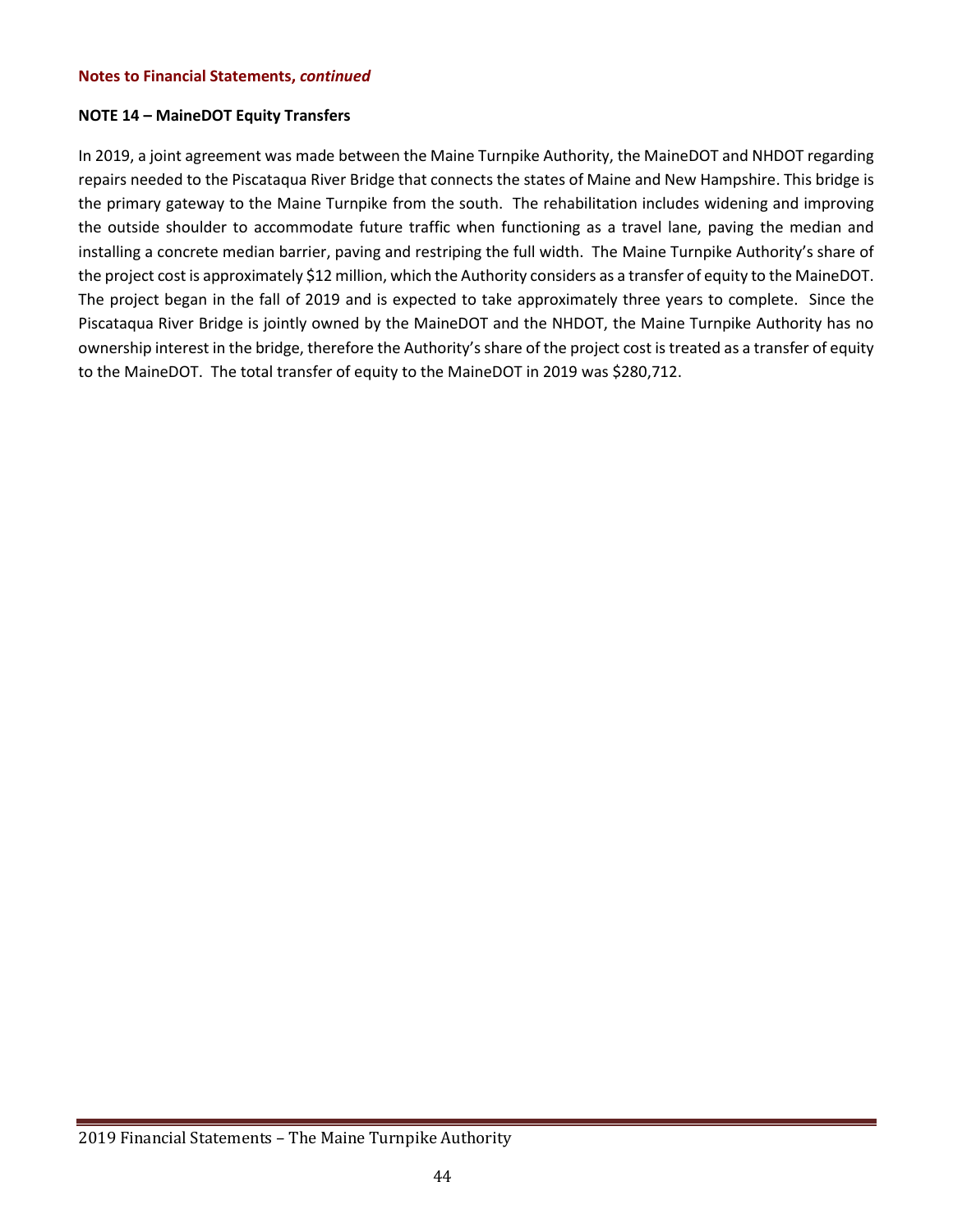#### **REQUIRED SUPPLEMENTARY INFORMATION**

### **Trend Data on Infrastructure Condition**

The Authority has elected to use the modified approach to infrastructure reporting under GASB 34. The Authority's consulting engineers are required to make an inspection at least once a year of the Turnpike, and, on or before the first day of October of each year, to submit to the Authority a report setting forth (a) their findings whether the Turnpike has been maintained in good repair, working order and condition, (b) their advice and recommendations as to the proper maintenance, repair and operation of the Turnpike during the ensuing Fiscal Year and an estimate of the amount of money necessary for such purposes, (c) their advice and recommendations as to the amounts and types of insurance to be carried, and (d) their recommendations as to the amount that should be deposited into the Reserve Maintenance Fund during the upcoming Fiscal Year.

The roadways are rated on a 10-point scale, with 10 meaning that every aspect of the roadway is in new and perfect condition. The Authority's system as a whole is given an overall rating, indicating the average condition of all roadways operated by the Authority. The assessment of condition is made by visual inspection designed to reveal any condition that would reduce highway-user benefits below the maximum level of service. The Authority's policy is to maintain the roadway condition at rating of 8 (generally good condition) or better. The results of the 2019 inspection states that the Maine Turnpike has been maintained in generally good condition and presents a favorable appearance.

The budget to actual expenditures for Preservation for 2019 is as follows:

|                      | <b>Budget</b> | Actual     |  |  |
|----------------------|---------------|------------|--|--|
| Preservation Expense | 11,153,159    | 12,021,363 |  |  |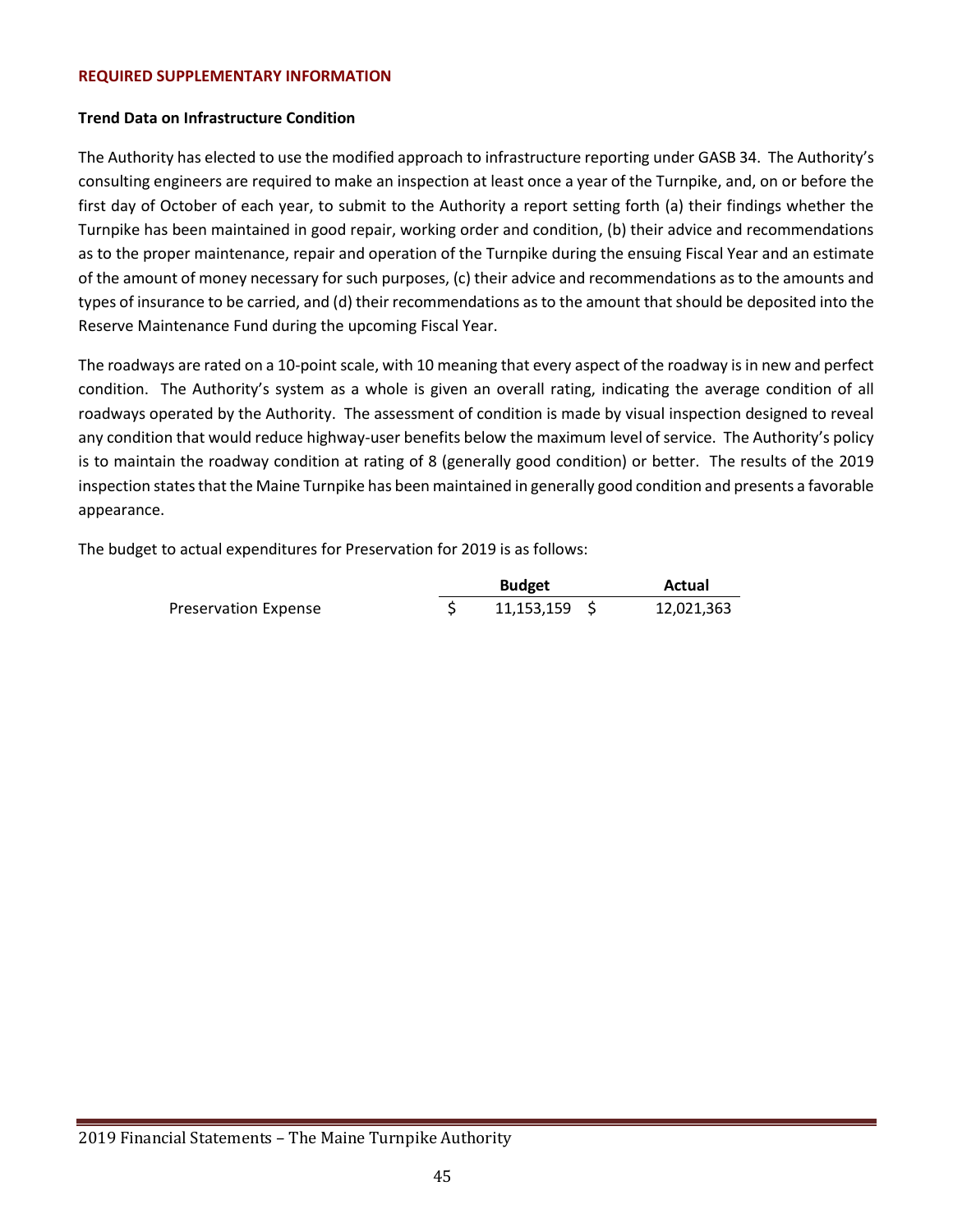### **Maine Turnpike Authority Schedule of Changes in Net OPEB Liability and Related Ratios - MTA Group Health Insurance Plan December 31, 2019**

| <b>Total OPEB liability</b>                                |         |             |    |               |
|------------------------------------------------------------|---------|-------------|----|---------------|
|                                                            |         | 2019        |    | 2018          |
| Service cost                                               | $\zeta$ | 1,333,533   | \$ | 1,500,957     |
| Interest                                                   |         | 1,909,232   |    | 1,704,318     |
| Changes in benefit terms                                   |         |             |    |               |
| Differences between expected and                           |         |             |    |               |
| actual experience                                          |         |             |    |               |
| Changes of assumptions or other inputs                     |         | 9,430,003   |    | (4, 198, 762) |
| Benefit payments                                           |         | (1,756,589) |    | (1,876,608)   |
| Net change in total OPEB liability                         |         | 10,916,179  |    | (2,870,095)   |
| <b>Total OPEB liability - beginning</b>                    |         | 46,111,390  |    | 48,981,486    |
| <b>Total OPEB liability - ending</b>                       | $\leq$  | 57,027,569  | ς. | 46,111,391    |
| Covered payroll                                            | \$      | 22,682,162  | \$ | 20,878,892    |
| Total OPEB liability as a percentage of<br>covered payroll |         | 251.4%      |    | 220.9%        |
| Discount rate used:                                        |         | 2.74%       |    | 4.10%         |

#### **Notes to schedule:**

Changes of assumptions: Changes of assumptions and other inputs reflect the effects of changes in the discount rate each period.

Funding method was changed from Projected Unit Credit funding to Entry Age Normal funding method.

This schedule is presented to illustrate requirements to show information for 10 years. However, until a full 10 year trend is completed, the Authority presents information for those years of which information is available.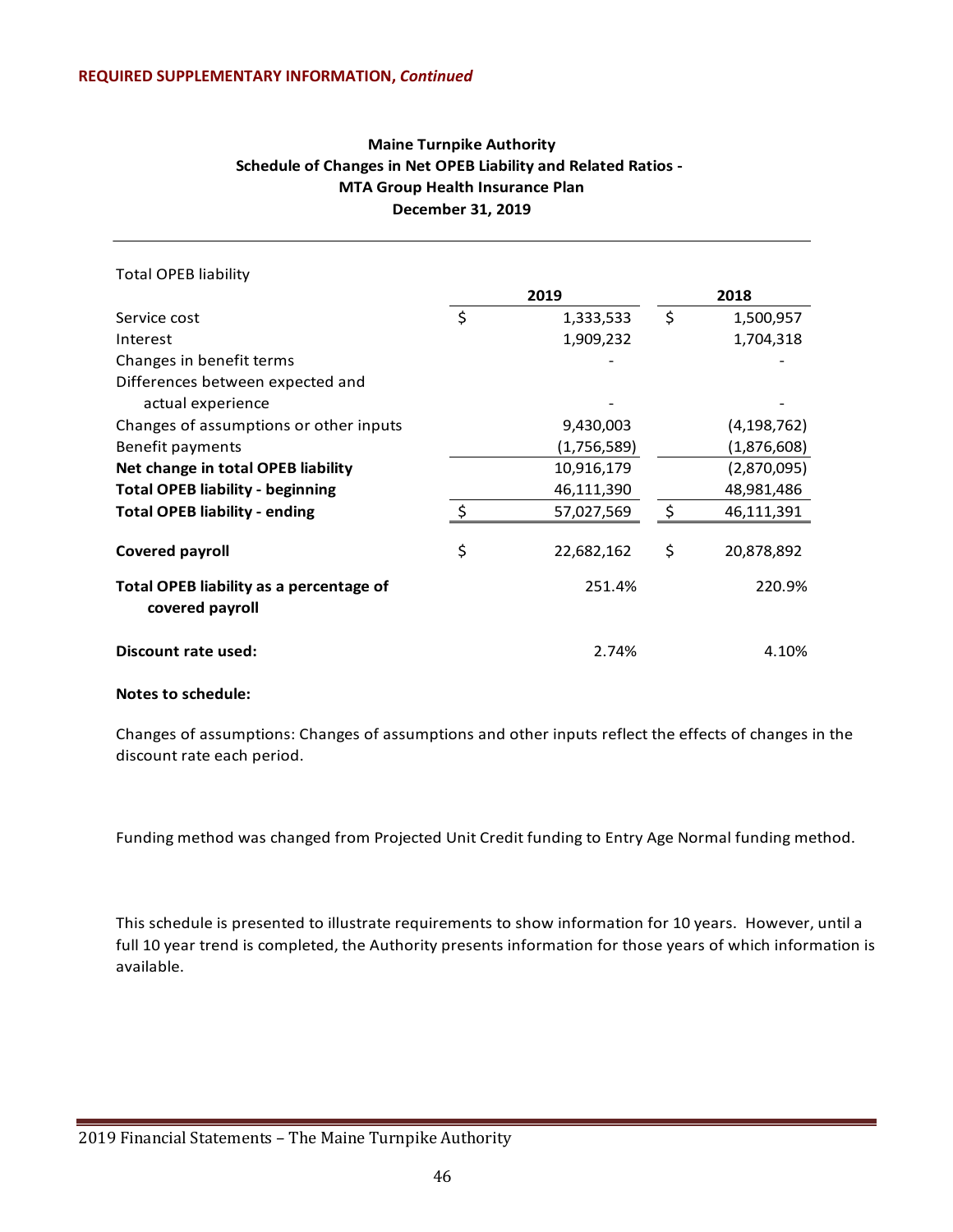### **REQUIRED SUPPLEMENTARY INFORMATION,** *Continued*

### **Group Term Life Healthcare Plan**

# **Maine Turnpike Authority Schedule of Proportionate Share of Net OPEB Liability - Group Life Insurance Maine Public Employees Retirement System December 31, 2019**

| Year<br><b>Ended</b> | Authority's<br>Proportion<br>of the<br><b>Collective</b><br><b>Net OPEB</b><br>Liability | Authority's<br>Proportionate<br>Share of the<br><b>Collective Net</b><br><b>OPEB</b><br>Liability | State's<br>Proportionate<br>Share of the<br><b>Collective Net</b><br><b>OPEB</b><br>Liability | Total<br><b>Collective Net</b><br><b>OPEB</b><br>Liability |    | Authority's<br>Covered<br>Payroll | Authority's<br>Proportionate<br>Share of the<br><b>Collective Net</b><br><b>OPEB Liability</b><br>as a Percentage of its<br><b>Covered Payroll</b> | <b>Plan Fiduciary</b><br>Net Position as a<br>Percentage of the<br><b>Total OPEB</b><br>Liability |
|----------------------|------------------------------------------------------------------------------------------|---------------------------------------------------------------------------------------------------|-----------------------------------------------------------------------------------------------|------------------------------------------------------------|----|-----------------------------------|----------------------------------------------------------------------------------------------------------------------------------------------------|---------------------------------------------------------------------------------------------------|
| Dec. 31, 2019        | 8.35%                                                                                    | \$<br>1,785,923                                                                                   |                                                                                               | 1,785,923                                                  | S. | 23,673,818                        | 7.54%                                                                                                                                              | 43.18%                                                                                            |
| Dec. 31, 2018        | 8.15%                                                                                    | 1,645,671                                                                                         | $\blacksquare$                                                                                | 1,645,671                                                  |    | 22,811,303                        | 7.21%                                                                                                                                              | 43.92%                                                                                            |
| Dec. 31, 2017        | 8.14%                                                                                    | 1,361,435                                                                                         | $\overline{\phantom{a}}$                                                                      | 1,361,435                                                  |    | 22,246,620                        | 6.12%                                                                                                                                              | 47.42%                                                                                            |

This schedule is presented to illustrate requirements to show information for 10 years. However, until a full 10 year trend is completed, the Authority presents information for those years of which information is available.

# **Maine Turnpike Authority Schedule of OPEB Contributions - Group Life Insurance Maine Public Employees Retirement System December 31, 2019**

| Year<br><b>Ended</b> | Contractually<br>Required<br>Contribution | <b>Contributions</b><br><b>Relative to</b><br>Contribution<br>Contractually<br>Deficiency<br>Required<br>Contribution<br>(Excess) |    |                          | Authority's<br>Covered<br>Payroll | <b>Contributions as</b><br>as a Percentage<br>of Covered<br>Payroll |  |
|----------------------|-------------------------------------------|-----------------------------------------------------------------------------------------------------------------------------------|----|--------------------------|-----------------------------------|---------------------------------------------------------------------|--|
| Dec. 31, 2019        | 34,000                                    | 34,000                                                                                                                            | \$ | $\blacksquare$           | 23,673,818                        | 0.14%                                                               |  |
| Dec. 31, 2018        | 31,300                                    | 31,300                                                                                                                            |    | $\overline{\phantom{0}}$ | 22,811,303                        | 0.14%                                                               |  |
| Dec. 31, 2017        | 33,000                                    | 33,000                                                                                                                            |    |                          | 22,246,620                        | 0.15%                                                               |  |

This schedule is presented to illustrate requirements to show information for 10 years. However, until a full 10 year trend is completed, the Authority presents information for those years of which information is available.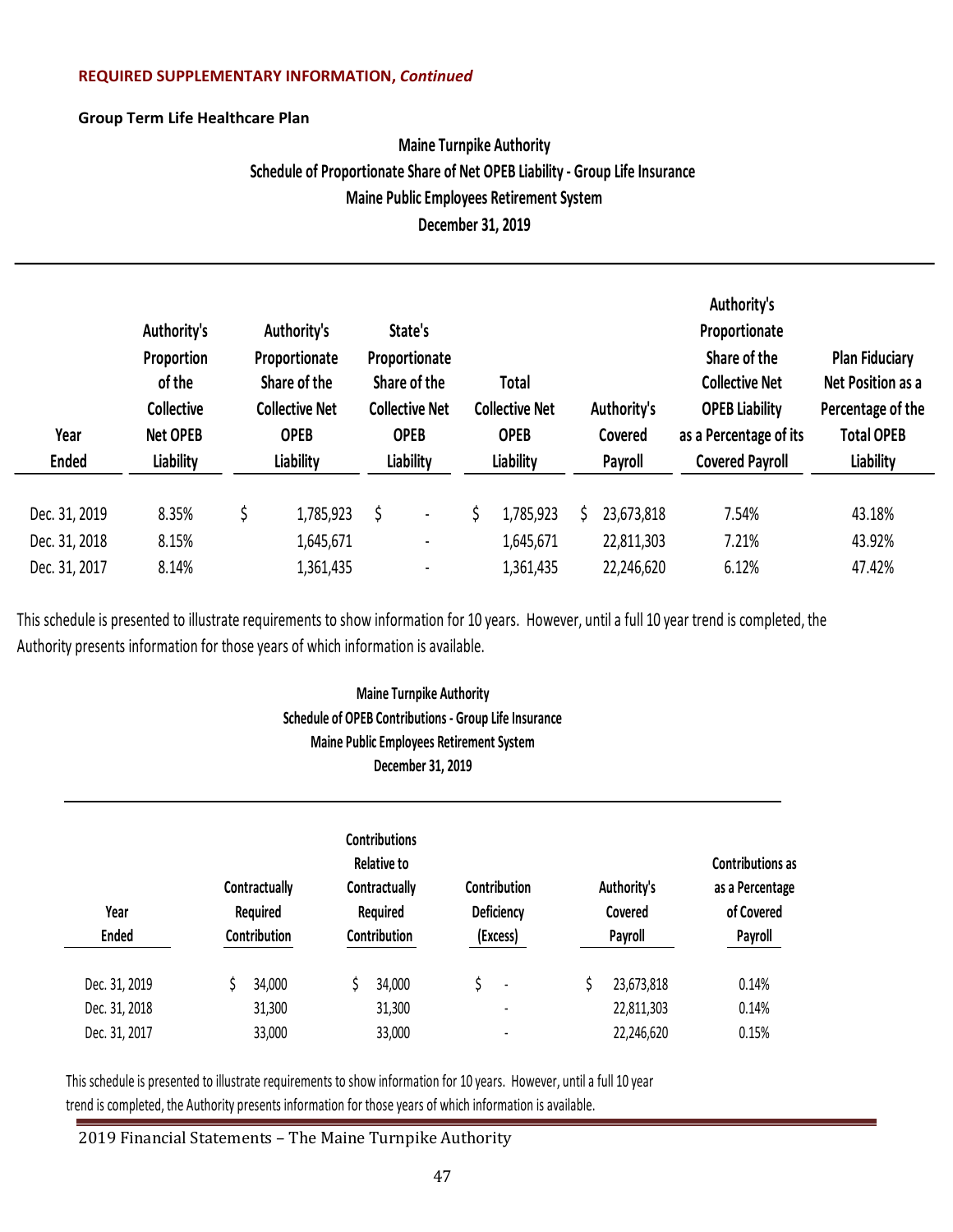### **Maine Turnpike Authority Schedule of Proportionate Share of Net Pension Liability Maine Public Employees Retirement System December 31, 2019**

### **Maine Public Employee Retirement System**

|      | <b>Fiscal Year Valuation Date</b> | Authority's<br>Proportion of the<br><b>Net Pension</b><br>Liability | Authority's<br>Proportionate<br>Share of the Net<br><b>Pension Liability</b> | Covered<br>Employee<br>Payroll | Authority's Share of the<br>Net Pension Liability as a<br><b>Percentage of Covered</b><br>Payroll | <b>Plan Fiduciary Net</b><br><b>Position as a Percentage</b><br>of the Total Pension<br>Liability |
|------|-----------------------------------|---------------------------------------------------------------------|------------------------------------------------------------------------------|--------------------------------|---------------------------------------------------------------------------------------------------|---------------------------------------------------------------------------------------------------|
| 2019 | 07/01/2019 \$                     | 11,437,656                                                          | 3.7419%                                                                      | 23,673,818                     | 48.31%                                                                                            | 90.60%                                                                                            |
| 2018 | 07/01/2018                        | 10,611,572                                                          | 3.8774%                                                                      | 22,811,303                     | 46.52%                                                                                            | 91.14%                                                                                            |
| 2017 | 07/01/2017                        | 16,098,398                                                          | 3.9318%                                                                      | 22,246,620                     | 72.36%                                                                                            | 86.43%                                                                                            |
| 2016 | 07/01/2016                        | 20,031,423                                                          | 3.7701%                                                                      | 20,397,862                     | 98.20%                                                                                            | 81.61%                                                                                            |
| 2015 | 07/01/2015                        | 12,529,254                                                          | 3.9271%                                                                      | 19,263,547                     | 65.04%                                                                                            | 88.27%                                                                                            |
| 2014 | 07/01/2014                        | 5,724,658                                                           | 3.7202%                                                                      | 18,906,556                     | 30.28%                                                                                            | 94.10%                                                                                            |

### **Maine Turnpike Authority Schedule of Contributions Maine Public Employees Retirement System December 31, 2019**

### **Maine Public Employee Retirement System**

| <b>Fiscal Year</b> | <b>Valuation</b><br>Date | Contractually<br><b>Required</b><br>Contribution |     | <b>Contributions</b><br>Relative to<br>Contractually<br>Required<br>Contribution |      | Contribution<br><b>Deficiency</b><br>(Excess) | <b>Covered Employee</b><br>Payroll | Contributions as a<br><b>Percentage of Covered</b><br><b>Employee Payroll</b> |
|--------------------|--------------------------|--------------------------------------------------|-----|----------------------------------------------------------------------------------|------|-----------------------------------------------|------------------------------------|-------------------------------------------------------------------------------|
| 2019               | 07/01/2019 \$            | 2,545,495                                        | \$. | 2,545,495                                                                        | - \$ | $\overline{\phantom{a}}$                      | \$<br>23,673,818                   | 10.75%                                                                        |
| 2018               | 07/01/2018               | 2,391,982                                        |     | 2,391,982                                                                        |      | $\overline{\phantom{a}}$                      | 22,811,303                         | 10.49%                                                                        |
| 2017               | 07/01/2017               | 2,285,861                                        |     | 2,285,861                                                                        |      | $\overline{\phantom{a}}$                      | 22,246,620                         | 10.28%                                                                        |
| 2016               | 07/01/2016               | 2,034,516                                        |     | 2,034,516                                                                        |      | $\overline{\phantom{a}}$                      | 20,397,862                         | 9.97%                                                                         |
| 2015               | 07/01/2015               | 1,739,777                                        |     | 1,739,777                                                                        |      | $\overline{\phantom{a}}$                      | 19,263,547                         | 9.03%                                                                         |
| 2014               | 07/01/2014               | 1,471,779                                        |     | 1,471,779                                                                        |      | $\overline{\phantom{a}}$                      | 18,906,556                         | 7.78%                                                                         |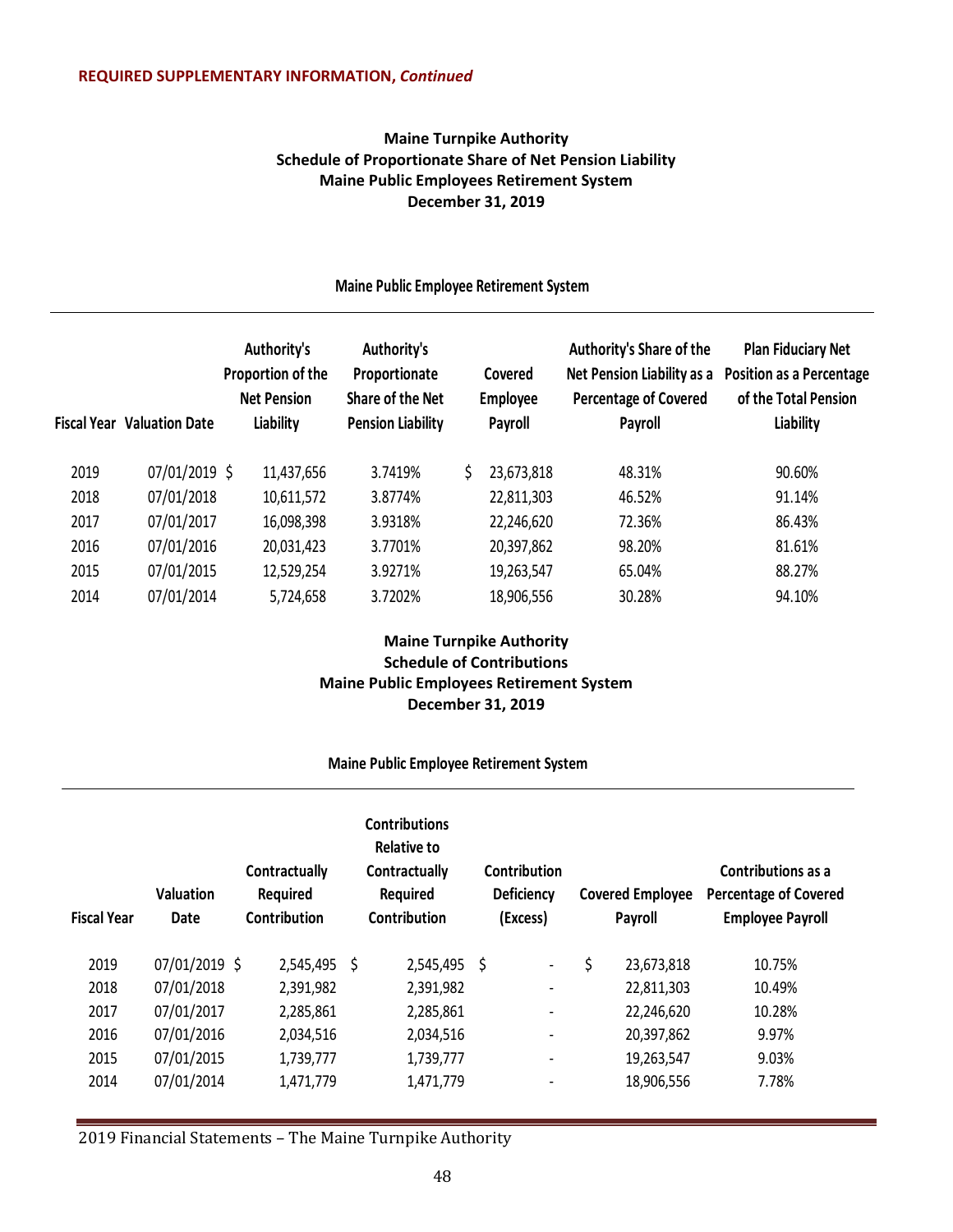### **OTHER SUPPLEMENTARY INFORMATION**

**Calculation of the Composite Debt Service Ratio, as Defined by the Bond Resolutions and Related Documents (000's)**

|                                                                 | <b>Years Ended December 31st,</b> |         |    |         |  |  |
|-----------------------------------------------------------------|-----------------------------------|---------|----|---------|--|--|
|                                                                 |                                   | 2019    |    | 2018    |  |  |
| <b>Revenues:</b>                                                |                                   |         |    |         |  |  |
| <b>Net Fare Revenue</b>                                         | \$                                | 139,964 | \$ | 138,432 |  |  |
| <b>Concession Rental</b>                                        |                                   | 4,753   |    | 4,888   |  |  |
| Investment Income <sup>1</sup>                                  |                                   | 4,736   |    | 2,821   |  |  |
| Miscellaneous                                                   |                                   | 2,035   |    | 1,925   |  |  |
| <b>Total Revenues</b>                                           | $\boldsymbol{\zeta}$              | 151,488 | \$ | 148,066 |  |  |
| <b>Expenses:</b>                                                |                                   |         |    |         |  |  |
| Operations                                                      |                                   | 26,970  |    | 25,608  |  |  |
| Maintenance                                                     |                                   | 13,796  |    | 13,382  |  |  |
| Adminstrative                                                   |                                   | 2,386   |    | 2,414   |  |  |
| <b>Total Expenses</b>                                           | \$                                | 43,152  | \$ | 41,404  |  |  |
| <b>Net Operating Revenues</b>                                   | \$                                | 108,336 | \$ | 106,662 |  |  |
| Debt Service Payments <sup>2</sup>                              |                                   | 35,169  |    | 36,466  |  |  |
| Reserve Maintenance Fund Deposit                                |                                   | 39,000  |    | 38,000  |  |  |
| MDOT Account / Sub Debt Fund Deposit                            |                                   | 2,443   |    | 3,702   |  |  |
| <b>Other General Reserve Fund Deposits</b>                      | \$                                | 31,724  | \$ | 28,494  |  |  |
| Debt Service Ratio of Net Revenues to Debt Service <sup>3</sup> |                                   | 3.08    |    | 2.92    |  |  |

**Note:** Revenues and expenses are presented on this schedule on the accrual basis in accordance with accounting principles generally accepted in the United States of America. Certain amounts included on the Statements of Revenues, Expenses, and Changes in Net Position are not part of the net revenues, as defined, and therefore excluded from this schedule.

<sup>1</sup> Capital fund and Rebate Fund earnings are not included in investment income, consistent with the Maine Turnpike Revenue Bond Resolution.

<sup>2</sup> Represents Debt Service Deposits, net of capitalized interest, on the outstanding Revenue Bonds only.

 $3$  Net Revenues divided by Debt Service. The Bond Resolution requires a minimum ratio of 2.0.